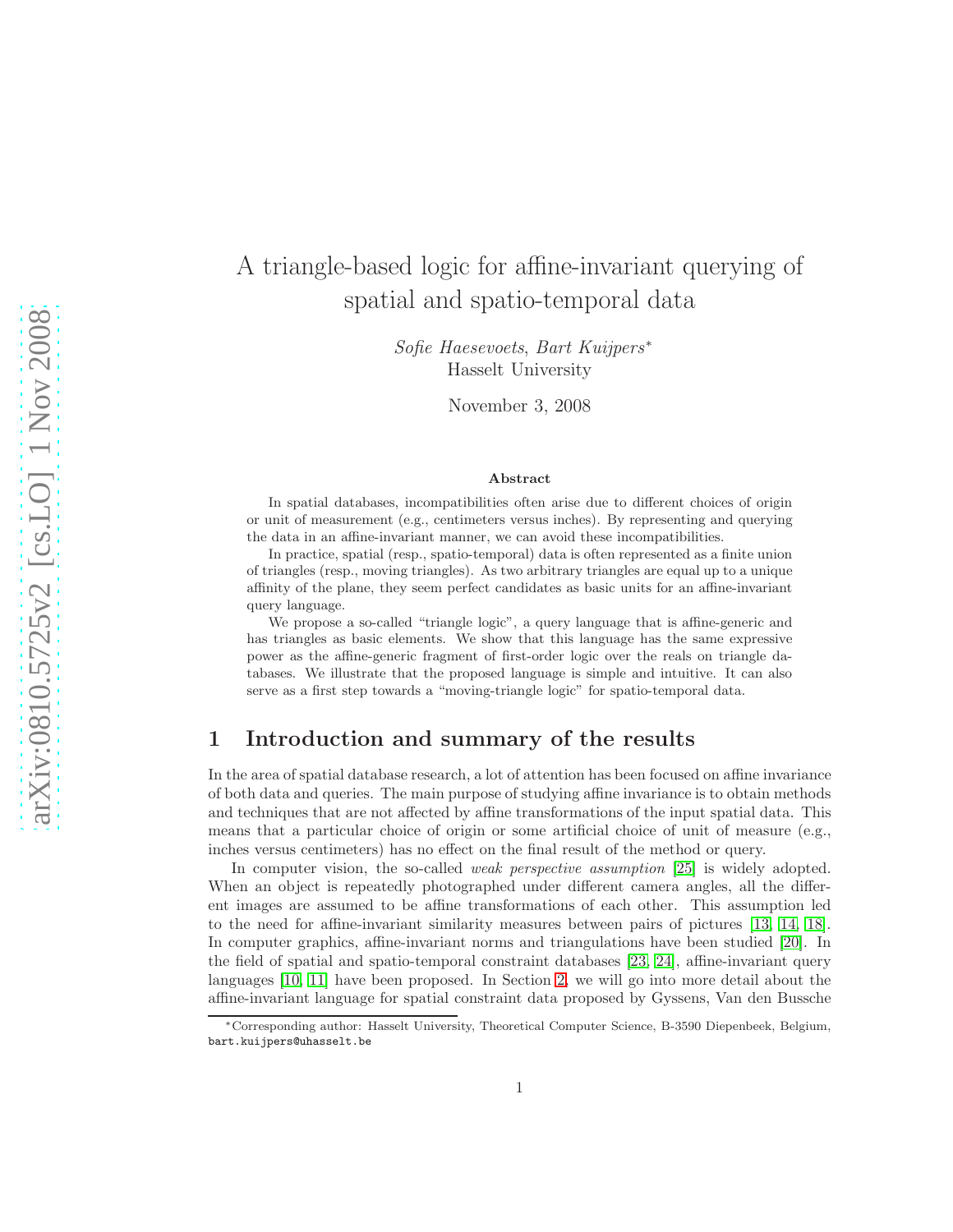and Van Gucht [\[11\]](#page-41-2). Affinities are one of the transformation groups proposed at the introduction of the concept of "genericity of query languages" applied to constraint databases [\[22\]](#page-42-6). Also various subgroups of the affinities [\[22\]](#page-42-6) such as isometries, similarities, ... and supergroups of the affinities such as topology preserving transformations [\[16,](#page-42-7) [21\]](#page-42-8) have been studied in the same context.

If we now focus on the representation of two-dimensional spatial data, we see that, in practice, two-dimensional figures are approximated often as a finite union of triangles. In geographic information systems, Triangulated Irregular Networks (TIN) [\[19\]](#page-42-9) are often used. In computer graphics, data is approximated by triangular meshes (e.g., [\[4\]](#page-41-3)). Also, for spatiotemporal databases, "parametric moving triangle"-based models have been proposed and studied [\[6,](#page-41-4) [7\]](#page-41-5).

Remark that two arbitrary triangles are indistinguishable up to an affinity of the plane. Indeed, each triangle in the plane can be mapped to each other triangle in the plane by a unique affinity. $\frac{1}{1}$  $\frac{1}{1}$  $\frac{1}{1}$ 

The combination of the need for affine-invariance, the representation of data by means of triangles in practice, and the fact that triangles itself are an affine-invariant concept, led to the idea of introducing a query language based on triangles. If the data is represented as a collection of triangles, why should one reason about it as a collection of points [\[11\]](#page-41-2), or, even indirectly, by means of coordinates (as is the case for the classical spatial constraint language, first-order logic over the reals)? We consider first-order languages, in which variables are interpreted to range over triangles, both spatial and spatio-temporal.

We propose a new, first-order query language that has triangles as basic elements. We show that this language has the same expressive power as the affine-invariant segment of the queries in first-order logic over the reals on triangle databases. Afterwards, we give some examples illustrating the expressiveness of our language. We also address the notion of safety of triangle queries. We show that it is undecidable whether a specific triangle query returns a finite output on finite input. It is, however, decidable whether the output of a query on a particular finite input database can be represented as a finite union of triangles. We show that we can express this finite representation in our triangle language. Afterwards, we extend our results to the case of spatio-temporal triangles, *i.e.*, triples of co-temporal points in  $(\mathbb{R}^2 \times \mathbb{R})$ .

## <span id="page-1-0"></span>2 Related work and preliminaries

The idea that the result of a query on some spatial input database should be invariant under some group of spatial transformations, was first introduced by Paredaens, Van den Bussche and Van Gucht [\[22\]](#page-42-6). In a follow-up article, Gyssens, Van den Bussche and Van Gucht [\[11\]](#page-41-2) proposed several first-order query languages, invariant under group of the affinities or some subgroup thereof. In these languages, variables are assumed to range over points in some real space  $\mathbb{R}^n$  ( $\mathbb R$  is the set of real numbers), rather than over real numbers (coordinates of such points). For the group of the affinities, the point language with only one predicate that expresses *betweenness* of points, was shown to have the same expressivity as the affineinvariant fragment of first-order logic over the reals, on point databases. We will use this

<span id="page-1-1"></span> $1$ This is only true if the triangle is not degenerated, i.e., no corner points coincide. Otherwise, there are more such affinities.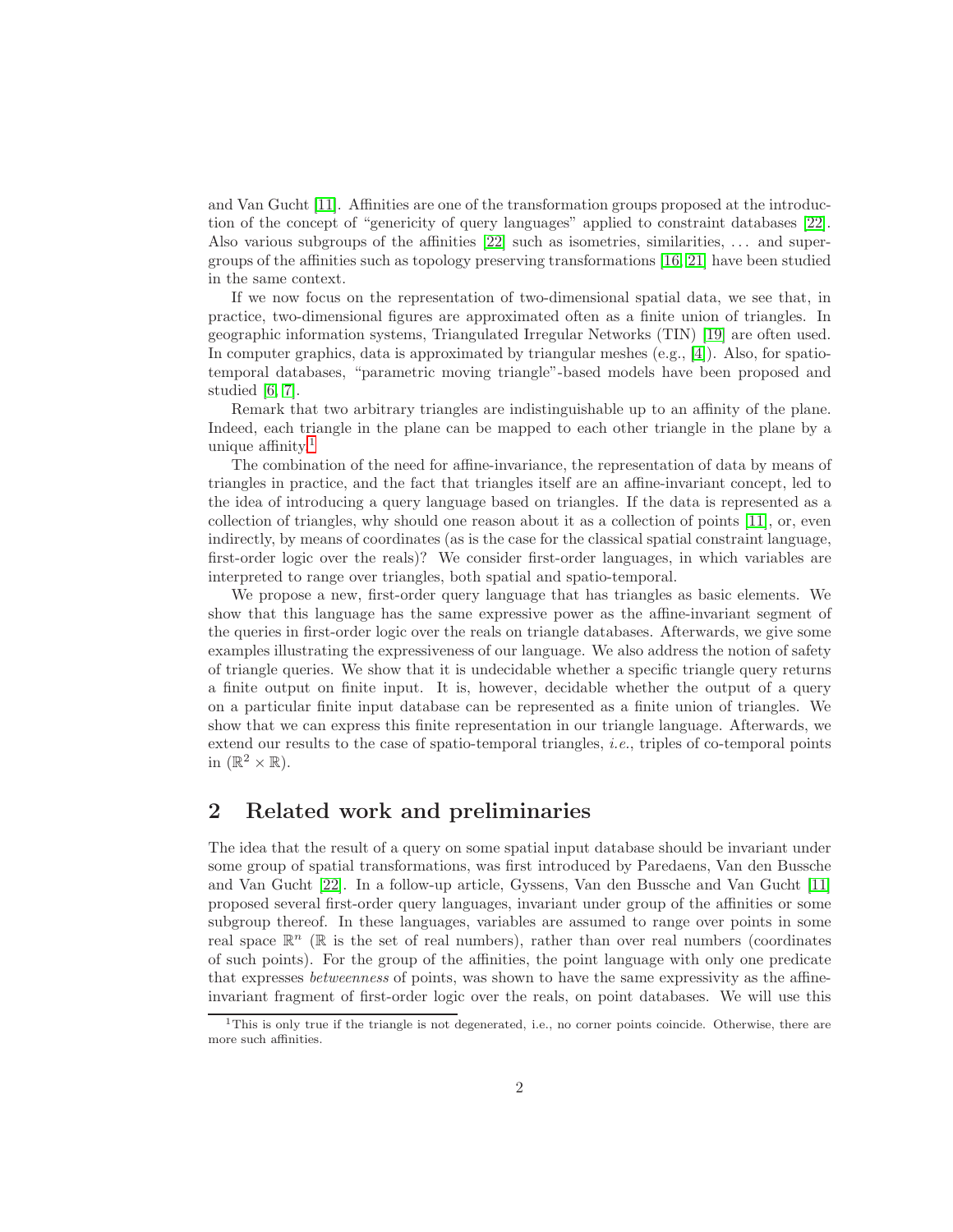result to prove the expressiveness of our triangle-based logic. Therefore, we will recall some definitions from the article from Gyssens, Van den Bussche and Van Gucht [\[11\]](#page-41-2). All definitions listed in this section can be found there.

We start with the well-known definition of a constraint database, or semi-algebraic database, as this is the general setting which we will be working in.

**Definition 2.1** A *semi-algebraic relation in*  $\mathbb{R}^n$  is a subset of  $\mathbb{R}^n$  that can be described as a Boolean combination of sets of the form

$$
\{(x_1, x_2, \ldots, x_n) \in \mathbb{R}^n \mid p(x_1, x_2, \ldots, x_n) > 0\},\
$$

with p a polynomial with integer coefficients in the real variables  $x_1, x_2, \ldots, x_n$ . □

In mathematical terms, semi-algebraic relations are known as *semi-algebraic sets* [\[5\]](#page-41-6).

We also call a semi-algebraic relation in  $\mathbb{R}^n$  *a semi-algebraic relation of arity* n. A semialgebraic database is essentially a finite collection of semi-algebraic relations. We give the definition next.

**Definition 2.2** A *(semi-algebraic) database schema*  $\sigma$  is a finite set of relation names, where each relation name  $R$  has an arity associated to it, which is a natural number and which is denoted by  $ar(R)$ .

Let  $\sigma$  be a database schema. A *semi-algebraic database over*  $\sigma$  is a structure  $\mathcal D$  over  $\sigma$ with domain R such that, for each relation name R of  $\sigma$ , the associated relation  $R^{\mathcal{D}}$  in  $\mathcal{D}$  is a semi-algebraic relation of arity  $ar(R)$ . □

<span id="page-2-0"></span>**Example 2.1** Let  $\sigma = \{R, S\}$ , with  $ar(R) = 2$  and  $ar(S) = 1$  be a semi-algebraic database schema. Then the structure  $\mathcal D$  given by

$$
(\mathbb{R}, R^{\mathcal{D}} = \{(x_1, x_2) \in \mathbb{R}^2 \mid x_1^2 + x_2^2 < 1\}, S^{\mathcal{D}} = \{x \in \mathbb{R} \mid 0 \le x \le 1\})
$$

is an example of a semi-algebraic database over  $\sigma$  that contains the open unit disk and the closed unit interval. ⊓⊔

**Definition 2.3** Let  $\sigma$  be a *n*-dimensional semi-algebraic database schema. The language  $FO(+, \times, \leq, 0, 1, \sigma)$  (or  $FO(+, \times, \leq, 0, 1)$ ), if  $\sigma$  is clear from the context), first-order logic over the real numbers with polynomial constraints, is the first-order language with variables that are assumed to range over real numbers, where the atomic formulas are either of the form  $p(x_1, x_2, \ldots, x_n) > 0$ , with p a polynomial with integer coefficients in the real variables  $x_1, x_2, \ldots, x_n$ , or the relation names from  $\sigma$  applied to real terms. Atomic formulas are composed using the operations  $\wedge$ ,  $\vee$  and  $\neg$  and the quantifiers  $\forall$  and  $\exists$ . □

Example 2.2 Consider the semi-algebraic database from Example [2.1.](#page-2-0) The expression

$$
R(x, y) \wedge y > 0
$$

is a  $FO(+, \times, \leq, 0, 1, \{R, S\})$ -formula selecting the part of the open unit disk that lies strictly above the x-axis. □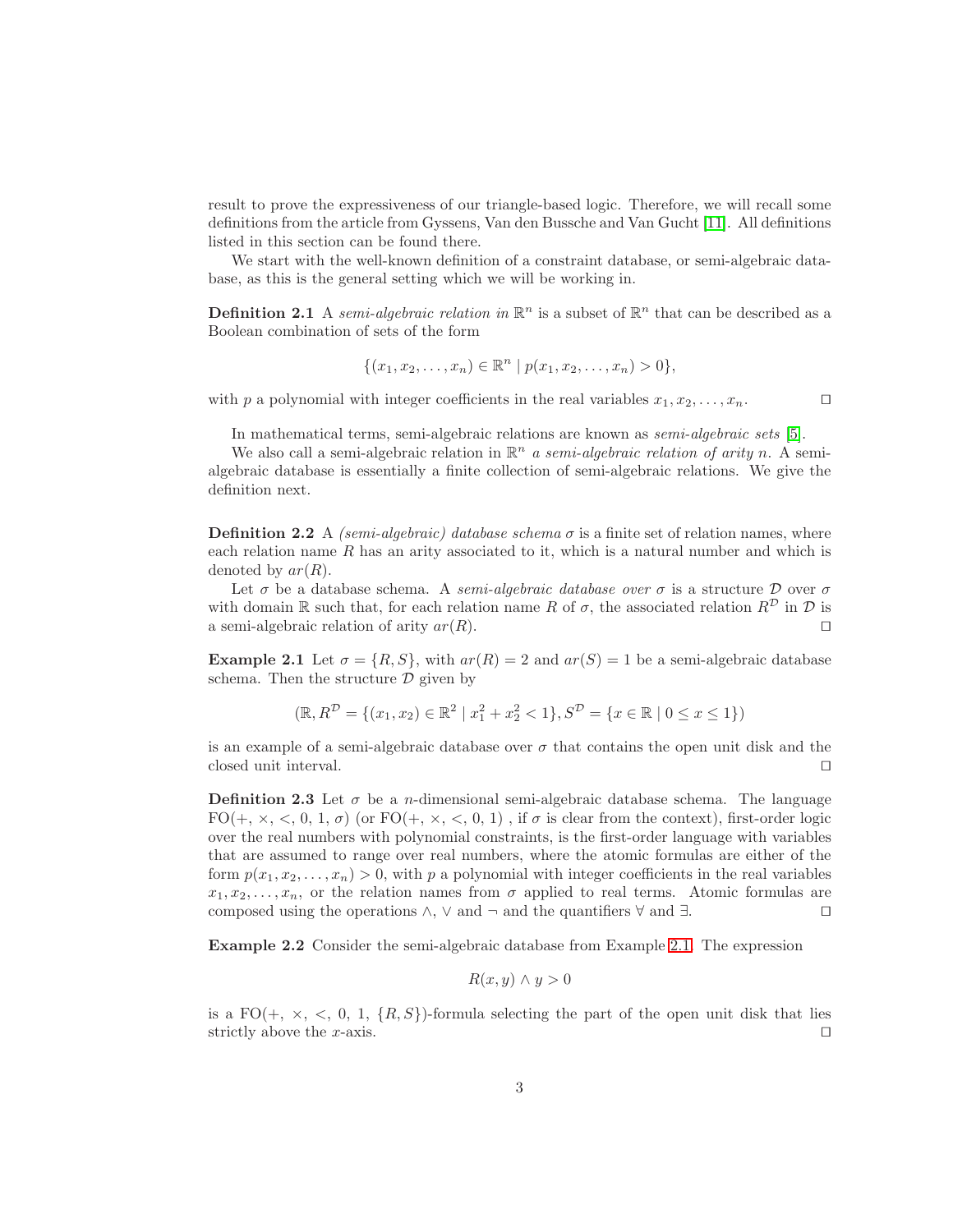We restrict all further definitions and results to dimension  $n = 2$ , as this is the dimension we will be working with in the rest of this text, although they were originally proved to hold for arbitrary *n*,  $n \geq 2$ .

Now we give the definition of a geometric database, a special type of constraint database that contains a possibly infinite number of points.

**Definition 2.4** Let  $\sigma$  be a geometric database schema. A *geometric database* over  $\sigma$  in  $\mathbb{R}^2$  is a structure D over  $\sigma$  with domain  $\mathbb{R}^2$  such that, for each relation name R of  $\sigma$ , the associated relation  $R^{\mathcal{D}}$  in  $\mathcal{D}$  is semi-algebraic. □

A geometric database  $\mathcal D$  over  $\sigma$  in  $\mathbb R^2$  can be viewed naturally as a semialgebraic database  $\overline{\mathcal{D}}$  over the schema  $\overline{\sigma}$ , which has, for each relation name R of  $\sigma$ , a relation name  $\overline{R}$  with arity 2k, where k is the arity of R in  $\sigma$ . For each relation name R, of arity  $k, \overline{R}^{\overline{D}}$  is obtained from  $R^{\mathcal{D}}$  by applying the *canonical bijection*<sup>[2](#page-3-0)</sup> between  $(\mathbb{R}^2)^k$  and  $\mathbb{R}^{2k}$ .

**Definition 2.5** Let  $\sigma$  be a geometric database schema. A k-ary geometric query Q over  $\sigma$  in  $\mathbb{R}^2$  is a partial computable function on the set of geometric databases over  $\sigma$ . Furthermore, for each geometric database  $\mathcal D$  over  $\sigma$  on which Q is defined,  $Q(\mathcal D)$  is a geometric relation of arity k.  $□$ 

Queries that are invariant under some transformation group  $G$  of  $\mathbb{R}^2$ , are also called G*-generic* [\[22\]](#page-42-6). We define this next:

**Definition 2.6** Let  $\sigma$  be a geometric database schema and Q a geometric query over  $\sigma$  in  $\mathbb{R}^2$ . Let G be a group of transformations of  $\mathbb{R}^2$ . Then Q is called G-generic if, for any two geometric databases D and D' over  $\sigma$  in  $\mathbb{R}^2$  for which  $\mathcal{D}' = g(\mathcal{D})$ , for some  $g \in G$ , we have that  $Q(\mathcal{D}') = g(Q(\mathcal{D})).$ 

In the remainder of this text, we will only focus on the group G of *affinities*. The affinities of  $\mathbb{R}^2$  form the group of linear transformations having a regular matrix, i.e., their matrix has a determinant different from zero. Affinities of the plane have the following form:

$$
\begin{pmatrix} x \\ y \end{pmatrix} \mapsto \begin{pmatrix} a & b \\ c & d \end{pmatrix} \begin{pmatrix} x \\ y \end{pmatrix} + \begin{pmatrix} e \\ f \end{pmatrix},
$$

where  $ad - bc$  is different from zero.

We now give the definition of the first-order point logic  $FO({\lbrace Between \rbrace})$ , a first-order language where the variables are not interpreted as real numbers, as in  $FO(+, \times, <, 0, 1)$ , but as 2-dimensional points.

We first introduce the point predicate Between.

**Definition 2.7** Let  $p = (p_x, p_y), q = (q_x, q_y)$  and  $r = (r_x, r_y)$  be points in the plane. The expression **Between**( $p, q, r$ ) is true if and only if either q lies on the closed line segment between p and r or p and/or q and/or r coincide.  $□$ 

In Figure [1,](#page-4-0) **Between** $(p, t, q)$ , **Between** $(p, p, q)$  and **Between** $(t, s, r)$  are true. On the other hand, but  $\textbf{Between}(t, q, p)$  and  $\textbf{Between}(p, q, r)$  are not true.

<span id="page-3-0"></span><sup>&</sup>lt;sup>2</sup>The canonical bijection between  $(\mathbb{R}^2)^k$  and  $\mathbb{R}^{2k}$  associates with each k-tuple  $(\mathbf{x}_1,\ldots,\mathbf{x}_k)$  of  $(\mathbb{R}^2)^k$  the 2k-tuple  $(x_1^1, x_1^2, \ldots, x_k^1, x_k^2)$ , where for  $1 \leq i \leq k$   $\mathbf{x_i} = (x_i^1, x_i^2)$ .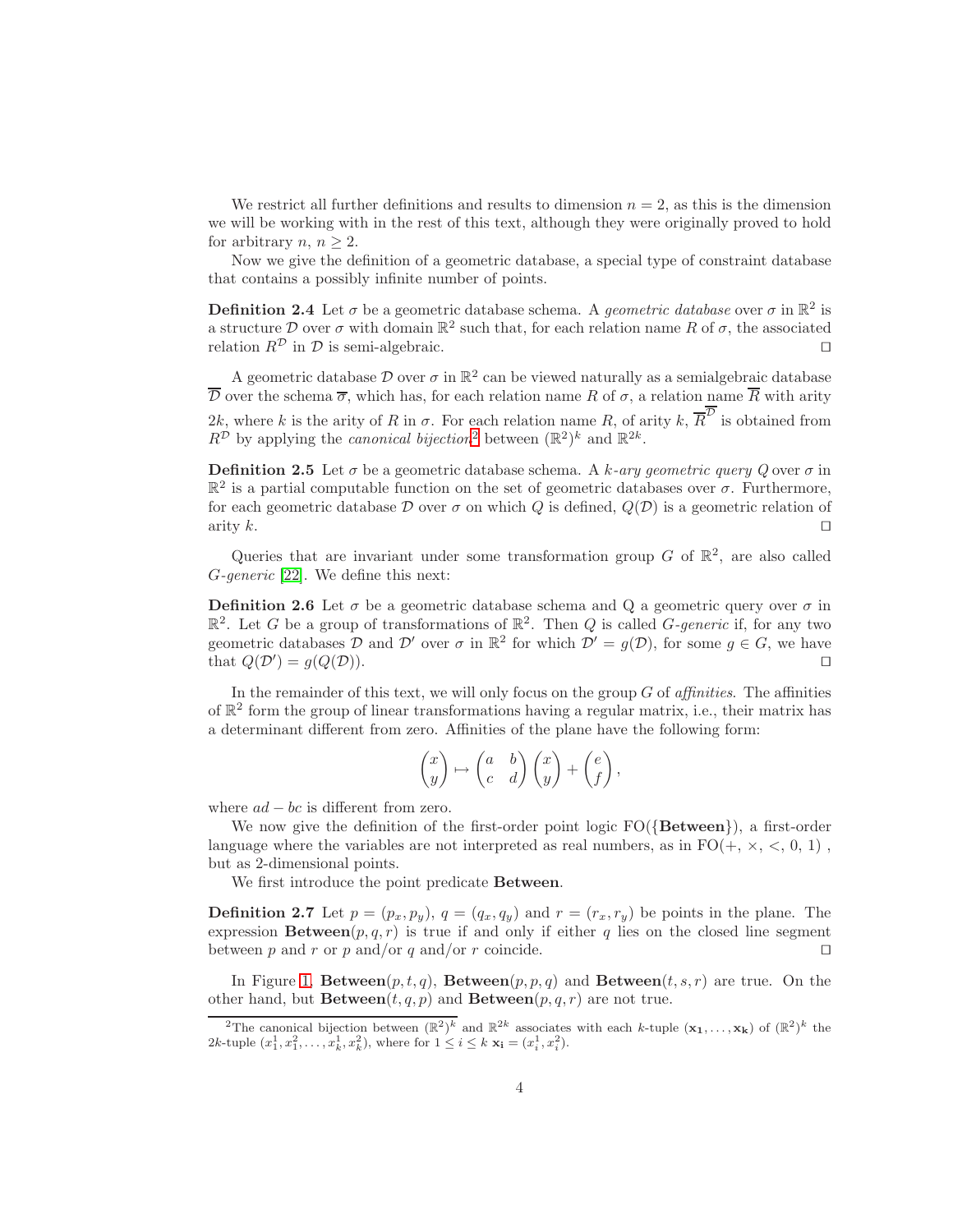

<span id="page-4-0"></span>Figure 1: The predicate InTriangle can be expressed using Between.

**Definition 2.8** Let  $\sigma$  be a 2-dimensional geometric database schema. The first-order point language over  $\sigma$  and {Between}, denoted by FO({Between},  $\sigma$ ) (or, if  $\sigma$  is clear from the context, by  $FO({\lbrace Between \rbrace})$ , is a first-order language with variables that range over points in  $\mathbb{R}^2$ , (denoted  $\hat{p}, \hat{q}, \ldots$ ), where the atomic formulas are equality constraints on point variables, the predicate Between applied to point variables, and the relation names from  $\sigma$ applied to point variables. ⊓⊔

A FO( $\{$ Between $\}$ )-formula  $\varphi(\hat{p}_1, \hat{p}_2, \ldots, \hat{p}_l)$  over the relation names of  $\sigma$  and the predicate Between defines on each geometric database  $\mathcal D$  over  $\sigma$  a subset  $\varphi(\mathcal D)$  of  $(\mathbb{R}^2)^l$  in the standard manner.

Gyssens, Van den Bussche and Van Gucht have shown that the language  $FO({Between})$ expresses exactly all affine-generic geometric queries expressible in  $FO(+, \times, <, 0, 1)$ .

### 3 Notations

In this Section, we introduce triangle variables and constants. We work in  $\mathbb{R}^2$ . Spatial triangle variables will be denoted  $\Delta_1, \Delta_2, \ldots$  Constants containing such triples of points will be denoted  $T_1, T_2, \ldots$ , or  $T_{abc}$  when we want to emphasize the relationship between a triangle and its corner points **a**, **b**,  $c \in \mathbb{R}^2$ . We remark that triangles can be modelled as triples of points in  $\mathbb{R}^2$ . Occasionally, we will need to refer to the area of a triangle. The area of a triangle T will be abbreviated  $A(T)$ .

We also introduce spatio-temporal triangles, which can be modelled as triples of moving points in R 2 . Variables referring to spatio-temporal triangles are distinguished from spatial triangle variables by a superscript:  $\Delta_1^{st}, \Delta_2^{st}, \ldots$ . The same holds for constants, which are denoted  $T_1^{st}, T_2^{st}, T_{pqr}^{st}, \ldots$  We will also define triangle databases. For the spatial and spatiotemporal case respectively, we will use the symbols  $\mathcal{D}$  and  $\mathcal{D}^{st}$  to indicate triangle database instances.

The names of (spatio-temporal) triangle relations and database schemas containing such relation names will be recognizable by their hat:  $\hat{R}$ ,  $\hat{\sigma}$  and  $\hat{R}^{st}$ ,  $\hat{\sigma}^{st}$ , respectively. Spatial and spatio-temporal point relation names and schemas are denoted R and  $\dot{\sigma}$ ,  $\dot{R}^{st}$  and  $\dot{\sigma}^{st}$ , respectively.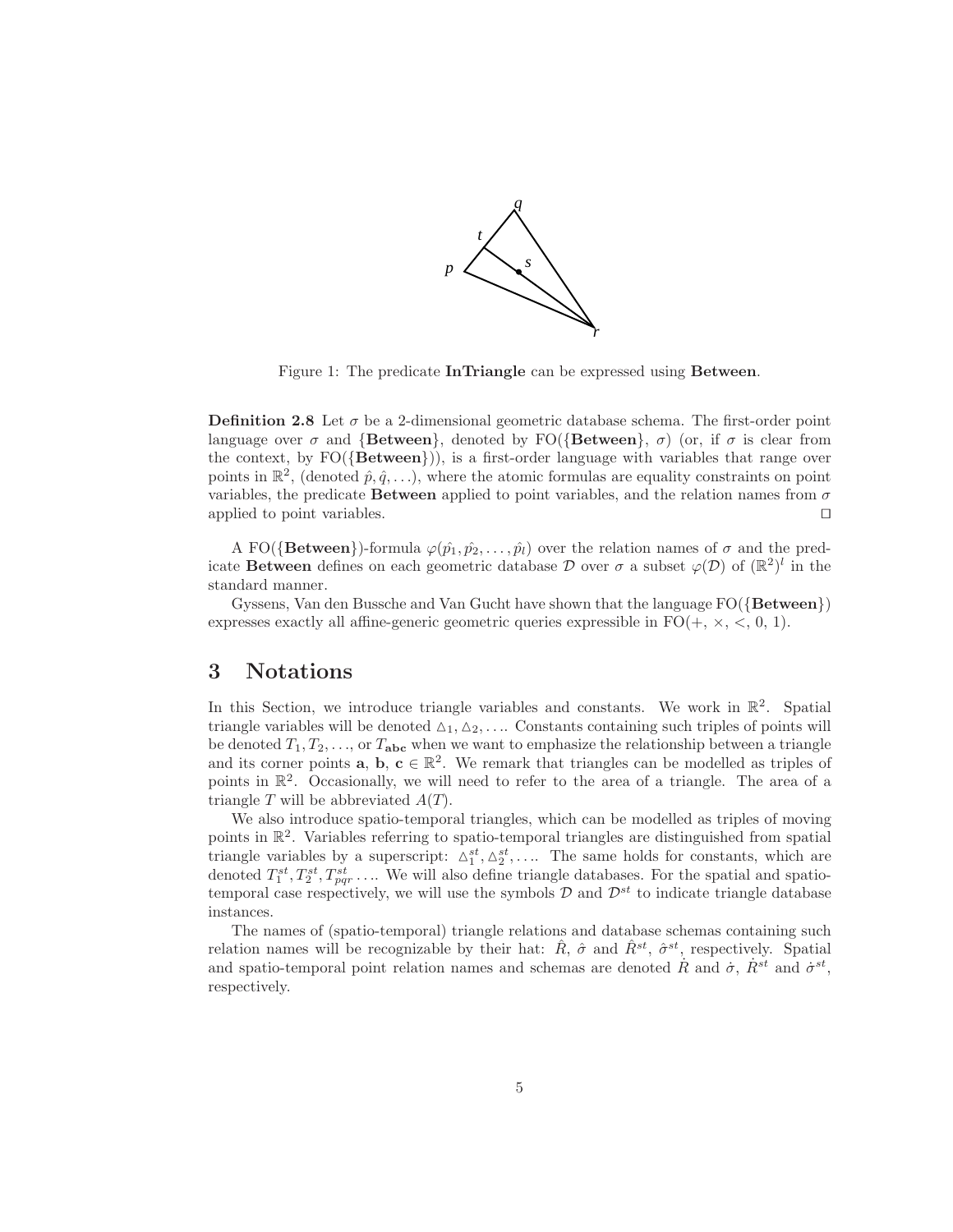## <span id="page-5-2"></span>4 Definitions

We start with the definition of a *triangle database*, *i.e.*, a database that contains a (possibly infinite) collection of triangles. We define both spatial triangle databases and spatio-temporal triangle databases. We model triangles by triples of points of  $\mathbb{R}^2$ , *i.e.*, by elements of  $(\mathbb{R}^2)^3$ . Moving or changing (*i.e.*, spatio-temporal) triangles are modelled by sets of triples of cotemporal points in  $(\mathbb{R}^2 \times \mathbb{R})$ ,*i.e.*, by sets of elements of  $(\mathbb{R}^2 \times {\tau_0})^3$ , for some  $\tau_0 \in \mathbb{R}$ . Triangles can degenerate, *i.e.*, corner points are allowed to coincide. For the remainder of this text, the term triangle refers to a triple of points. We refer to the set of points that is represented by a triangle as the *drawing* of that triangle.

<span id="page-5-1"></span>**Definition 4.1 (Drawing of a triangle)** • Let  $T = (\mathbf{a}_1, \mathbf{a}_2, \mathbf{a}_3) \in (\mathbb{R}^2)^3$  be a spatial triangle. The *drawing* of T is the subset of  $\mathbb{R}^2$  that is the convex closure of the points  $\mathbf{a}_1$ ,  $\mathbf{a}_2$ and  $\mathbf{a}_3$ .

• Let  $T^{st} = (p_1, p_2, p_3) \in (\mathbb{R}^2 \times \mathbb{R})^3$  be a spatio-temporal triangle. The *drawing* of  $T^{st}$  is the subset of co-temporal points of  $(\mathbb{R}^2 \times \mathbb{R})$  that is the convex closure of the points  $p_1, p_2$  and  $p_3$ .

We now introduce four bijections.

- $can: (\mathbb{R}^n)^k \to \mathbb{R}^{nk}$  maps tuples  $(\mathbf{a}_1, \ldots, \mathbf{a}_k)$  to  $(a_{1,1}, \ldots, a_{1,n}, \ldots, a_{k,1}, \ldots, a_{k,n})$ , where for  $1 \leq i \leq k$  and  $1 \leq j \leq n$ ,  $a_{i,j}$  denotes the *j*th real coordinate of  $a_i$ ;
- $can_{ST} : (\mathbb{R}^n \times \mathbb{R})^k \to \mathbb{R}^{(n+1) \times k}$  maps tuples  $((\mathbf{a}_1, \tau_1), \ldots, (\mathbf{a}_k, \tau_k))$  to  $(a_{1,1}, \ldots, a_{1,n}, \tau_1, \tau_2)$  $\ldots, a_{k,1}, \ldots, a_{k,n}, \tau_k$ , where for  $1 \leq i \leq k$  and  $1 \leq j \leq n$ ,  $a_{i,j}$  denotes the *j*th real coordinate of  $a_i$ ;
- $can_{tr}: ((\mathbb{R}^2)^3)^k \to (\mathbb{R}^2)^{3k}$  maps k-tuples of triangles to  $(3k)$  tuples of points in  $\mathbb{R}^2$ ; and
- $can$ <sub>trST</sub>:  $((\mathbb{R}^2 \times \mathbb{R})^3)^k \to (\mathbb{R}^2 \times \mathbb{R})^{3k}$  maps k-tuples of spatio-temporal triangles to  $(3k)$ -tuples of points in  $(\mathbb{R}^2 \times \mathbb{R})$ .

<span id="page-5-0"></span>Definition 4.2 (Triangle relations and databases) A *(triangle) database schema*  $\hat{\sigma}$  is a finite set of relation names, where each relation name R has a natural number  $ar(R)$ , called its arity, associated to it.

• A subset C of  $((\mathbb{R}^2)^3)^k$  is a *spatial triangle relation of arity* k if

- (i) its image under the canonical bijection  $can \circ can_{tr} : ((\mathbb{R}^2)^3)^k \to \mathbb{R}^{6k}$  is a semi-algebraic relation of arity 6k, and
- (ii) for each element  $c = ((a_{1,1}, a_{1,2}, a_{1,3}), (a_{2,1}, a_{2,2}, a_{2,3}), \ldots, (a_{k,1}, a_{k,2}, a_{k,3})) \in \mathcal{C}$ , also the elements  $((a_{1,j_{1,1}}, a_{1,j_{1,2}}, a_{1,j_{1,3}}), (a_{2,j_{2,1}}, a_{2,j_{2,2}}, a_{2,j_{2,3}}), \ldots, (a_{k,j_{k,1}}, a_{k,j_{k,2}}, a_{k,j_{k,3}}))$  are in C, where  $\sigma_i(1, 2, 3) = (j_{i,1}, j_{i,2}, j_{i,3})$  with  $1 \leq i \leq k$  and  $\sigma_i \in S_3$  where  $S_3$  is the set of all permutations of  $\{1, 2, 3\}$ .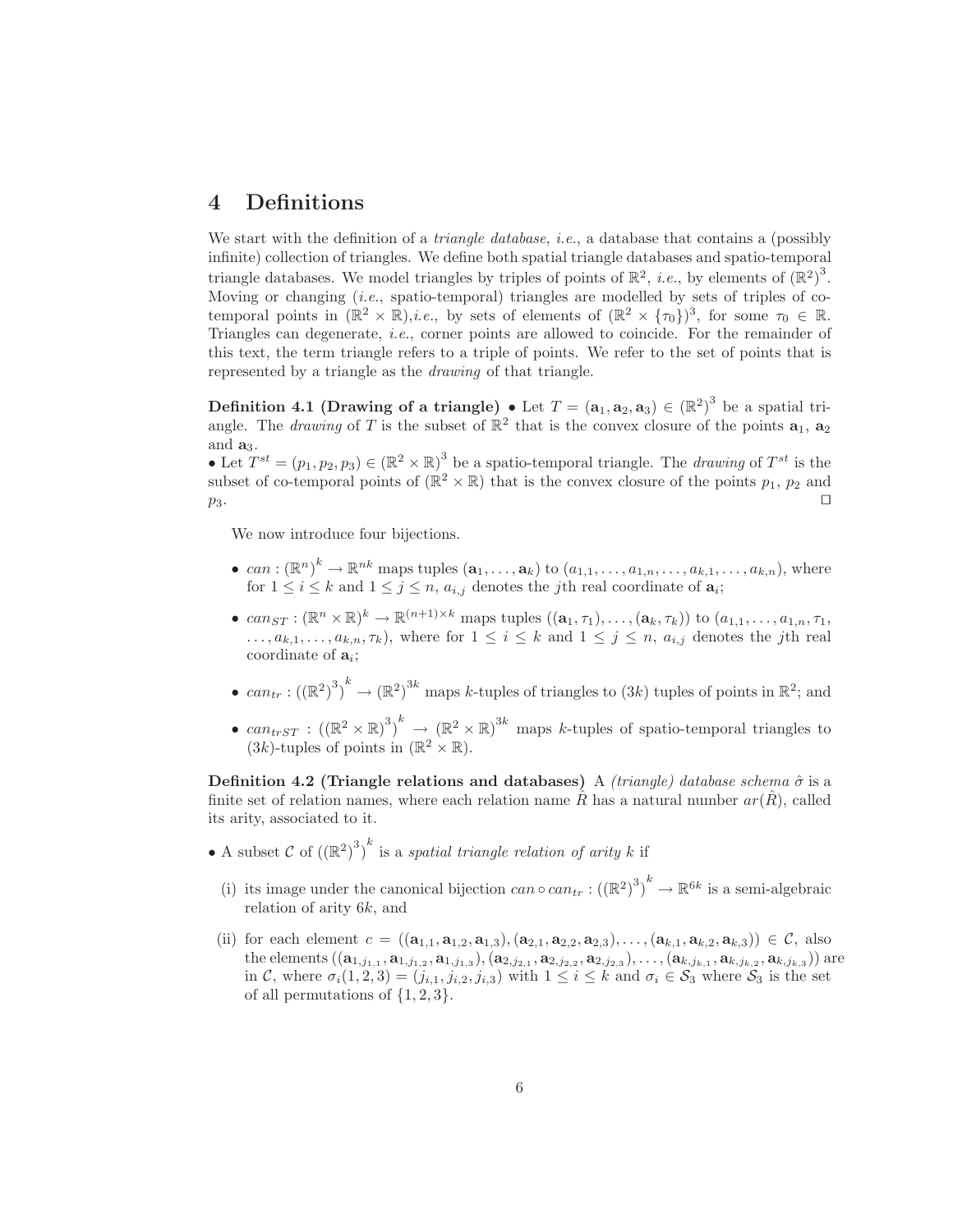Let  $\hat{\sigma}$  be a triangle database schema. A *spatial triangle database* over  $\hat{\sigma}$  in  $(\mathbb{R}^2)^3$  is a structure D over  $\hat{\sigma}$  with domain  $(\mathbb{R}^2)^3$  such that, for each relation name  $\hat{R}$  of  $\hat{\sigma}$ , the associated triangle relation  $\hat{R}^{\mathcal{D}}$  in  $\mathcal{D}$  is a spatial triangle relation of arity  $ar(\hat{R})$ .

- A subset C of  $((\mathbb{R}^2 \times \mathbb{R})^3)^k$  is a *spatio-temporal triangle relation of arity* k if
	- (i) its image under the canonical bijection  $can_{trST} \circ can_{ST} : ((\mathbb{R}^2 \times \mathbb{R})^3)^k \to \mathbb{R}^{9k}$  is a semi-algebraic relation of arity 9k, and
- (ii) for each element  $c = ((p_{1,1}, p_{1,2}, p_{1,3}), (p_{2,1}, p_{2,2}, p_{2,3}), \ldots, (p_{k,1}, p_{k,2}, p_{k,3})) \in \mathcal{C}$ , also  $((p_{1,j_{1,1}}, p_{1,j_{1,2}}, p_{1,j_{1,3}}), (p_{2,j_{2,1}}, p_{2,j_{2,2}}, p_{2,j_{2,3}}), \ldots, (p_{k,j_{k,1}}, p_{k,j_{k,2}}, p_{k,j_{k,3}}))$  are in C, where  $\sigma_i(1, 2, 3) = (j_{i,1}, j_{i,2}, j_{i,3}) \ (1 \leq i \leq k; \sigma_i \in S_3)$ . Here,  $S_3$  is the set of all permutations of  $\{1, 2, 3\}$ .

Let  $\hat{\sigma}^{st}$  be a triangle database schema. A spatio-temporal *triangle database* over  $\hat{\sigma}^{st}$  is a structure  $\mathcal{D}^{st}$  over  $\hat{\sigma}^{st}$  with domain  $(\mathbb{R}^2 \times \mathbb{R})^3$  such that, for each relation name  $\hat{R}^{st}$  of  $\hat{\sigma}^{st}$ , the associated triangle relation  $\hat{R}^{stD^{st}}$  in  $\mathcal{D}^{st}$  is a spatio-temporal triangle relation of arity  $ar(\hat{R}^{st})$ .  $□$ 

We want to remark two things about the definition of triangle relations (as given in Definition [4.2\)](#page-5-0), one about the items (i) and one about the items (ii) of the definition of triangle relations. They are discussed in Remark [4.1](#page-6-0) below and Remark [4.4,](#page-7-0) which is postponed until after the definition of triangle database queries.

<span id="page-6-0"></span>**Remark 4.1** A triangle database  $\mathcal{D}$  over  $\hat{\sigma}$  in  $(\mathbb{R}^2)^3$  can be viewed naturally as a geometric database S over the schema  $\dot{\sigma}$ , which has, for each relation name  $\hat{R}$  of  $\hat{\sigma}$ , a relation name R with arity  $3 \times ar(\hat{R})$ . For each relation name  $\hat{R}$ , of arity k,  $\hat{R}^S$  is obtained from  $\hat{R}^D$  by applying the canonical bijection  $can_{tr}: ((\mathbb{R}^2)^3)^k \to (\mathbb{R}^2)^{3k}$ . Analogously, a spatio-temporal triangle database  $\mathcal{D}^{st}$  over  $\hat{\sigma}^{st}$  can be viewed naturally as a spatio-temporal database  $\mathcal T$  over the schema  $\dot{\sigma}^{st}$ , which has, for each relation name  $\hat{R}^{st}$  of  $\hat{\sigma}^{st}$ , a relation name  $\dot{R}^{st}$  with arity  $3 \times ar(\hat{R}^{st})$ . For each relation name  $\hat{R}^{st}$ , of arity k,  $\hat{R}^{st\mathcal{F}}$  is obtained from  $\hat{R}^{st\mathcal{D}^{st}}$  by applying the canonical bijection  $can_{trST}$  :  $((\mathbb{R}^2 \times \mathbb{R})^3)^k \to (\mathbb{R}^2 \times \mathbb{R})^{3k}$ . ⊓⊔

<span id="page-6-1"></span>Example 4.1 It follows from the definition of triangle relations that they can be finitely represented by polynomial constraints on the coordinates of the corner points of the triangles they contain.

For example, the unary spatial triangle relation containing all triangles with one corner point on the x-axis, one on the y-axis and a third corner point on the diagonal  $y = x$ , can be finitely represented as follows:

$$
\{(\mathbf{z}_1, \mathbf{z}_2, \mathbf{z}_3) = ((z_{1,x}, z_{1,y}), (z_{2,x}, z_{2,y}), (z_{3,x}, z_{3,y})) \in (\mathbb{R}^2)^3 \mid
$$
  
\n
$$
(z_{1,x} = 0 \land z_{2,y} = 0 \land z_{3,x} = z_{3,y}) \lor (z_{1,x} = 0 \land z_{3,y} = 0 \land z_{2,x} = z_{2,y})
$$
  
\n
$$
\lor (z_{2,x} = 0 \land z_{1,y} = 0 \land z_{3,x} = z_{3,y}) \lor (z_{2,x} = 0 \land z_{3,y} = 0 \land z_{1,x} = z_{1,y})
$$
  
\n
$$
\lor (z_{3,x} = 0 \land z_{2,y} = 0 \land z_{1,x} = z_{1,y}) \lor (z_{3,x} = 0 \land z_{1,y} = 0 \land z_{2,x} = z_{2,y})\}.
$$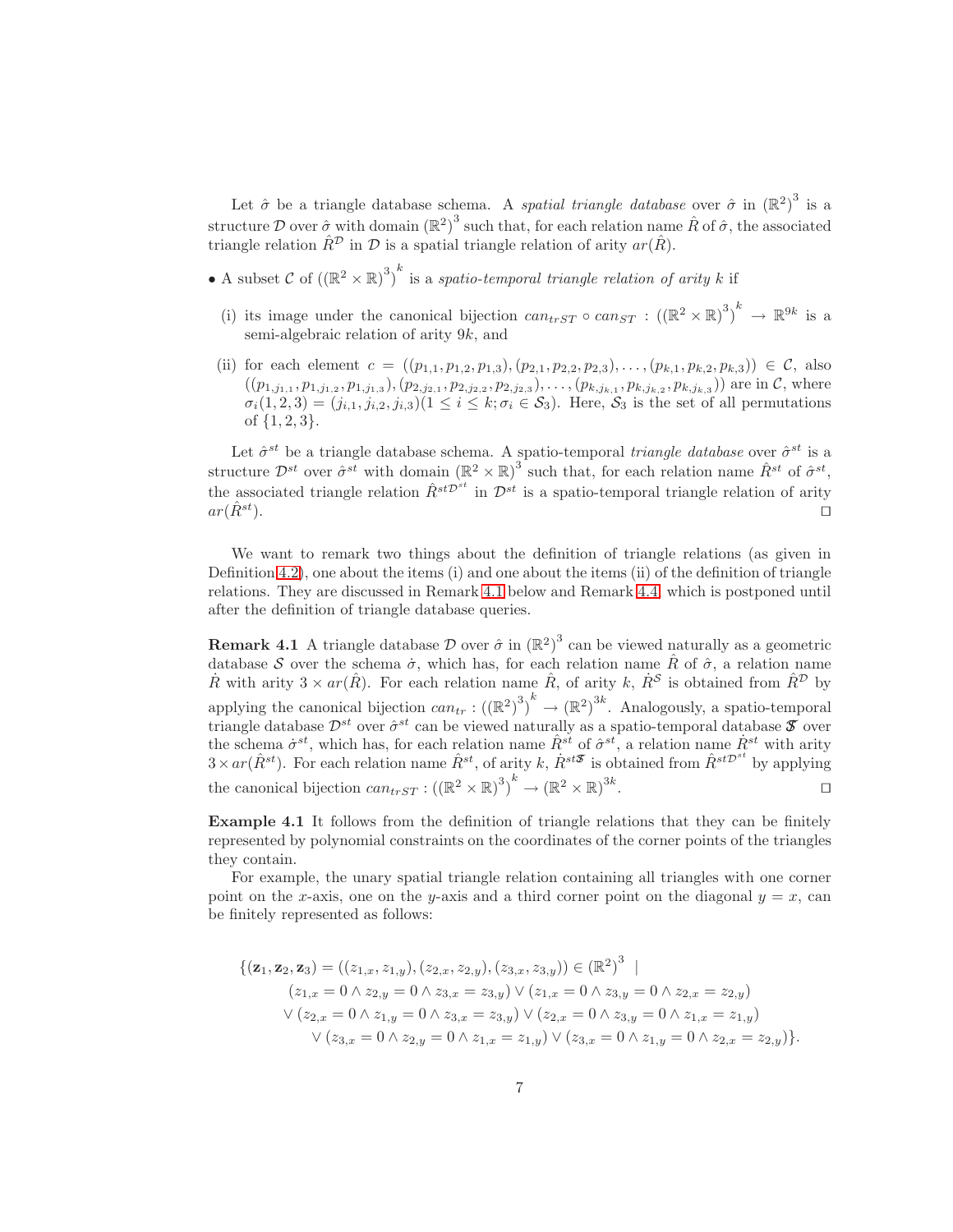

<span id="page-7-1"></span>Figure 2: Some elements of the relation represented in Example [4.1.](#page-6-1)

Figure [2](#page-7-1) gives some elements of this relation. Each triangle that is drawn is stored three times in the relation. □

<span id="page-7-2"></span>Remark 4.2 For the remainder of this text we assume that databases are finitely encoded by systems of polynomial equations and that a specific data structure is fixed (possible data structures are dense or sparse representations of polynomials). The specific choice of data structure is not relevant to the topic of this text, but we assume that one is fixed. When we talk about computable queries later on, we mean Turing computable with respect to the chosen encoding and data structures. ⊓⊔

We also remark the following.

Remark 4.3 The data model and the query languages presented in this text can be extended straightforwardly to the situation where spatio-temporal relations are accompanied by classical thematic information. However, because the problem that is discussed here is captured by this simplified model, we stick to it for reasons of simplicity of exposition. ⊓⊔

We now define spatial and spatio-temporal triangle database queries.

**Definition 4.3 (Triangle database queries)** • Let  $\hat{\sigma}$  be a triangle database schema and let us consider input spatial triangle databases over ˆσ. A k*-ary spatial triangle database query* Q over  $\hat{\sigma}$  is a computable partial mapping (in the sense of Remark [4.2\)](#page-7-2) from the set of spatial triangle databases over  $\hat{\sigma}$  to the set of k-ary spatial triangle relations.

• Let  $\hat{\sigma}^{st}$  be a database schema and let us consider input spatio-temporal triangle databases over  $\hat{\sigma}^{st}$ . A k-ary spatio-temporal *triangle database query* Q over  $\hat{\sigma}^{st}$  is a computable partial mapping (in the sense of Remark [4.2\)](#page-7-2) from the set of spatio-temporal triangle databases over  $\hat{\sigma}^{st}$  to the set of k-ary spatio-temporal triangle relations. □

<span id="page-7-0"></span>Remark 4.4 In the (ii)-items of the definition of triangle relations, we require that, if a triangle  $T$  is involved in a relation, that also all other triangles with the same drawing are stored in that relation. The reason for this is that we do not want the triangle queries to be dependent of the actual order and orientation used when enumerating the corner points of a triangle. When emphasizing property (ii) of a relation, we will call it *consistency* and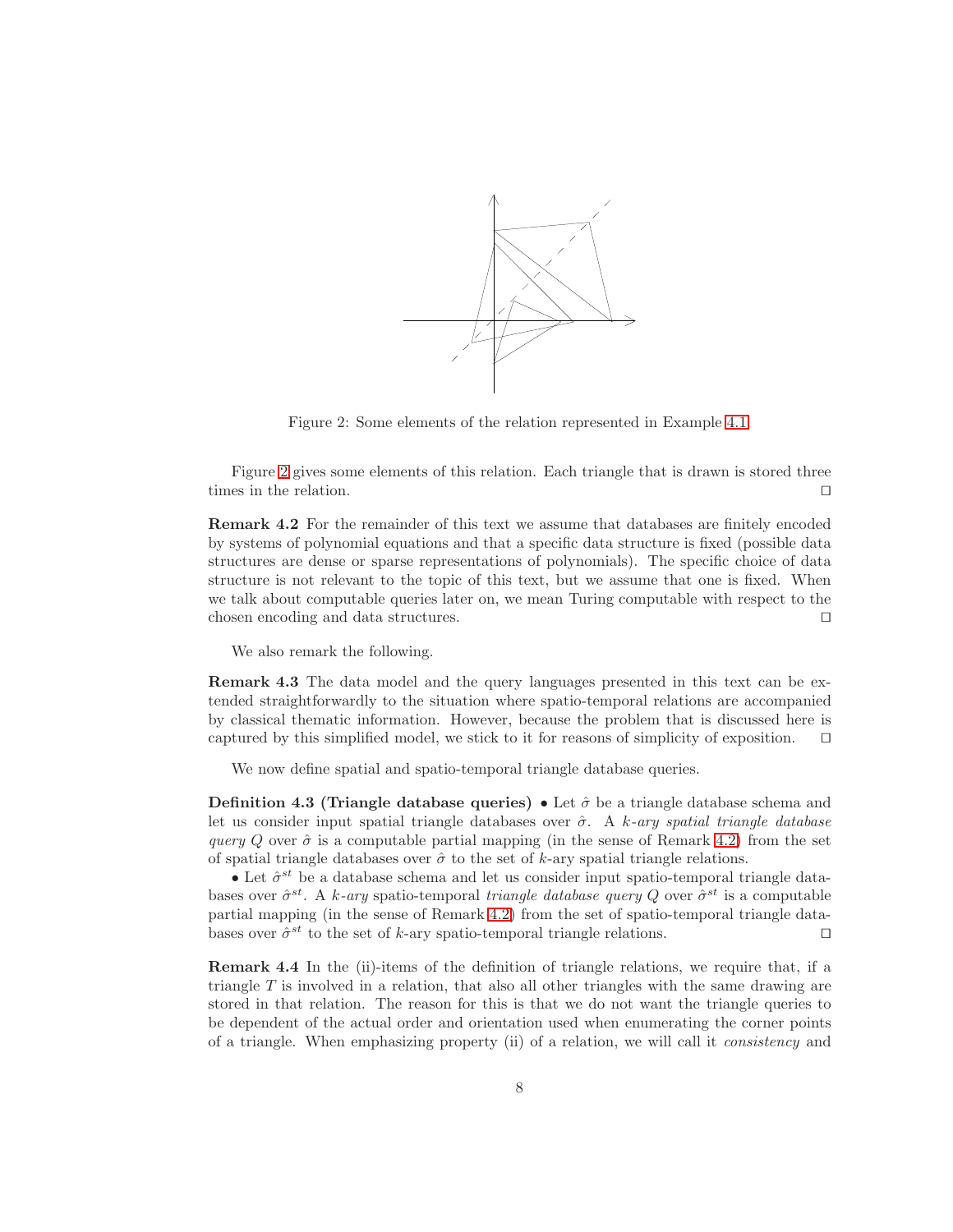talk about *consistent triangle relations*. Also, a database is said to be consistent, if all its relations are consistent. ⊓⊔

We illustrate the consistency property with some examples:

**Example 4.2** Let  $\hat{\sigma} = {\hat{R}}$  be a database schema. First, we list some queries over  $\hat{\sigma}$  that are not consistent:

- $Q_6$ : Give all triangles in  $\hat{R}$  for which their first and second corner points coincide.
- *Q*7*: Give all triangles for which the segment defined by their first and second corner point is a boundary segment of one of the triangles in*  $\hat{R}$ *.*

Now some consistent queries follow:

- $Q_8$ : Give all triangles in  $\hat{R}$  that are degenerated into a line segment.
- $Q_9$ : Give all triangles that share a boundary segment with some triangle in  $\hat{R}$ .

It is clear that the inconsistent queries are rather artificial. When a user specifies the triangles that should be in the result of a query, she intuitively thinks of the drawings of those triangles. The order of the corner points used in the construction of those triangles should not be important.  $□$ 

**Remark 4.5** A spatio-temporal database  $\mathcal{T}$  over  $\sigma^{st}$  can be viewed in a natural way as a constraint database D over the constraint schema  $\sigma$ , which has for each relation name  $R^{st}$  of  $\sigma^{st}$ , a relation name R of arity  $(n+1) \times ar(R^{st})$ . For each relation name  $R^{st}$ ,  $R^{D}$  is obtained from  $R^{st^T}$  by applying the canonical bijection  $can_{ST} : (\mathbb{R}^n \times \mathbb{R})^{ar(R)} \to \mathbb{R}^{(n+1)\times ar(R)}$ . We will use the notation introduced here, throughout this text. □

Analogously, spatial and spatio-temporal triangle database queries can be seen as constraint queries, and as spatial and spatio-temporal (point) database queries. We prefer the latter view, as we already developed affine-generic spatio-temporal point languages in [\[10\]](#page-41-1), and there already exist affine-generic spatial point languages  $[11]$ . We define the equivalence between triangle queries and point queries formally:

<span id="page-8-0"></span>Definition 4.4 (Equivalence of point queries and triangle queries) • Let  $\hat{\sigma}$  be a triangle database schema and let us consider input spatial triangle databases over  $\hat{\sigma}$ . Let  $\dot{\sigma}$  be the corresponding spatial point database schema (see Remark [4.1\)](#page-6-0). Let  $\tilde{Q}$  be a k-ary spatial triangle database query over  $\hat{\sigma}$  and let Q be a  $(3k)$ -ary spatial (point) database query over  $\dot{\sigma}$ . We say that  $\hat{Q}$  *and*  $\dot{Q}$  *are equivalent*, denoted  $\hat{Q} \equiv_{\Delta} \dot{Q}$  if for every database  $D$  over  $\hat{\sigma}$  we have

$$
can_{tr}(\hat{Q}(\mathcal{D})) = \dot{Q}(can_{tr}(\mathcal{D})).
$$

• Let  $\hat{\sigma}^{st}$  be a triangle database schema and let us consider input spatio-temporal triangle databases over  $\hat{\sigma}^{st}$ . Let  $\dot{\sigma}^{st}$  be the corresponding spatio-temporal point database schema (see Remark [4.1\)](#page-6-0). Let  $\hat{Q}$  be a k-ary spatio-temporal triangle database query over  $\hat{\sigma}^{st}$  and let  $\hat{Q}$ be a  $(3k)$ -ary spatio-temporal (point) database query over  $\dot{\sigma}^{st}$ . We say that  $\hat{Q}$  *and*  $\dot{Q}$  *are equivalent*, denoted  $\hat{Q} \equiv_{\Delta} \hat{Q}$ , if for every database  $\mathcal{D}^{st}$  over  $\hat{\sigma}^{st}$  we have

$$
can_{trST}(\hat{Q}(\mathcal{D}^{st})) = \dot{Q}(can_{trST}(\mathcal{D}^{st})).
$$

⊓⊔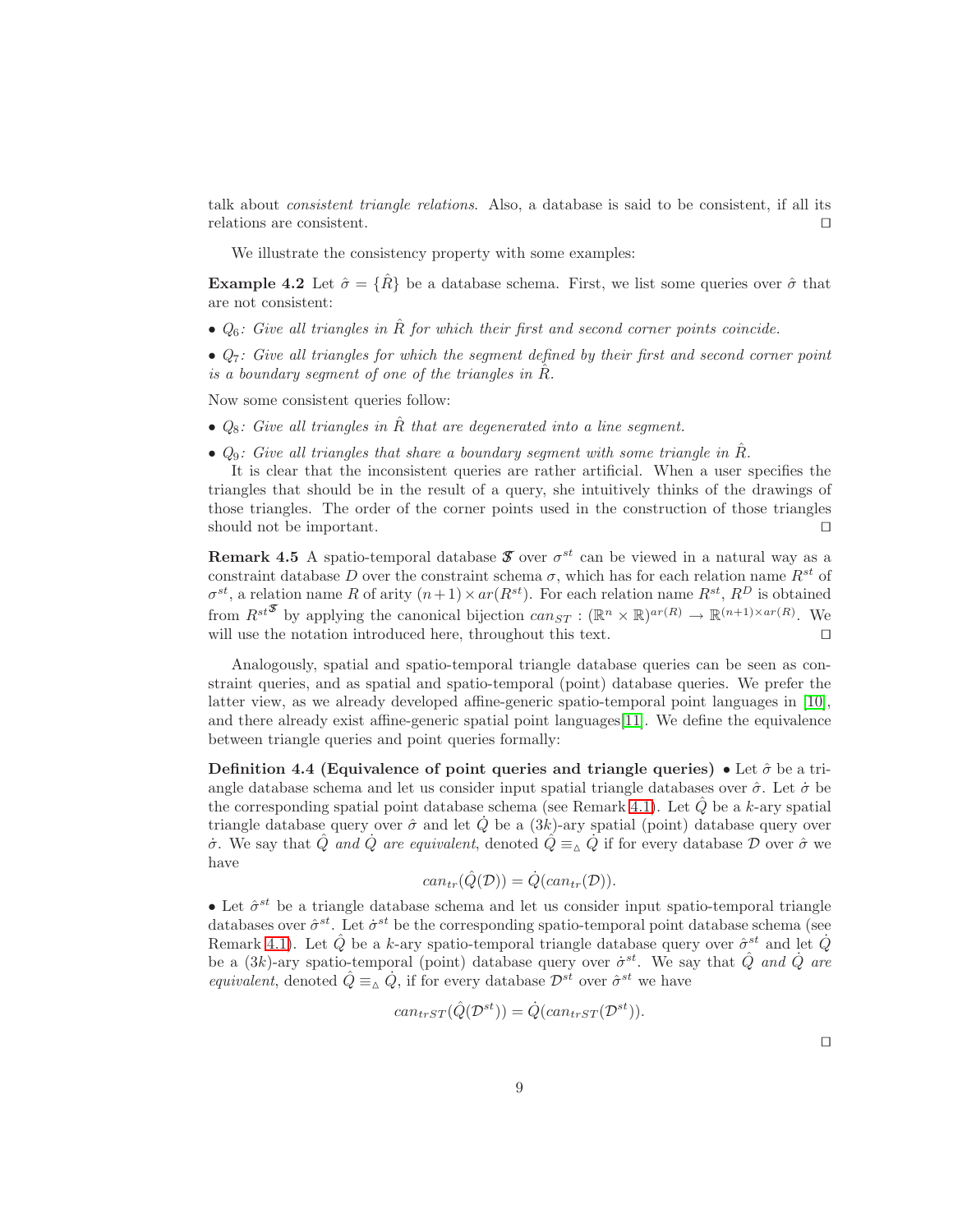Since we have defined equivalence between triangle database queries and point database queries earlier, we can now discuss how the point languages  $FO({Between})$  and  $FO({\bf Between^{Cotemp}, \bf Before, EqCr^{ST}})$  can be used to query triangle databases. We have to keep in mind that only spatial and spatio-temporal (point) databases can be considered that are the image under the bijections  $can<sub>tr</sub>$  and  $can<sub>trST</sub>$  of spatial and spatio-temporal triangle databases.

<span id="page-9-0"></span>Definition 4.5 (FO({Between}) as a triangle query language)  $\bullet$  Let  $\hat{\sigma} = \{\hat{R}_1, \hat{R}_2, \ldots,$  $\hat{R}_m$ } be a spatial triangle database schema. Let  $\hat{R}_i$  be the corresponding spatial point relation names of arity  $3 \times ar(\hat{R}_i)$ , for  $i = 1 ... m$ , and let  $\dot{\sigma}$  be the spatial database schema  $\{\dot{R}_1, \dot{R}_2, \ldots, \dot{R}_m\}.$ 

Let  $\varphi(\mathbf{x}_{1,1}, \mathbf{x}_{1,2}, \mathbf{x}_{1,3}, \mathbf{x}_{2,1}, \mathbf{x}_{2,2}, \mathbf{x}_{2,3}, \ldots, \mathbf{x}_{k,1}, \mathbf{x}_{k,2}, \mathbf{x}_{k,3})$  be a FO({Between})-formula expressing a spatial  $(3k)$ -ary query  $\dot{Q}$  which is equivalent to a k-ary spatial triangle query  $\dot{Q}$ . For each input spatial triangle database  $\mathcal D$  over  $\hat \sigma$ ,  $\hat Q(\mathcal D)$  is defined as the set of points  $(a_{1,1}, a_{1,2}, a_{1,3}, a_{2,1}, a_{2,2}, a_{2,3}, \ldots, a_{k,1}, a_{k,2}, a_{k,3})$  in  $(\mathbb{R}^6)^k$  such that

$$
(\mathbb{R}^2, =, \text{Between}, \dot{R}_1^S, \dot{R}_2^S, \dots, \dot{R}_m^S) \models
$$
  
\n $\varphi[\mathbf{a}_{1,1}, \mathbf{a}_{1,2}, \mathbf{a}_{1,3}, \mathbf{a}_{2,1}, \mathbf{a}_{2,2}, \mathbf{a}_{2,3}, \dots, \mathbf{a}_{k,1}, \mathbf{a}_{k,2}, \mathbf{a}_{k,3}].$ 

Here,  $S$  is the image of  $D$  under the canonical bijection  $can_{tr}$ . • Let  $\hat{\sigma}^{st} = \{\hat{R}_1^{st}, \hat{R}_2^{st}, \dots, \hat{R}_m^{st}\}\$ be a spatio-temporal triangle database schema. Let  $\hat{R}_i^{st}$  $(1 \leq$  $i \leq m$ ) be the corresponding spatio-temporal point relation names of arity  $3 \times ar(\hat{R}^{st}_i)$  and let  $\dot{\sigma}^{st}$  be the spatio-temporal database schema  $\{\dot{R}_1^{st}, \dot{R}_2^{st}, \dots, \dot{R}_m^{st}\}.$ 

Let  $\varphi(u_{1,1}, u_{1,2}, u_{1,3}, u_{2,1}, u_{2,2}, u_{2,3}, \ldots, u_{k,1}, u_{k,2}, u_{k,3})$  be a FO({**Between**})-formula, expressing a spatio-temporal  $(3k)$ -ary query  $\dot{Q}$  which is equivalent to a k-ary spatial triangle query  $\hat{Q}$ . For each input spatio-temporal triangle database  $\mathcal{D}^{st}$  over  $\hat{\sigma}^{st}$ ,  $\hat{Q}(\mathcal{D}^{st})$  is defined as the set of points  $(p_{1,1}, p_{1,2}, p_{1,3}, p_{2,1}, p_{2,2}, p_{2,3}, \ldots, p_{k,1}, p_{k,2}, p_{k,3})$  of  $(\mathbb{R}^9)^k$  such that

$$
((\mathbb{R}^2 \times \mathbb{R}), =, \text{Between}^{\text{Cotemp}}, \text{Before}, \text{EqCr}^{ST}, \dot{R}_1^{st\mathcal{D}^{st}}, \dot{R}_2^{st\mathcal{D}^{st}}, \dots, \dot{R}_m^{st\mathcal{D}^{st}}) \models
$$

$$
\varphi[p_{1,1}, p_{1,2}, p_{1,3}, p_{2,1}, p_{2,2}, p_{2,3}, \dots, p_{k,1}, p_{k,2}, p_{k,3}].
$$

Here, **S** is the image of  $\mathcal{D}^{st}$  under the canonical bijection can<sub>trST</sub>. □

The languages FO({Between},  $\dot{\sigma}$ ) and FO({Between, Before, qcrsts},  $\dot{\sigma}^{st}$ ) were designed to formulate queries on spatial and spatio-temporal point databases over some input schema  $\dot{\sigma}$ , resp.  $\dot{\sigma}^{st}$ . Using those languages to query triangle databases, involves expressing relations between the point sets that compose the triangles. This is a rather indirect way of expressing triangle relations. In the spirit of [\[10\]](#page-41-1), we now construct affine-generic query languages based on triangle variables. As they directly express relations between the triangles, this results in a more intuitive way of querying spatial and spatio-temporal triangle databases. We define triangle-based logics next. Afterwards, we propose a specific spatial triangle logic in Section [5,](#page-10-0) and a spatio-temporal triangle logic in Section [6.](#page-26-0)

**Definition 4.6 (Triangle logics)**  $\bullet$  Let  $\hat{\sigma} = \{\hat{R}_1, \hat{R}_2, \ldots, \hat{R}_m\}$  be a triangle database schema and let  $\Delta$  be a set of predicates of a certain arity over triangles in  $\mathbb{R}^2$ . The first-order logic over  $\hat{\sigma}$  and  $\Delta$ , denoted by FO( $\Delta$ ,  $\hat{\sigma}$ ), can be used as a spatial triangle query language when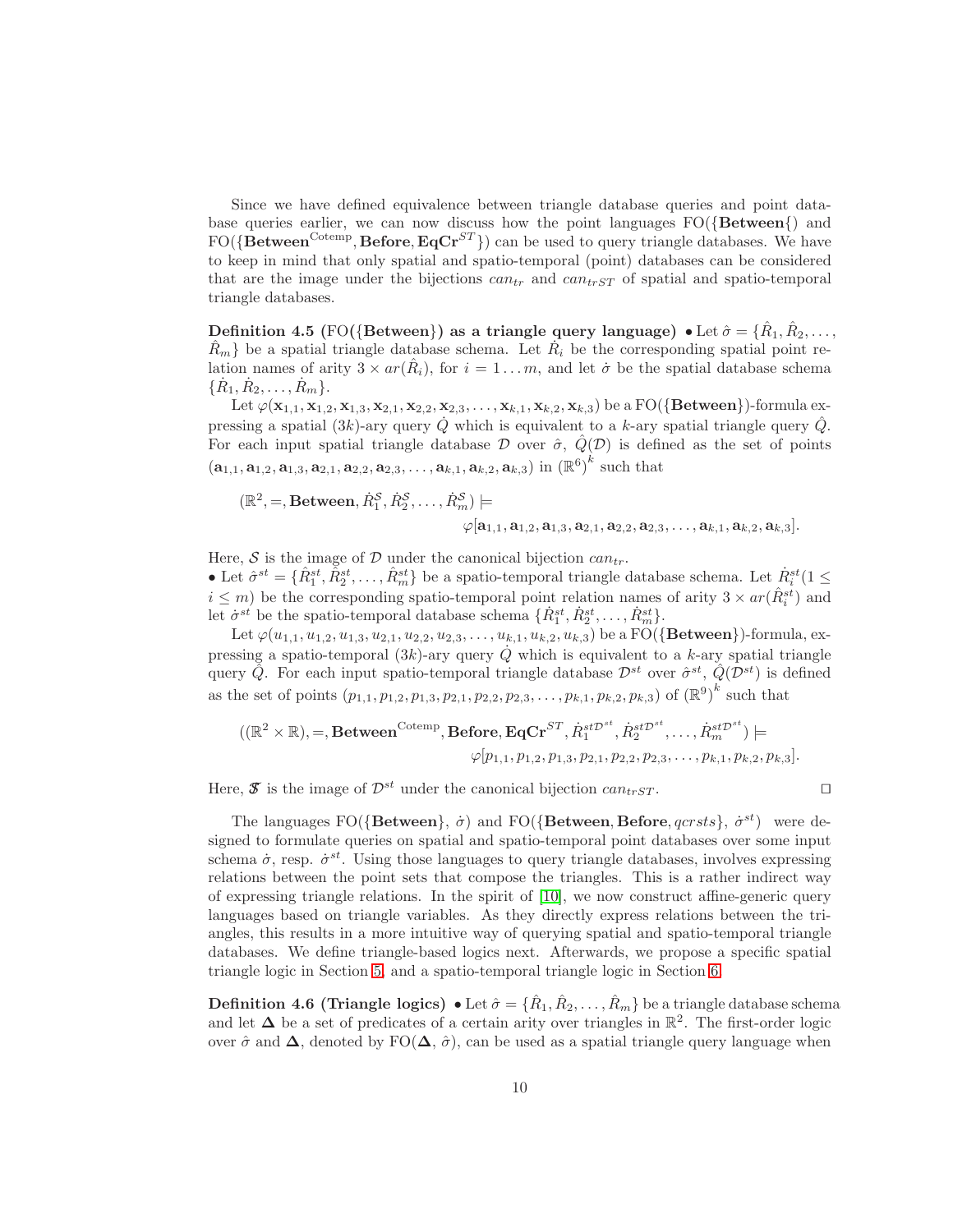variables are interpreted to range over triangles in  $\mathbb{R}^2$ . The atomic formulas in FO( $\Delta$ ,  $\hat{\sigma}$ ) are equality constraints on triangle variables, the predicates of  $\Delta$ , and the relation names  $\hat{R}_1, \hat{R}_2, \ldots, \hat{R}_m$  from  $\hat{\sigma}$ , applied to triangle variables.

• Let  $\hat{\sigma}^{st} = \{\hat{R}_{1}^{st}, \hat{R}_{2}^{st}, \ldots, \hat{R}_{m}^{st}\}$  be a database schema and let  $\Delta$  be a set of predicates of a certain arity over spatio-temporal triangles in  $(\mathbb{R}^2 \times \mathbb{R})$ . The first-order logic over  $\hat{\sigma}^{st}$  and  $\Delta$ , denoted by FO( $\Delta$ ,  $\hat{\sigma}^{st}$ ), can be used as a spatio-temporal triangle query language when variables are interpreted to range over spatio-temporal triangles in  $(\mathbb{R}^2 \times \mathbb{R})$ . The atomic formulas in FO( $\Delta$ ,  $\hat{\sigma}^{st}$ ) are equality constraints on spatio-temporal triangle variables, the predicates of  $\Delta$ , and the relation names  $\hat{R}_1^{st}, \hat{R}_2^{st}, \ldots, \hat{R}_m^{st}$  from  $\hat{\sigma}^{st}$ , applied to spatio-temporal triangle variables. ⊓⊔

A FO( $\Delta$ ,  $\hat{\sigma}$ )-formula  $\varphi(\Delta_1, \Delta_2, \ldots, \Delta_k)$  (resp., FO( $\Delta$ ,  $\hat{\sigma}^{st}$ )-formula  $\varphi(\Delta_1^{st}, \Delta_2^{st}, \ldots, \Delta_k^{st})$ ) defines for each spatial (resp., spatio-temporal) database  $\mathcal{D}$  (resp.,  $\mathcal{D}^{st}$ ) over  $\hat{\sigma}$  (resp.  $\hat{\sigma}^{st}$ ) a subset  $\varphi(\mathcal{D})$  (resp.,  $\varphi(\mathcal{D}^{st})$ ) of  $((\mathbb{R}^2)^3)^k$  (resp.,  $((\mathbb{R}^2 \times \mathbb{R})^3)^k$ ) defined as

$$
\{(T_1, T_2, \ldots, T_k) \in (\mathbb{R}^2)^{3k} |
$$

$$
(\mathbb{R}^2, \Delta \mathbb{R}^2, \hat{R}_1^{\mathcal{D}}, \hat{R}_2^{\mathcal{D}}, \ldots, \hat{R}_m^{\mathcal{D}}) \models \varphi[T_1, T_2, \ldots, T_k] \},
$$

respectively,

$$
\{(T_1^{st}, T_2^{st}, \dots, T_k^{st}) \in (\mathbb{R}^2 \times \mathbb{R})^{3k} \mid ((\mathbb{R}^2 \times \mathbb{R}), \Delta^{(\mathbb{R}^2 \times \mathbb{R})}, \hat{R}_1^{st\mathcal{D}^{st}}, \hat{R}_2^{st\mathcal{D}^{st}}, \dots, \hat{R}_m^{st\mathcal{D}^{st}}) \models \varphi[T_1^{st}, T_2^{st}, \dots, T_k^{st}]\}.
$$

**Remark 4.6** We use the symbol  $=_{\Delta}$  to indicate equality of triangle variables, as opposed to equality of point variables. If it is clear from the context of a formula which type of variables is used, we will omit the index. ⊓⊔

In Section [5](#page-10-0) (resp., Section [6\)](#page-26-0), we will develop languages that have the same expressive power as  $FO({\lbrace Between \rbrace})$  and  $FO({\lbrace Between^{Cotemp}, Before, EqCr^{ST} \rbrace})$  on spatial triangle databases and on spatio-temporal triangle databases, respectively. We will prove this by showing both soundness and completeness of those triangle languages with respect to  $FO(\{\textbf{Between}\})$  and  $FO(\{\textbf{Between}^{\text{Cotemp}}, \textbf{Before}, \textbf{EqCr}^{ST}\}).$ 

The concepts of soundness and completeness are introduced as follows:

**Definition 4.7 (Soundness and completeness)** • A query language  $\mathcal{L}$  is said to be *sound* for the G-generic  $FO(+, \times, <, 0, 1, \sigma)$ -queries on spatial (resp., spatio-temporal) databases, if formulas in L only express  $\mathcal{G}_{st}$ -generic FO(+,  $\times$ ,  $\lt$ , 0, 1,  $\sigma$ )-queries on spatial (resp., spatio-temporal) databases.

• A query language L is said to be *complete* for the  $(\mathcal{F}_{st}, \mathcal{F}_t)$ -generic FO(+, x, <, 0, 1, σ)-queries on spatio-temporal databases, if all  $(\mathcal{F}_{st}, \mathcal{F}_t)$ -generic FO(+, ×, <, 0, 1, σ)-queries on spatio-temporal databases can be expressed in  $\mathcal{L}$ .

## <span id="page-10-0"></span>5 Affine-invariant Spatial Triangle Queries

In this section, we propose a spatial triangle logic that captures exactly the class of first-order affine-generic queries on spatial triangle databases. First, we remark the following: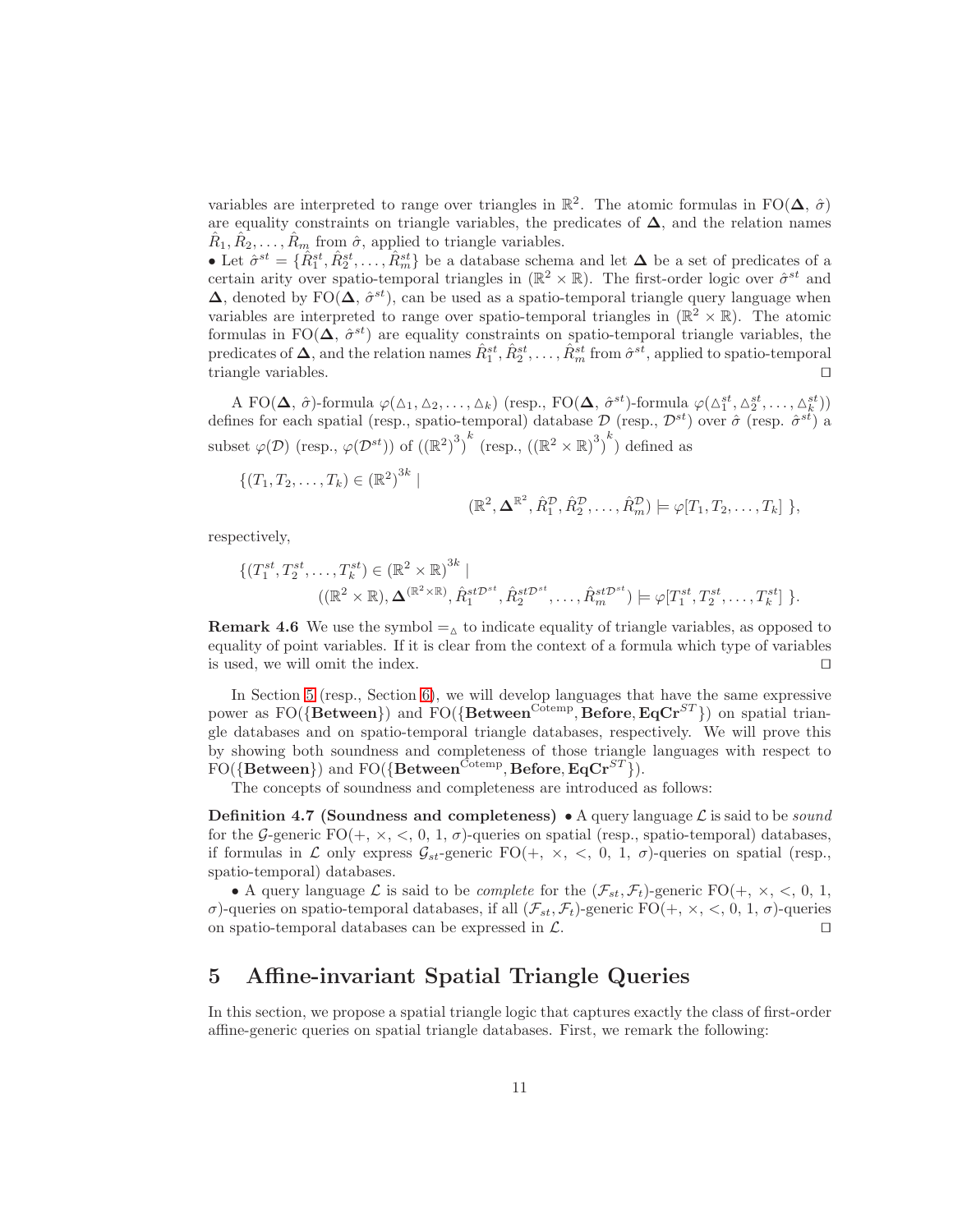

<span id="page-11-0"></span>Figure 3: An illustration of the predicate **PartOf.** Let  $T_1 = (\mathbf{a}_1, \mathbf{a}_2, \mathbf{a}_3), T_2 = (\mathbf{b}_1, \mathbf{b}_2, \mathbf{b}_3)$  and  $T_3 = (c_1, c_2, c_3)$  The expressions  $\text{PartOf}(T_2, T_1)$  and  $\text{PartOf}(T_3, T_1)$  are true, the expression **PartOf** $(T_3, T_2)$  is not true.

Remark 5.1 We defined a triangle database as a special type of geometric database. Accordingly, we take the affine image of a triangle for affinities of  $\mathbb{R}^2$ , and not of  $\mathbb{R}^6$ . This corresponds to our intuition. One triangle is an affine image of another triangle, if the drawing of the first one is the affine image of the drawing of the second one. Hence, the affine image of a triangle with corner points  $x_1$ ,  $x_2$  and  $x_3$  under some affinity  $\alpha$  of the plane, is the triangle with corner points  $\alpha(\mathbf{x}_1)$ ,  $\alpha(\mathbf{x}_2)$  and  $\alpha(\mathbf{x}_3)$ . □

We introduce one binary triangle predicate, *i.e.*, **PartOf**. Intuitively, when applied to two triangles, this predicate expresses that the drawing of the first triangle is a subset  $(\subseteq)$ of the drawing of the second triangle. We only consider  $(\mathbb{R}^2)^3$  as the underlying domain. We show that the triangle predicate PartOf allows a natural extension to higher dimensions and other types of objects (instead of triangles).

<span id="page-11-2"></span>We define the predicate **PartOf** and equality on triangles more precisely:

Definition 5.1 (The triangle predicate PartOf) Let  $T_1 = (a_{1,1}, a_{1,2}, a_{1,3})$  and  $T_2 =$  $(a_{2,1}, a_{2,2}, a_{2,3})$  be two triangles. The binary predicate **PartOf**, applied to  $T_1$  and  $T_2$  expresses that the convex closure of the three points  $a_{1,1}$ ,  $a_{1,2}$  and  $a_{1,3}$  is a subset of the convex closure of the three points  $\mathbf{a}_{2,1}, \mathbf{a}_{2,2}$  and  $\mathbf{a}_{2,3}$ . □

Figure [3](#page-11-0) illustrates the predicate PartOf.

<span id="page-11-1"></span>We also define triangle-equality, which differs from the standard equality operation.

**Definition 5.2 (Equality of triangles)** Let  $T_1$  and  $T_2$  be two triangles. The expression  $T_1 = \Delta T_2$  is true if and only if both  $\text{PartOf}(T_1, T_2)$  and  $\text{PartOf}(T_2, T_1)$  are tue. □

Before analyzing the expressiveness of the language  $FO({\text{PartOf}})$ , we prove that the  $FO({\text{PartOf}})$ -queries are well-defined on consistent triangle databases. More concretely, given a triangle database schema  $\hat{\sigma}$ , we prove that the result of a k-ary  $\text{FO}(\Delta, \hat{\sigma})$  query on a consistent input database over  $\hat{\sigma}$  is a consistent triangle relation of arity k.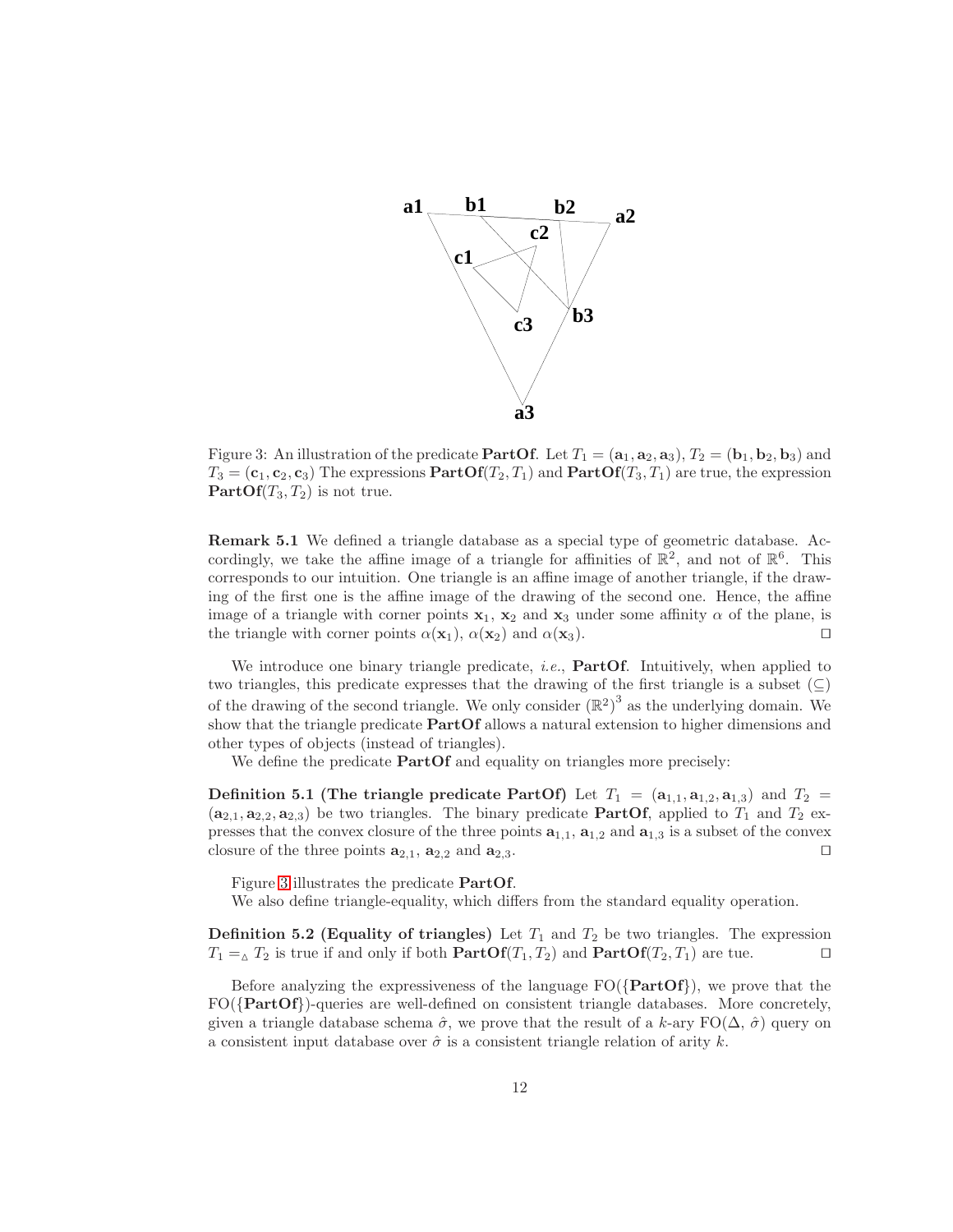**Lemma 5.1 (FO({PartOf}) is well-defined)** Let  $\hat{\sigma} = {\hat{R}_1, \hat{R}_2, \dots, \hat{R}_m}$  be a spatial triangle database schema. Let  $\mathcal D$  be a consistent spatial triangle database over  $\hat \sigma$ . For each FO( $\Delta$ ,  $\hat{\sigma}$ )-query Q, Q( $\mathcal{D}$ ) is a consistent triangle relation.

**Proof.** Let  $\hat{\sigma} = {\hat{R}_1, \hat{R}_2, \ldots, \hat{R}_m}$  be a spatial triangle database schema. Let  $\mathcal{D}$  be a consistent spatial triangle database over  $\hat{\sigma}$ .

We prove this lemma by induction on the structure of  $FO(\Delta, \hat{\sigma})$ -queries. The atomic formulas of  $FO({\text{PartOf}})$  are equality expressions on triangle variables, expressions of the form  $\mathbf{PartOf}(\Delta_1, \Delta_2)$ , and expressions of the form  $\hat{R}_i(\Delta_1, \Delta_2, \ldots, \Delta_{ar(\hat{R}_i)})$ , where  $\hat{R}_i(1 \leq i \leq n)$ m) is a relation name from  $\hat{\sigma}$ . More complex formulas can be constructed using the Boolean operators  $\wedge$ ,  $\vee$  and  $\neg$  and existential quantification.

For the atomic formulas, it is easy to see that, if two triangles  $T_1$  and  $T_2$  satisfy the conditions  $T_1 = \Delta T_2$  or  $\textbf{PartOf}(T_1, T_2)$ , that also  $T_1' = \Delta T_2'$  respectively  $\textbf{PartOf}(T_1', T_2')$  are true if and only if  $T_1 = \Delta T_1'$  and  $T_2 = \Delta T_2'$  are true. As we assume the input database  $\mathcal D$  to be consistent, the atomic formulas of the type  $\hat{R}_i(\Delta_1, \Delta_2, \ldots, \Delta_{ar(\hat{R}_i)})$ , where  $(1 \leq i \leq m)$ , trivially return consistent triangle relations.

Now we have to prove that the composed formulas always return consistent triangle relations. Let  $\hat{\varphi}$  and  $\hat{\psi}$  be two formulas in FO( $\Delta$ ,  $\hat{\sigma}$ ), of arity  $k_{\varphi}$  and  $k_{\psi}$  respectively, already defining consistent triangle relations. Then, the formula  $(\hat{\varphi} \wedge \hat{\psi})$  (resp.,  $(\hat{\varphi} \vee \hat{\psi})$ ) also defines a triangle relation. This follows from the fact that the free variables of  $(\hat{\varphi} \wedge \hat{\psi})$  (resp.,  $(\hat{\varphi} \vee \hat{\psi})$  are free variables in  $\hat{\varphi}$  or  $\hat{\psi}$ . The universe of all triangles is trivially consistent. If a consistent subset is removed from this universe, the remaining part is still consistent. Therefor,  $\neg \hat{\varphi}$  is well-defined. Finally, because consistency is defined argument-wise, the projection  $\exists T_1 \hat{\varphi}(T_1, T_2, \ldots, T_{k_{\varphi}})$  is consistent.  $\Box$ 

After proving that the language  $FO({\{PartOf\}})$  is well-defined, we can analyze its expressiveness.

### 5.1 Expressiveness of  $FO({\{PartOf\}})$

We now determine the expressiveness of the language  $FO({\text{PartOf}})$ . We prove that it is sound and complete for the affine-invariant fragment of first-order logic over the reals, on triangle databases. We prove this by comparing the languages  $FO({\text{PartOf}})$  and  $FO({\{Between}\})$ .

From [\[11\]](#page-41-2), we already know that  $FO({\lbrace Between \rbrace})$  is sound and complete for the affineinvariant fragment of first-order logic over the reals, on spatial point databases.

The soundness and completeness of the query language  $FO({\{PartOf\}})$  with respect to the language  $FO({Between})$  is proved using two separate lemmas (Lemma [5.2](#page-12-0) and Lemma [5.3\)](#page-15-0). In both lemmas, formulas are translated from one language in the other, by using induction on the structure of  $FO({\text{PartOf}})$  and  $FO({\text{Between}})$ -formulas, respectively. This proof technique will be used several times in this text. Therefor, we explain the first such proofs in detail. Later on, we will only develop the crucial points in similar proofs.

<span id="page-12-0"></span>Lemma 5.2 (Soundness of FO({PartOf})with respect to FO({Between})) Let  $\hat{\sigma} =$  $\{\hat{R}_1, \hat{R}_2, \ldots, \hat{R}_m\}$  be a spatial triangle database schema. Let  $\hat{R}_i$  be the corresponding spatial point relation names of arity  $3 \times ar(\hat{R}_i)$ , for  $(1 \leq i \leq m)$ , and let  $\sigma$  be the spatial database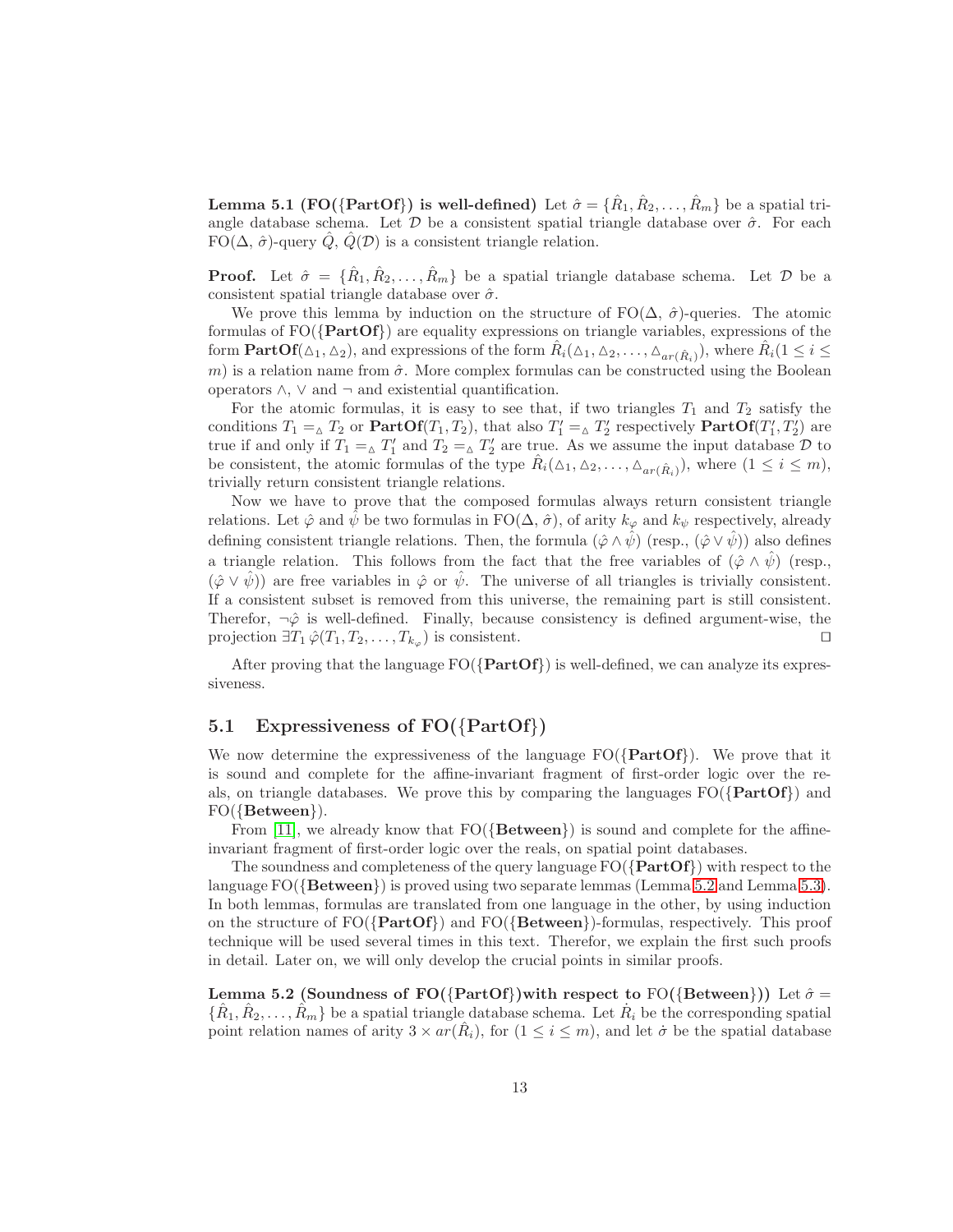schema  $\{\dot{R}_1, \dot{R}_2, \ldots, \dot{R}_m\}$ . Every FO( $\Delta$ ,  $\hat{\sigma}$ )-expressible query can be expressed equivalently in FO({Between},  $\dot{\sigma}$ ).

**Proof.** Let  $\hat{\sigma} = \{\hat{R}_1, \hat{R}_2, \ldots, \hat{R}_m\}$  be a spatial triangle database schema. Let  $\hat{R}_i$  be the corresponding spatial point relation names of arity  $3 \times ar(\hat{R}_i)$ , for  $(1 \leq i \leq m)$ , and let  $\dot{\sigma}$  be the corresponding spatial database schema  $\{\dot{R}_1, \dot{R}_2, \ldots, \dot{R}_m\}$ . We translate each formula of  $FO(\Delta, \hat{\sigma})$  into an equivalent formula in  $FO({\lbrace Between \rbrace}, \hat{\sigma})$ . We do this by induction on the structure of FO $(\Delta, \hat{\sigma})$ -formulas.

First, we translate the variables of  $\hat{\varphi}$ . Each triangle variable  $\Delta$  is naturally translated into three spatial point variables  $x_1, x_2$  and  $x_3$ . We allow one or more of the corner points of a triangle to coincide, so there are no further restrictions on the variables  $x_j$ ,  $1 \leq j \leq 3$ .

The atomic formulas of  $FO(\Delta, \hat{\sigma})$  are equality expressions on triangle variables, expressions of the form  $PartOf(\Delta_1, \Delta_2)$ , and expressions of the form  $\hat{R}_i(\Delta_1, \Delta_2, \ldots, \Delta_k)$ , where  $k = ar(\hat{R}_i)$  and  $1 \leq i \leq m$ . More complex formulas can be constructed using the Boolean operators  $\land$ ,  $\lor$  and  $\neg$  and existential quantification.

#### *The translation of atomic formulas.*

We first show that all atomic formulas of  $FO(\Delta, \hat{\sigma})$  can be expressed in the language  $FO({\{\text{Between}\}, \dot{\sigma})}$ .

(i) The translation of  $(\Delta_1=\Delta_2)$ , where  $T_1$  is translated into  $\mathbf{x}_{1,1}$ ,  $\mathbf{x}_{1,2}$  and  $\mathbf{x}_{1,3}$  and  $T_2$ is translated into  $x_{2,1}$ ,  $x_{2,2}$  and  $x_{2,3}$ , equalsLet  $T_1^{st} = (p_{1,1}, p_{1,2}, p_{1,3})$  and  $T_2^{st} =$  $(p_{2,1}, p_{2,2}, p_{2,3})$  be two triangle snapshots. The binary predicate **PartOf**, applied to  $T_1^{st}$  and  $T_2^{st}$  expresses that  $p_{1,1}$ ,  $p_{1,2}$  and  $p_{1,3}$  (resp.,  $p_{2,1}$ ,  $p_{2,2}$  and  $p_{2,3}$ ) are co-temporal and that the convex closure of the three points  $p_{1,1}$ ,  $p_{1,2}$  and  $p_{1,3}$  is a subset of the convex closure of the three points  $p_{2,1}$ ,  $p_{2,2}$  and  $p_{2,3}$ .

$$
\bigvee_{\sigma(1,2,3)=(j_1,j_2,j_3), \sigma \in \mathcal{S}_3} (\mathbf{x}_{1,1} = \mathbf{x}_{2,j_1} \wedge \mathbf{x}_{1,2} = \mathbf{x}_{2,j_2} \wedge \mathbf{x}_{1,3} = \mathbf{x}_{2,j_3}),
$$

where  $S_3$  is the set of all permutations of  $\{1,2,3\}.$ 

The correctness of this translation follows trivially from the definition of triangle equality (see Definition [5.2\)](#page-11-1).

(ii) The translation of  $PartOf(\Delta_1, \Delta_2)$ , where  $T_1$  is translated into  $\mathbf{x}_{1,1}$ ,  $\mathbf{x}_{1,2}$  and  $\mathbf{x}_{1,3}$  and  $T_2$  is translated into  $\mathbf{x}_{2,1}$ ,  $\mathbf{x}_{2,2}$  and  $\mathbf{x}_{2,3}$ , is

$$
\bigwedge_{i=1}^3 \text{InTriangle}(\mathbf{x}_{1,i},\mathbf{x}_{2,1},\mathbf{x}_{2,2},\mathbf{x}_{2,3}),
$$

where the definition of InTriangle is:

 $InTriangle(x, x_1, x_2, x_3) :=$ 

 $\exists x_4(Between(x_1, x_4, x_2) \wedge Between(x_4, x, x_3)).$ 

Figure [4](#page-14-0) illustrates the corresponding geometric construction.

The correctness of this translation follows from the definition of the predicate PartOf (see Definition [5.1\)](#page-11-2).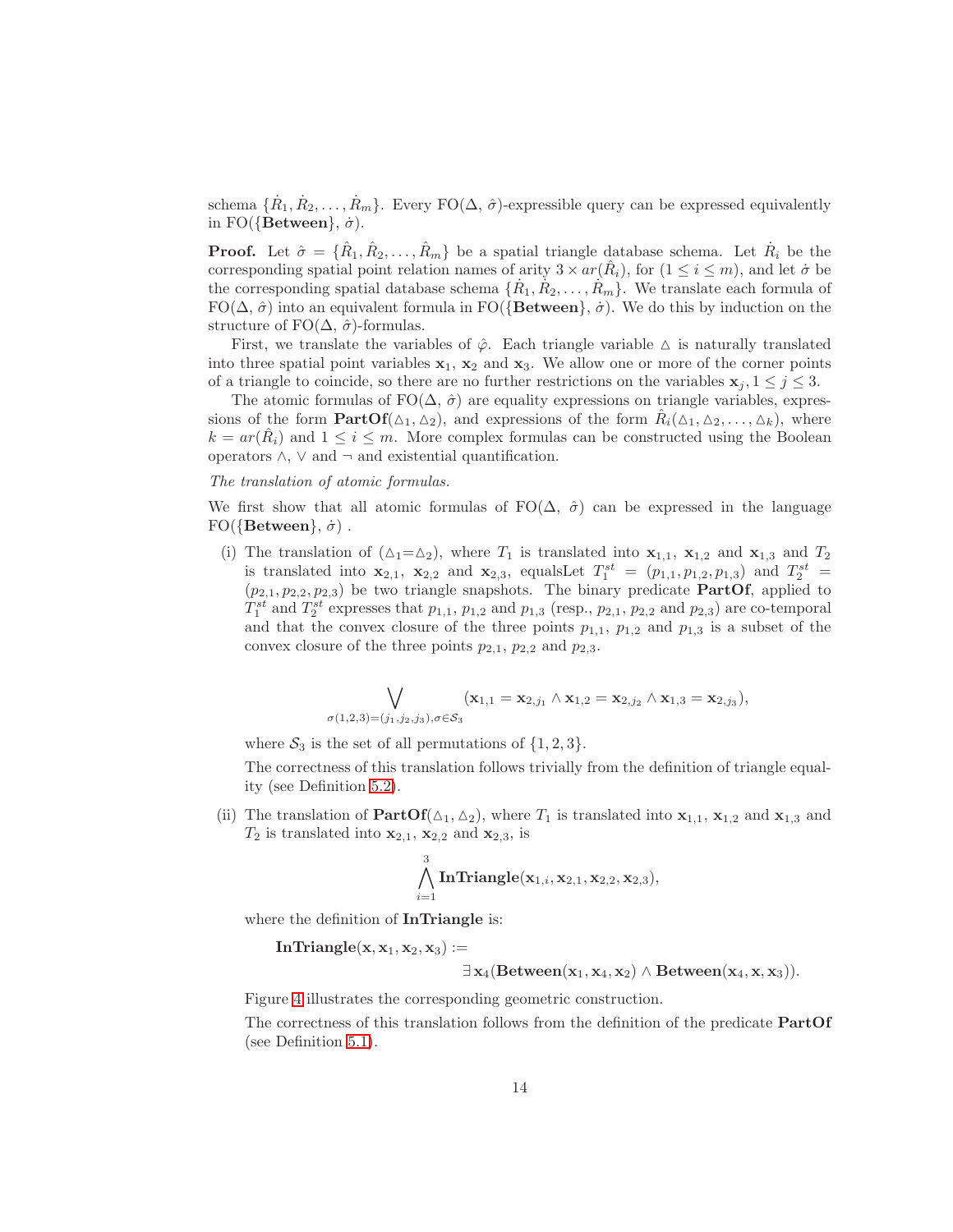

<span id="page-14-0"></span>Figure 4: An illustration of the predicate InTriangle. The expression In Triangle( $a, a_1, a_2, a_3$ ) is true because there exists a point  $a_4$  between  $a_1$  and  $a_2$ such that **a** lies between  $a_4$  and  $a_3$ .

(iii) The translation of  $\hat{R}_i(\Delta_1, \Delta_2, \ldots, \Delta_k)$ , where  $T_i$  is translated into  $\mathbf{x}_{i,1}$ ,  $\mathbf{x}_{i,2}$  and  $\mathbf{x}_{i,3}$  for  $1 \leq i \leq k$ , is

 $\dot{R}_i(\mathbf{x}_{1,1}, \mathbf{x}_{1,2}, \mathbf{x}_{1,3}, \mathbf{x}_{2,1}, \mathbf{x}_{2,2}, \mathbf{x}_{2,3}, \ldots, \mathbf{x}_{k,1}, \mathbf{x}_{k,2}, \mathbf{x}_{k,3}).$ 

The correctness of this translation follows from Definition [4.2](#page-5-0) and Remark [4.1.](#page-6-0)

#### *The translation of composed formulas.*

Assume that we already correctly translated the FO( $\Delta$ ,  $\hat{\sigma}$ )-formulas  $\hat{\varphi}$  and  $\hat{\psi}$  into the FO({Between},  $\dot{\sigma}$ )-formulas  $\dot{\varphi}$  and  $\dot{\psi}$ . Suppose that the number of free variables in  $\dot{\varphi}$  is  $k_{\varphi}$ and that of  $\hat{\psi}$  is  $k_{\psi}$ . Therefor, we can assume that, for each triangle database D over the input schema  $\hat{\sigma}$ , and for each  $k_{\varphi}$ -tuple of triangles  $(T_1, T_2, \ldots, T_{k_{\varphi}})$  given as  $((\mathbf{a}_{1,1}, \mathbf{a}_{1,2}, \mathbf{a}_{1,3}),$  $(a_{2,1}, a_{2,2}, a_{2,3}), \ldots, (a_{k_{\omega},1}, a_{k_{\omega},2}, a_{k_{\omega},3})$  that

$$
\mathcal{D} \models \hat{\varphi}(T_1, T_2, \dots, T_{k_{\varphi}}) \text{ if and only if}
$$

$$
\mathcal{S} \models \dot{\varphi}(\mathbf{a}_{1,1}, \mathbf{a}_{1,2}, \mathbf{a}_{1,3}, \mathbf{a}_{2,1}, \mathbf{a}_{2,2}, \mathbf{a}_{2,3}, \dots, \mathbf{a}_{k_{\varphi},1}, \mathbf{a}_{k_{\varphi},2}, \mathbf{a}_{k_{\varphi},3})
$$

is true when S is the spatial (point) database over the input schema  $\dot{\sigma}$ , obtained from D by applying the canonical bijection  $can_{tr}$  between  $((\mathbb{R}^2)^3)^{k_{\varphi}}$  and  $(\mathbb{R}^2)^{3k_{\varphi}},$  on  $\mathcal{D}$ . For the formula  $\hat{\psi}$  the analog holds.

In the following, we omit the  $k_{\varphi}$ -tuples (resp.,  $k_{\psi}$ -tuples) of triangles and  $3k_{\varphi}$ -tuples (resp.,  $3k_{\psi}$ -tuples) of points the formulas are applied on, to make the proofs more readable.

(i) The translation of  $\hat{\varphi} \wedge \hat{\psi}$  is  $\dot{\varphi} \wedge \dot{\psi}$ . Indeed,

 $\mathcal{S} \models (\dot{\varphi} \land \dot{\psi})$ iff.  $S \models \varphi$  and  $S \models \psi$ iff.  $\mathcal{D} \models \hat{\varphi}$  and  $\mathcal{D} \models \hat{\psi}$ 

$$
\text{iff.} \quad \mathcal{D} \models (\hat{\varphi} \land \hat{\psi}).
$$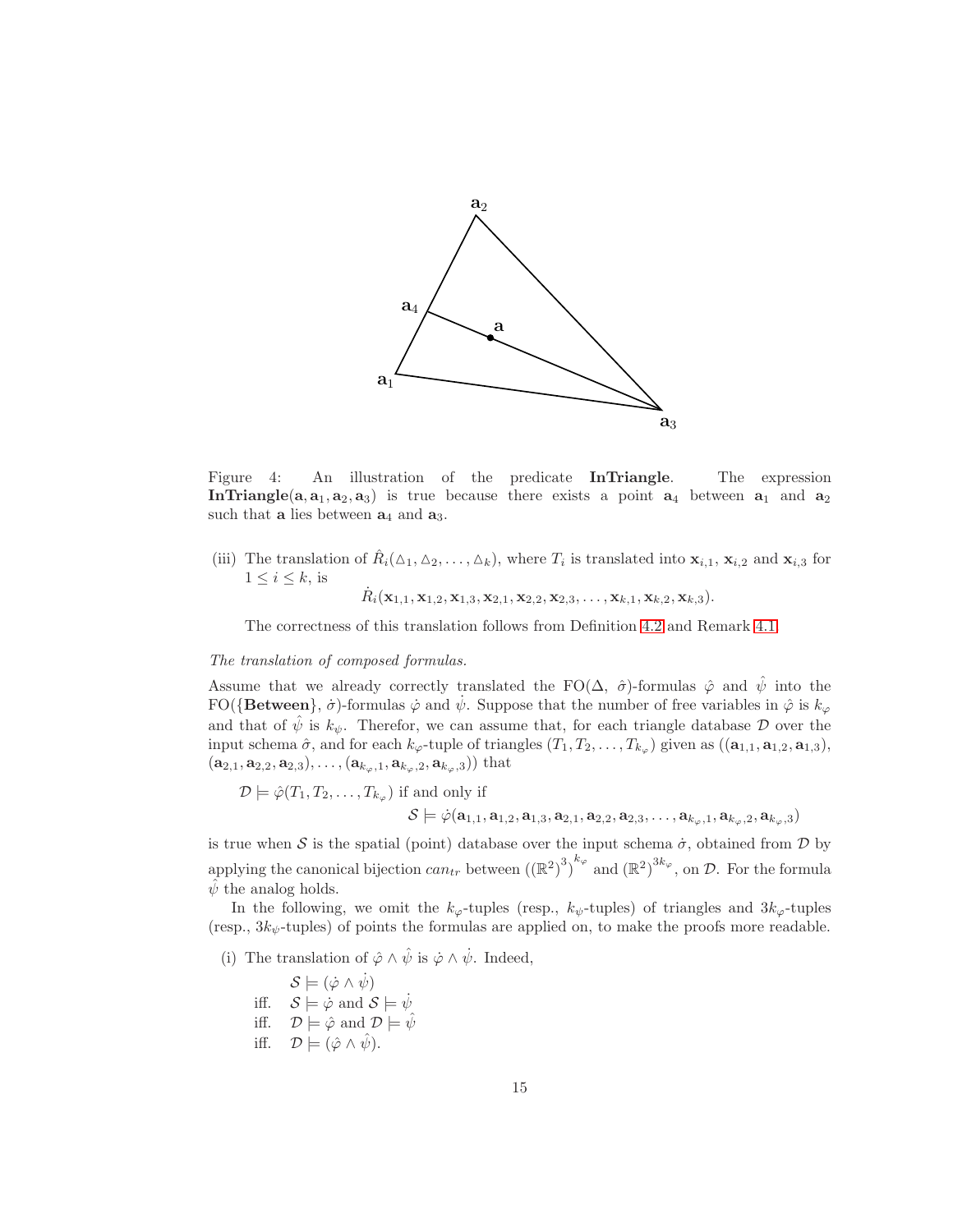- (ii) The translation of  $\hat{\varphi} \vee \hat{\psi}$  is  $\dot{\varphi} \vee \dot{\psi}$ . Indeed,
	- $\mathcal{S} \models (\dot{\varphi} \vee \dot{\psi})$ iff.  $S \models \phi$  or  $S \models \psi$ iff.  $\mathcal{D} \models \hat{\varphi}$  or  $\mathcal{D} \models \hat{\psi}$ iff.  $\mathcal{D} \models (\hat{\varphi} \vee \hat{\psi}).$
- (iii) The translation of  $\neg \hat{\varphi}$  is  $\neg \dot{\varphi}$ . Indeed,
	- $S \models \neg \dot{\varphi}$ iff. it is not true that  $S \models \dot{\varphi}$ iff. it is not true that  $\mathcal{D} \models \hat{\varphi}$
	- iff.  $\mathcal{D} \models \neg \hat{\varphi}$ .
- (iv) Assume that  $\hat{\varphi}$  has free variables  $\Delta, \Delta_1, \ldots, \Delta_k$  and  $\Delta$  is translated into  $\mathbf{x}_1, \mathbf{x}_2, \mathbf{x}_3$  and  $\Delta_i$  is translated into  $\mathbf{x}_{i,1}, \mathbf{x}_{i,2}, \mathbf{x}_{i,3}$ . The translation of

$$
\exists \Delta \; \hat{\varphi}(\Delta, \Delta_1, \Delta_2, \ldots, \Delta_k)
$$

is 
$$
\exists
$$
**x**<sub>1</sub>  $\exists$ **x**<sub>2</sub>  $\exists$ **x**<sub>3</sub>  $\dot{\varphi}$ (**x**<sub>1</sub>, **x**<sub>2</sub>, **x**<sub>3</sub>, **x**<sub>1,1</sub>, **x**<sub>1,2</sub>, **x**<sub>1,3</sub>, ..., **x**<sub>k,1</sub>, **x**<sub>k,2</sub>, **x**<sub>k,3</sub>).

Indeed,

 $\mathcal{S} \models$  $\exists x_1 \exists x_2 \exists x_3 \, \dot{\varphi}(x_1, x_2, x_3) [\mathbf{a}_{1,1}, \mathbf{a}_{1,2}, \mathbf{a}_{1,3}, \ldots, \mathbf{a}_{k,1}, \mathbf{a}_{k,2}, \mathbf{a}_{k,3}]$ iff. there exist points  $\mathbf{a}_1, \mathbf{a}_2, \mathbf{a}_3$  in  $\mathbb{R}^2$  such that

- $\mathcal{S} \models \dot{\varphi}[\mathbf{a}_1, \mathbf{a}_2, \mathbf{a}_3, \mathbf{a}_{1,1}, \mathbf{a}_{1,2}, \mathbf{a}_{1,3}, \dots, \mathbf{a}_{k,1}, \mathbf{a}_{k,2}, \mathbf{a}_{k,3}]$
- iff. there exists a triangle T such that  $\mathcal{D} \models \hat{\varphi}[T, T_1, \ldots, T_k]$ , where  $T_i$  is the triangle with corner points  $a_{i,1}$ ,  $a_{i,2}$  and  $a_{i,3}$  for  $1 \leq i \leq k$
- iff.  $\mathcal{D} \models \exists T \hat{\varphi}(T)[T_1, \ldots, T_k].$

To summarize, let  $\hat{\sigma} = \{\hat{R}_1, \hat{R}_2, \ldots, \hat{R}_m\}$  be a spatial triangle database schema. Let  $\dot{\sigma} =$  $\{\dot{R}_1, \dot{R}_2, \ldots, \dot{R}_m\}$  be the corresponding spatial point database schema. Each formula  $\hat{\varphi}$ in FO( $(\Delta, \hat{\sigma})$ , with free variables  $\Delta_1, \Delta_2, \ldots, \Delta_k$  can be translated into a FO({Between},  $\dot{\sigma}$ )-formula  $\dot{\varphi}$  with free variables  $\mathbf{x}_1, \mathbf{x}_2, \mathbf{x}_3, \mathbf{x}_{1,1}, \mathbf{x}_{1,2}, \mathbf{x}_{1,3}, \mathbf{x}_{2,1}, \mathbf{x}_{2,2}, \mathbf{x}_{2,3}, \ldots, \mathbf{x}_{k,1}, \mathbf{x}_{k,2}, \mathbf{x}_{k,3}$ . This translation is such that, for all triangle databases D over  $\hat{\sigma}$ ,  $\mathcal{D} \models \hat{\varphi}$  iff.  $\mathcal{S} \models \dot{\varphi}$ . Here, S is the spatial point database over  $\dot{\sigma}$  which is the image of D under the canonical bijection between  $((\mathbb{R}^2)^3)^k$  and  $(\mathbb{R}^2)^{3k}$ . This completes the soundness proof. □

For completeness, we translate  $FO({Between})$ -formulas into  $FO({PartOf})$ -formulas. We again prove this by induction, on the structure of  $FO({\lbrace Between \rbrace})$ -formulas. This translation is not as straightforward as the translation in the other direction, however.

<span id="page-15-0"></span>Lemma 5.3 (Completeness of FO({PartOf})) Let  $\hat{\sigma} = \{\hat{R}_1, \hat{R}_2, \dots, \hat{R}_m\}$  be a spatial triangle database schema and  $\dot{\sigma}$  be the corresponding spatial database schema. Every FO({Between},  $\dot{\sigma}$ )-expressible query can be expressed equivalently in FO( $\Delta$ ,  $\dot{\sigma}$ ).

**Proof.** Let  $\hat{\sigma} = \{\hat{R}_1, \hat{R}_2, \ldots, \hat{R}_m\}$  be a spatial triangle database schema and  $\hat{\sigma}$  be the corresponding spatial database schema. We have to prove that we can translate every triangle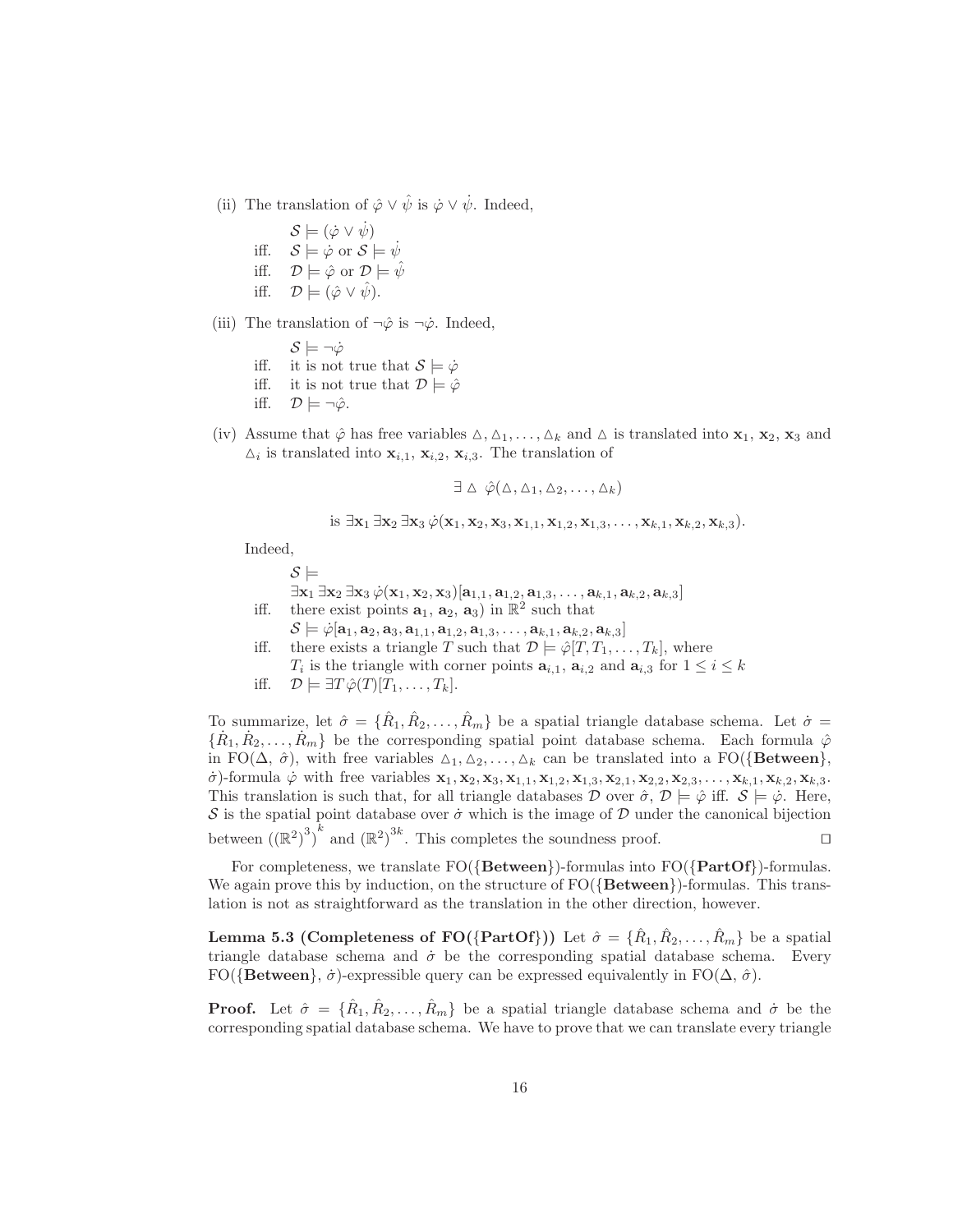

<span id="page-16-0"></span>Figure 5: Illustration of the translation of the predicate Between. The (degenerated) triangle  $T_q$  lies between the (degenerated) triangles  $T_p$  and  $T_r$  if and only if all triangles that contain both  $T_p$  and  $T_r$ , also contain  $T_q$ .

database query, expressed in the language  $FO({Between}, \dot{\sigma})$ , into a triangle database query in the language  $FO(\Delta, \hat{\sigma})$  over trangle databases.

We first show how we can simulate point variables by a degenerated triangle, and any  $FO({\textbf{Between}}, \dot{\sigma})$ -formula  $\dot{\varphi}(\mathbf{x}_1, \mathbf{x}_2, \dots, \mathbf{x}_k)$  by a formula  $\varphi(\Delta_1, \Delta_2, \dots, \Delta_k)$ , where  $\Delta_1, \Delta_2$  $, \ldots, \Delta_k$  represent triangles that are degenerated into points. We prove this by induction on the structure of  $FO({\lbrace Between \rbrace}, \dot{\sigma})$ -formulas. Initially, each  $FO({\lbrace Between \rbrace}, \dot{\sigma})$ -formula  $\varphi(\mathbf{x}_1, \mathbf{x}_2, \dots, \mathbf{x}_k)$  will be translated into a  $FO(\Delta, \hat{\sigma})$ -formula  $\hat{\varphi}(\Delta_1, \Delta_2, \dots, \Delta_k)$  with the same number of free variables.

The translation of a point variable  $x$  is the triangle variable  $\Delta$ , and we add the condition  $Point(\Delta)$  as a conjunct to the beginning of the translation of the formula. The definition of Point $(\triangle)$  is

$$
\forall \Delta' \ (\mathbf{PartOf}(\Delta', \Delta) \to (\Delta = \Delta')).
$$

In the following, we always assume that such formulas  $\text{Point}(\triangle)$  are already added to the translation as a conjunct.

#### *The translation of atomic formulas.*

The atomic formulas of the language  $FO({\lbrace Between \rbrace}, \dot{\sigma})$  are equality constraints on point variables, formulas of the form  $\textbf{Between}(\mathbf{x}_1, \mathbf{x}_2, \mathbf{x}_3)$ , and formulas of the type  $R_i(\mathbf{x}_1, \mathbf{x}_2, \ldots, \mathbf{x}_k)$ , where  $k = 3 \times ar(\hat{R}_i)$ . We show that all of those can be simulated into an equivalent FO( $\Delta$ ,  $\hat{\sigma}$ ) formula.

- (i) The translation of  $(\mathbf{x}_1 = \mathbf{x}_2)$  is  $(\Delta_1 = \Delta_2)$ .
- (ii) The translation of **Between**( $x_1, x_2, x_3$ ), where  $\Delta_1$ ,  $\Delta_2$  and  $\Delta_3$  (which as assumed are already declared points) are the translations of  $x_1$ ,  $x_2$  and  $x_3$ , respectively, is expressed by saying that all triangles that contain both  $\Delta_1$  and  $\Delta_3$  should also contain  $\Delta_2$ . It then follows from the convexity of triangles (or line segments, in the degenerated case) that  $\Delta_2$  lies on the line segment between  $\Delta_1$  and  $\Delta_3$ . Figure [5](#page-16-0) illustrates this principle. We now give the formula translating  $\textbf{Between}(\mathbf{x}_1, \mathbf{x}_2, \mathbf{x}_3)$ :

$$
\forall \vartriangle_4 \ ((\mathbf{PartOf}(\vartriangle_1, \vartriangle_4) \wedge \mathbf{PartOf}(\vartriangle_3, \vartriangle_4)) \rightarrow \mathbf{PartOf}(\vartriangle_2, \vartriangle_4)).
$$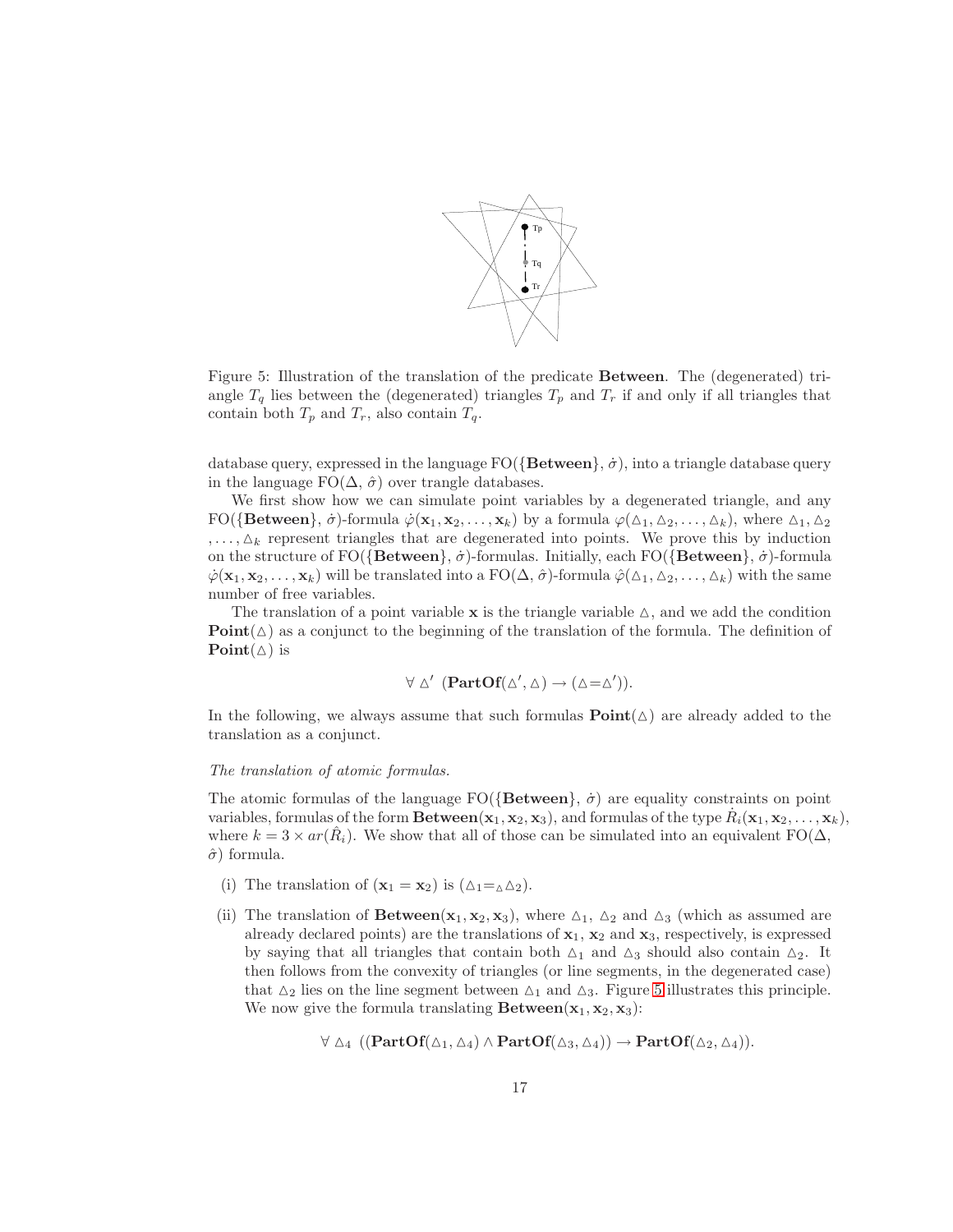The correctness of this translation follows from the fact that triangles are convex objects.

(iii) Let  $\dot{R}_j$  be a relation name from  $\dot{\sigma} = {\{\dot{R}_1, \dot{R}_2, \ldots, \dot{R}_m\}}$ . Let  $ar(\hat{R}_j) = k$  and thus  $ar(\dot{R}_j) = 3k$ , for  $1 \leq j \leq m$ . The translation of  $\dot{R}_j(\mathbf{x}_{1,1}, \mathbf{x}_{1,2}, \mathbf{x}_{1,3}, \mathbf{x}_{2,1}, \mathbf{x}_{2,2}, \mathbf{x}_{2,3}, \ldots,$  ${\bf x}_{k,1}, {\bf x}_{k,2}, {\bf x}_{k,3}$  is:

$$
\exists \Delta_1 \exists \Delta_2 \ldots \exists \Delta_k (\hat{R}_j(\Delta_1, \Delta_2, \ldots, \Delta_k) \wedge \bigwedge_{i=1}^k \text{CornerP}(\Delta_{i,1}, \Delta_{i,2}, \Delta_{i,3}, \Delta_i)).
$$

The definition of **CornerP** is:

$$
\begin{aligned}\n\textbf{CornerP}(\Delta_1, \Delta_2, \Delta_3, \Delta) &:= \forall \; \Delta_4 \; \big( (\textbf{Point}(\Delta_4) \land \textbf{PartOf}(\Delta_4, \Delta)) \\ \rightarrow \textbf{Intriangle}_{\Delta}(\Delta_4, \Delta_1, \Delta_2, \Delta_3) \big). \end{aligned}
$$

The predicate  $InTriangle_{\Delta}$  is the translation of the predicate InTriangle of the language  $FO({\text{Between}})$  as described in the proof of Lemma [5.2,](#page-12-0) into  $FO({\text{PartOf}})$ . The  $FO({Between})$  formula expressing **InTriangle** only uses **Between**. In the previous item of this proof, we already showed how this can be translated into  $FO({\{PartOf\}})$ .

Given a  $(3k)$ -tuple of points  $(a_{1,1}, a_{1,2}, a_{1,3}, a_{2,1}, a_{2,2}, a_{2,3}, \ldots, a_{a,1}, a_{k,2}, a_{k,3})$  in  $\mathbb{R}^2$ . There will be  $(6^k)$  k-tuples of triangles  $(T_1, T_2, \ldots, T_k)$  such that, for each of the  $T_i$ ,  $1 \leq i \leq k$ , the condition  $\text{CornerP}(T_{i,1}, T_{i,2}, T_{i,3}, T_i)$  is true. There will, however, only be one tuple of triangles that is the image of the  $(3k)$ -tuple of points  $(a_{1,1}, a_{1,2}, a_{1,3},$  $a_{2,1}, a_{2,2}, a_{2,3}, \ldots, a_{a,1}, a_{k,2}, a_{k,3}$  under the inverse of the canonical bijection  $can_{tr}$ . Therefor, the simulation is correct.

#### *The translation of composed formulas.*

Now suppose that we already simulated the FO({Between},  $\dot{\sigma}$ ) formulas  $\dot{\varphi}(\mathbf{x}_1, \mathbf{x}_2, \dots,$  $\mathbf{x}_{k_{\varphi}}$  and  $\dot{\psi}(\mathbf{x}_1, \mathbf{x}_2, \dots, \mathbf{x}_{k_{\psi}})$  into formulas  $\hat{\varphi}$  and  $\hat{\psi}$  in  $\text{FO}(\Delta, \hat{\sigma})$  with free variables  $\Delta_1, \Delta_2, \dots,$  $\Delta_{k_{\varphi}}$  and  $\Delta'_{1}, \Delta'_{2}, \ldots, \Delta'_{k_{\psi}}$ , respectively. We can hence assume that, for each triangle database D over  $\hat{\sigma}$  and for each  $k_{\varphi}$ -tuple of triangles  $(T_1, T_2, ..., T_{k_{\varphi}}) = ((\mathbf{a}_1, \mathbf{a}_1, \mathbf{a}_1), (\mathbf{a}_2, \mathbf{a}_2, \mathbf{a}_2), ...,$  $(\mathbf{a}_{k_{\varphi}}, \mathbf{a}_{k_{\varphi}}, \mathbf{a}_{k_{\varphi}})$ , which are required to be degenerated into points, that

$$
\mathcal{D} \models \hat{\varphi}[T_1, T_2, \dots, T_{k_{\varphi}}] \text{ iff. } \mathcal{S} \models \dot{\varphi}[\mathbf{a}_1, \mathbf{a}_2, \dots, \mathbf{a}_{k_{\psi}}].
$$

For  $\hat{\psi}$  we have analogue conditions.

The composed formulas  $\dot{\varphi} \wedge \dot{\psi}$ ,  $\dot{\varphi} \vee \dot{\psi}$ ,  $\neg \dot{\varphi}$  and  $\exists \mathbf{x} \dot{\varphi}$ , are translated into  $\hat{\varphi} \wedge \hat{\psi}$ ,  $\hat{\varphi} \vee \hat{\psi}$ ,  $\neg \hat{\varphi}$ and  $\exists \Delta \ (\hat{\varphi})$ , respectively if we assume that **x** is translated into  $\Delta$ . The correctness proofs for these translations are similar to the proofs in Lemma [5.2.](#page-12-0) Therefor, we do not repeat them here. This concludes the proof of Lemma [5.3.](#page-15-0) ⊓⊔

**Remark 5.2** So far, we showed that we can simulate any  $FO({Between}, \dot{\sigma})$  formula  $\varphi(\mathbf{x}_1, \mathbf{x}_2, \dots, \mathbf{x}_k)$  by a formula  $\varphi'(\Delta_1, \Delta_2, \dots, \Delta_k)$ , where  $\text{Point}(\Delta_i)$  is true for all  $\Delta_i$   $(1 \leq i \leq k)$ k). If  $\dot{\varphi}$  expresses a k-ary triangle database query Q however (*i.e.*,  $\dot{\varphi}$  has (3k) free variables), we can do better.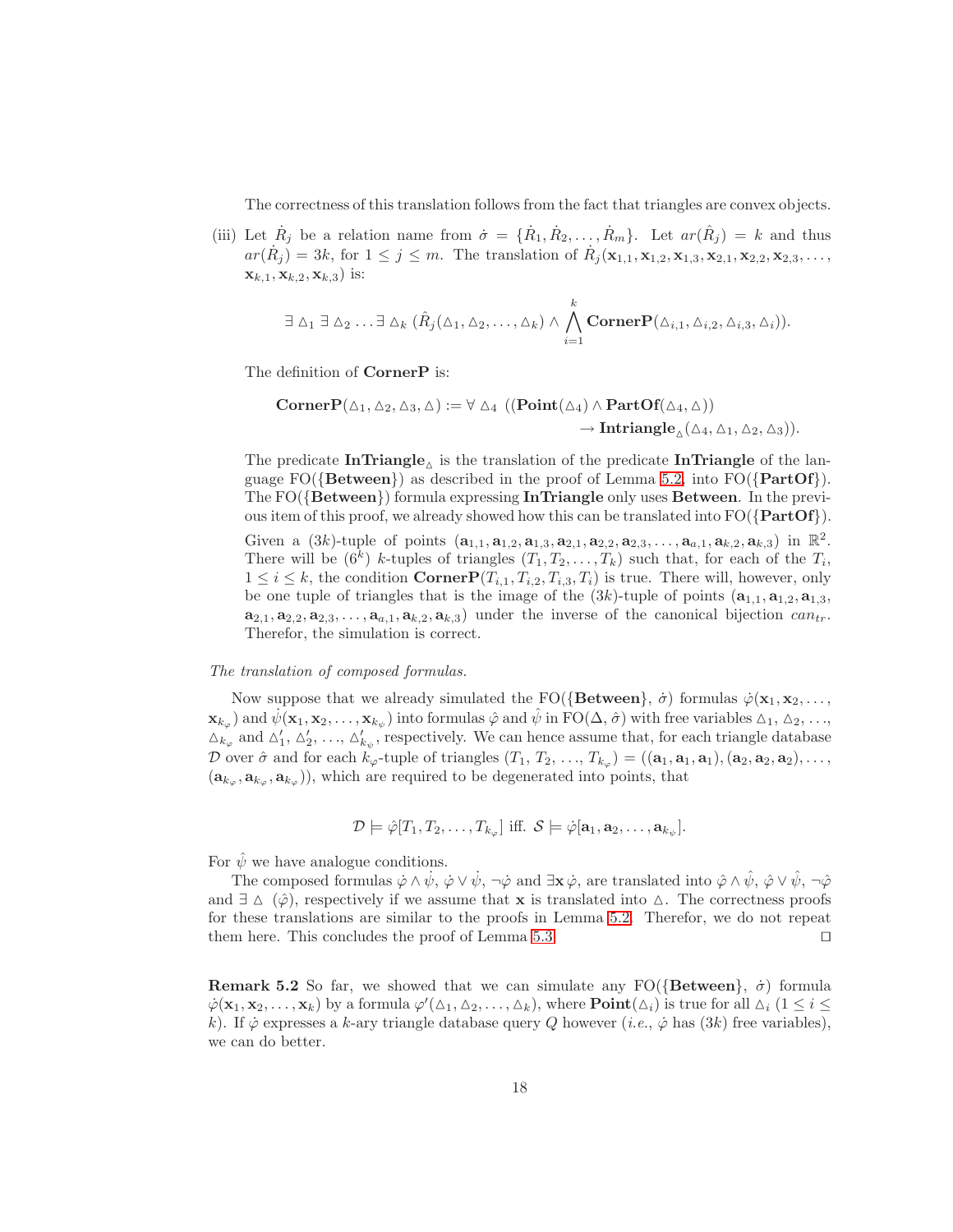Let  $\dot{\varphi}$  be the FO({Between},  $\dot{\sigma}$ )-formula expressing a k-ary triangle database query Q. The free variables of  $\varphi$  are  $\mathbf{x}_{1,1}, \mathbf{x}_{1,2}, \mathbf{x}_{1,3}, \mathbf{x}_{2,1}, \mathbf{x}_{2,2}, \mathbf{x}_{2,3}, \ldots, \mathbf{x}_{k,1}, \mathbf{x}_{k,2}, \mathbf{x}_{k,3}$ .

We now construct the FO( $\Delta$ ,  $\hat{\sigma}$ ) formula  $\hat{\varphi}$  expressing the query  $\hat{Q}$  as follows:

$$
\hat{\varphi}(\Delta_1, \Delta_2, \dots, \Delta_k) \equiv
$$
\n
$$
\exists \Delta_{1,1} \exists \Delta_{1,2} \exists \Delta_{1,3} \exists \Delta_{2,1} \exists \Delta_{2,2} \exists \Delta_{2,3} \dots \exists \Delta_{k,1} \exists \Delta_{k,2} \exists \Delta_{k,3} (
$$
\n
$$
\bigwedge_{i=1}^k \text{CornerP}(\Delta_{i,1}, \Delta_{i,2}, \Delta_{i,3}, \Delta_i) \wedge
$$
\n
$$
\hat{\varphi}'(\Delta_{1,1}, \Delta_{1,2}, \Delta_{1,3}, \Delta_{2,1}, \Delta_{2,2}, \Delta_{2,3}, \dots, \Delta_{k,1}, \Delta_{k,2}, \Delta_{k,3})),
$$

For each triple of points, there are 6 different representations for the triangle having those points as its corner points. Therefor, for each tuple returned by  $\hat{\varphi}'$ ,  $6^k$  tuples will be returned by  $\hat{\varphi}$ . But, we know that  $\dot{\varphi}$  is a well-defined triangle query. This means that, for each  $(3k)$  tuple of points  $((a_{1,1}, a_{1,2}, a_{1,3}), (a_{2,1}, a_{2,2}, a_{2,3}), \ldots, (a_{k,1}, a_{k,2}, a_{k,3}))$  satisfying  $\dot{\varphi}$ , also the tuples  $((a_{1,j_{1,1}}, a_{1,j_{1,2}}, a_{1,j_{1,3}}), (a_{2,j_{2,1}}, a_{2,j_{2,2}}, a_{2,j_{2,3}}), \ldots, (a_{k,j_{k,1}}, a_{k,j_{k,2}}, a_{k,j_{k,3}})),$ where  $\sigma_i(1, 2, 3) = (j_{i,1}, j_{i,2}, j_{i,3})$  ( $1 \le i \le k; \sigma_i \in S_3$ ) and  $S_3$  is the set of all permutations of  $\{1, 2, 3\}$ , satisfy  $\varphi$ . Therefor,  $\hat{\varphi}$  and  $\dot{\varphi}$  are equivalent according to definition [4.4.](#page-8-0) □

<span id="page-18-1"></span>We now combine the soundness and completeness lemmas, and use them to prove our main theorem for this section:

**Theorem 5.1 (Expressiveness of FO(** $\Delta$ **))** Let  $\hat{\sigma} = {\hat{R_1}, \hat{R_2}, \dots, \hat{R_m}}$  be a spatial triangle database schema. Let  $\overline{R}_i$  be the corresponding constraint relation names of arity  $6 \times ar(\hat{R}_i)$ , for  $1 \leq i \leq m$ , and let  $\overline{\sigma}$  be the spatial database schema  $\{\overline{R}_1, \overline{R}_2, \ldots, \overline{R}_m\}$ . The language  $FO(\Delta, \hat{\sigma})$  is sound and complete for the affine-generic  $FO(+, \times, \leq, 0, 1, \overline{\sigma})$ -queries on triangle databases.

**Proof.** Let  $\hat{\sigma} = \{\hat{R}_1, \hat{R}_2, \dots, \hat{R}_m\}$  be a spatial triangle database schema. Let  $\hat{R}_i$  be the corresponding spatial point relation names of arity  $3 \times ar(\hat{R}_i)$ , for  $1 \leq i \leq m$ , and let  $\dot{\sigma}$ be the spatial database schema  $\{\dot{R}_1, \dot{R}_2, \ldots, \dot{R}_m\}$ . Let  $\overline{R}_i$  ( $1 \leq i \leq m$ ) be the corresponding constraint relation names of arity  $6 \times ar(\hat{R}_i)$  and let  $\overline{\sigma}$  be the spatial database schema  $\{\overline{R}_1, \overline{R}_2, \ldots, \overline{R}_m\}.$ 

From Lemma [5.2](#page-12-0) and Lemma [5.3,](#page-15-0) we can conclude that  $FO(\Delta, \hat{\sigma})$  is sound and complete for the FO( ${ \text{Between} }$ ,  $\dot{\sigma}$ )-queries on triangle databases.

Gyssens, Van den Bussche and Van Gucht showed that  $FO({\lbrace Between \rbrace}, \dot{\sigma})$  is sound and complete for the affine-generic  $FO(+, \times, <, 0, 1, \overline{\sigma})$ -queries on geometric databases [\[11\]](#page-41-2).

From the definition of triangle databases, we know that they are geometric databases. This concludes the proof. □

<span id="page-18-0"></span>The following remark is important, we will come back to it at the end of this section.

Remark 5.3 In the proofs of Lemma [5.2](#page-12-0) and Lemma [5.3,](#page-15-0) we only use the fact that triangles are convex objects having three corner points. We use no other properties of triangles. ⊓⊔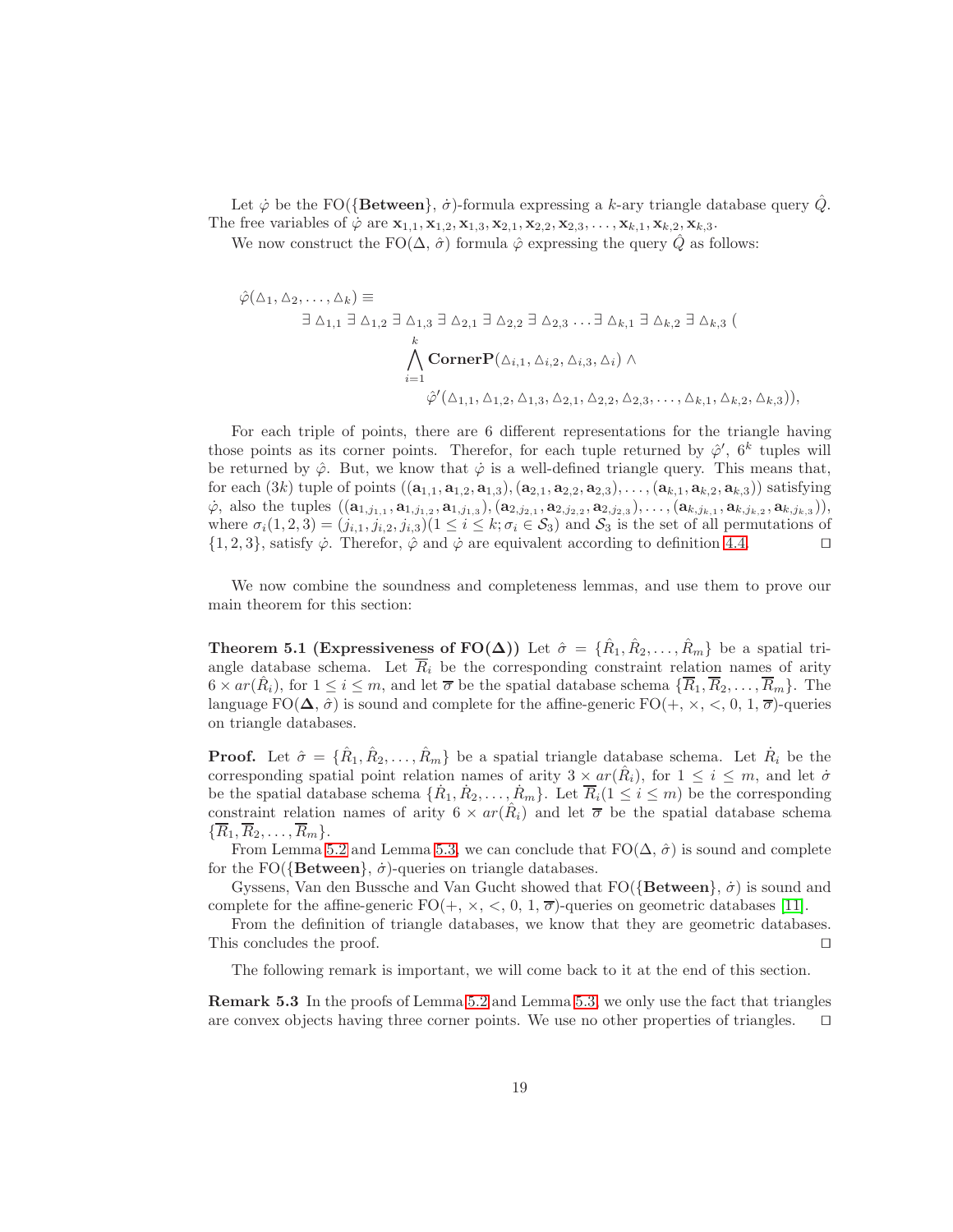The following corollary follows from the fact that  $FO({\lbrace Between \rbrace}, \dot{\sigma}) +$ While is sound and complete for the computable affine-generic queries on geometric databases [\[11\]](#page-41-2). The language FO( $\Delta$ ,  $\hat{\sigma}$ ) + While is a language in which FO( $\Delta$ ,  $\hat{\sigma}$ )-definable relations can be created and which has a while-loop with  $FO(\Delta, \hat{\sigma})$  -definable stop conditions.

Corollary 5.1 (Expressiveness of FO( $\Delta$ ,  $\hat{\sigma}$ )+ While) Let  $\hat{\sigma}$  be a spatial triangle database schema. The language  $FO(\Delta, \hat{\sigma})$  While is sound and complete for the computable affine-generic queries on triangle databases. ⊓⊔

We now give some examples of  $F(\Delta, \hat{\sigma})$ -queries. We illustrate some geometrical constructions in Example [5.1.](#page-19-0) Afterwards, we formulate queries on an example spatial triangle database in Example [5.2.](#page-20-0)

<span id="page-19-0"></span>Example 5.1 We illustrate how to express that two triangles are similar, *i.e.*, each side of the first triangle is parallel to a side of the second triangle. We denote the formula expressing this by Sim.

We use the predicates ColSeg and ParSeg, expressing that two line segments are collinear and parallel respectively, to simplify the expression for Sim.

$$
\begin{aligned} \mathbf{ColSeg}(\vartriangle_1,\vartriangle_2) := \mathbf{Seg}(\vartriangle_1) \wedge \mathbf{Seg}(\vartriangle_2) \wedge \\ &\exists \vartriangle_3 \ (\mathbf{Seg}(\vartriangle_3) \wedge \mathbf{PartOf}(\vartriangle_1,\vartriangle_3) \wedge \mathbf{PartOf}(\vartriangle_2,\vartriangle_3)). \end{aligned}
$$

Here,  $\textbf{Seg}(\Delta_1)$  is a shorthand for

$$
\exists \Delta_4 \exists \Delta_5 (\mathbf{Point}(\Delta_4) \wedge \mathbf{Point}(\Delta_5) \wedge \forall \Delta_6 ((\mathbf{Point}(\Delta_6) \wedge \mathbf{PartOf}(\Delta_6, \Delta_1)) \rightarrow (\mathbf{Between}_{\Delta}(\Delta_4, \Delta_6, \Delta_5)))).
$$

The fact that two line segments are parallel is now defined as follows:

$$
\begin{aligned} \mathbf{ParSeg}(\vartriangle_1,\vartriangle_2):=\mathbf{Seg}(\vartriangle_1)\wedge\mathbf{Seg}(\vartriangle_2)\wedge\forall\; \vartriangle_3\; \forall\; \vartriangle_4\; (\\ &(\mathbf{ColSeg}(\vartriangle_1,\vartriangle_3)\wedge\mathbf{ColSeg}(\vartriangle_2,\vartriangle_4))\rightarrow\\ &\neg\exists\; \vartriangle_5\; (\mathbf{PartOf}(\vartriangle_5,\vartriangle_3)\wedge\mathbf{PartOf}(\vartriangle_5,\vartriangle_4))).\end{aligned}
$$

Now we can write the expression for Sim:

$$
\begin{split} \mathbf{Sim}(\Delta_1, \Delta_2) &:= \\ \exists \Delta_{1,1} \exists \Delta_{1,2} \exists \Delta_{1,3} \exists \Delta_{1,4} \exists \Delta_{1,5} \exists \Delta_{1,6} \exists \Delta_{2,1} \exists \Delta_{2,2} \exists \Delta_{2,3} \exists \Delta_{2,4} \exists \Delta_{2,5} \exists \Delta_{2,6} \ ( \\ &\begin{array}{c} 2 \\ \Lambda \end{array} \ (\textbf{CornerP}(\Delta_{i,1}, \Delta_{i,2}, \Delta_{i,3}, \Delta_i) \wedge \textbf{CornerP}(\Delta_{i,1}, \Delta_{i,1}, \Delta_{i,2}, \Delta_{i,4}) \wedge \\ &\begin{array}{c} 2 \\ \hline \end{array} \ \textbf{CornerP}(\Delta_{i,2}, \Delta_{i,2}, \Delta_{i,3}, \Delta_i) \wedge \textbf{CornerP}(\Delta_{i,3}, \Delta_{i,1}, \Delta_{i,2}, \Delta_{i,4}) \wedge \\ &\begin{array}{c} \hline \end{array} \ \textbf{CornerP}(\Delta_{i,2}, \Delta_{i,2}, \Delta_{i,3}, \Delta_{i,5}) \wedge \textbf{CornerP}(\Delta_{i,3}, \Delta_{i,3}, \Delta_{i,1}, \Delta_{i,6}) \wedge \\ &\begin{array}{c} \hline \end{array} \ \textbf{Parseg}(\Delta_{1,4}, \Delta_{2,(3+i_1)}) \wedge \textbf{ParSeg}(\Delta_{1,5}, \Delta_{2,(3+i_2)}) \end{split}
$$

where  $S_3$  is the set of all permutations of  $\{1, 2, 3\}$ . □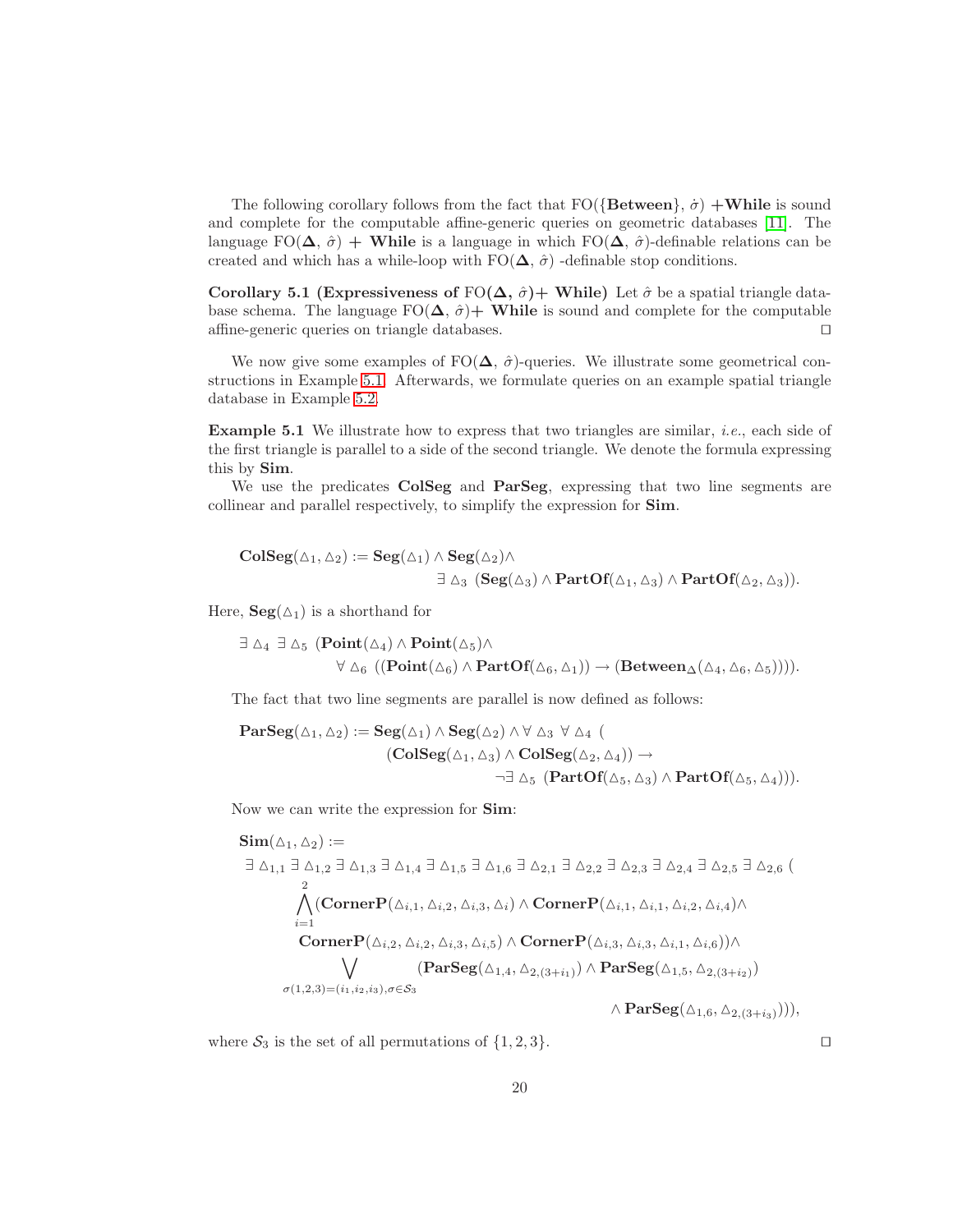<span id="page-20-0"></span>We proceed with an example of a spatial database containing information about butterflies, and some  $FO({\text{PartOf}})$ -queries that can be asked to such a database.

**Example 5.2** Consider a triangle database D over the schema  $\hat{\sigma} = \{ButterflyB, PlantP,$ Rural} that contains information about butterflies and flowers. The unary triangle relation Butter fly B contains all regions where some butterfly B is spotted. The unary triangle relation  $PlantP$  contains all regions where some specific plant  $P$  grows. We also have a unary triangle relation *Rural*, containing rural regions. It is known in biology that each butterfly appears close to some specific plant, as caterpillars only eat the leaves of their favorite plant. Suppose that it is also investigated that butterflies like to live in rural areas.

• Q<sup>10</sup> : *Are all butterflies* B *spotted in regions where the plant* P *grows?* This query can be used to see if it is possible that a butterfly was spotted in a certain region. The query  $Q_{10}()$ can be expressed by the formula

$$
\neg(\exists \Delta_1 \exists \Delta_2 (ButterflyB(\Delta_1) \land RealTriangle(\Delta_2) \land
$$
  
PartOf( $\Delta_2$ ,  $\Delta_1$ )  $\land \neg(\exists \Delta_3 (PlantP(\Delta_3) \land PartOf(\Delta_2, \Delta_3)))))$ .

Here, **RealTriangle**( $\triangle$ ) is a shorthand for  $\neg$ **Point** $(\triangle) \wedge \neg$ **Line**( $\triangle$ ).

•  $Q_{11}$ : *Give the region(s) where we have to search if we want to see butterfly B.* The query  $Q_{11}(\Delta)$  can be expressed by the formula

 $\exists \Delta_2 \exists \Delta_3 \ (PlantP(\Delta_2) \wedge Rural(\Delta_3) \wedge PartOf(\Delta, \Delta_2) \wedge PartOf(\Delta, \Delta_3)).$ 

•  $Q_{12}$ : *Give the region inside the convex hull of the search region for butterfly* B. It is much more convenient to search a convex region than having to deal with a very irregularly shaped region.

We first express how to test whether the region is convex  $(Q'_{12})$ , this will help understand the formula that computes the convex hull. The query  $Q'_{12}$  can be expressed by the formula

$$
\forall \Delta_1 \ \forall \Delta_2 \ \forall \Delta_3 \ \forall \Delta_4 \ ((\bigwedge_{i=1}^3 \mathbf{Point}(\Delta_i) \land \bigwedge_{i=1}^3 Q_{11}(\Delta_i) \land \mathbf{CornerP}(\Delta_1, \Delta_2, \Delta_3, \Delta_4)) \Rightarrow (Q_{11}(\Delta_4))).
$$

The expression

$$
\exists \Delta_1 \exists \Delta_2 \exists \Delta_3 \exists \Delta_4 \exists \Delta_5 \exists \Delta_6 (\bigwedge_{i=1}^3 \text{Point}(\Delta_i) \wedge \bigwedge_{i=1}^3 \mathbf{Q}_{11}(\Delta_i) \wedge \bigwedge_{i=4}^6 \mathbf{Q}_{11}(\Delta_i) \wedge \text{CornerP}(\Delta_1, \Delta_2, \Delta_3, \Delta))
$$

hence defines the query  $Q_{12}(\Delta)$ . For any three points in some triangles in  $Q_{11}$ , the triangle connecting them is added to  $Q_{12}$ . Figure [6](#page-21-0) illustrates this. □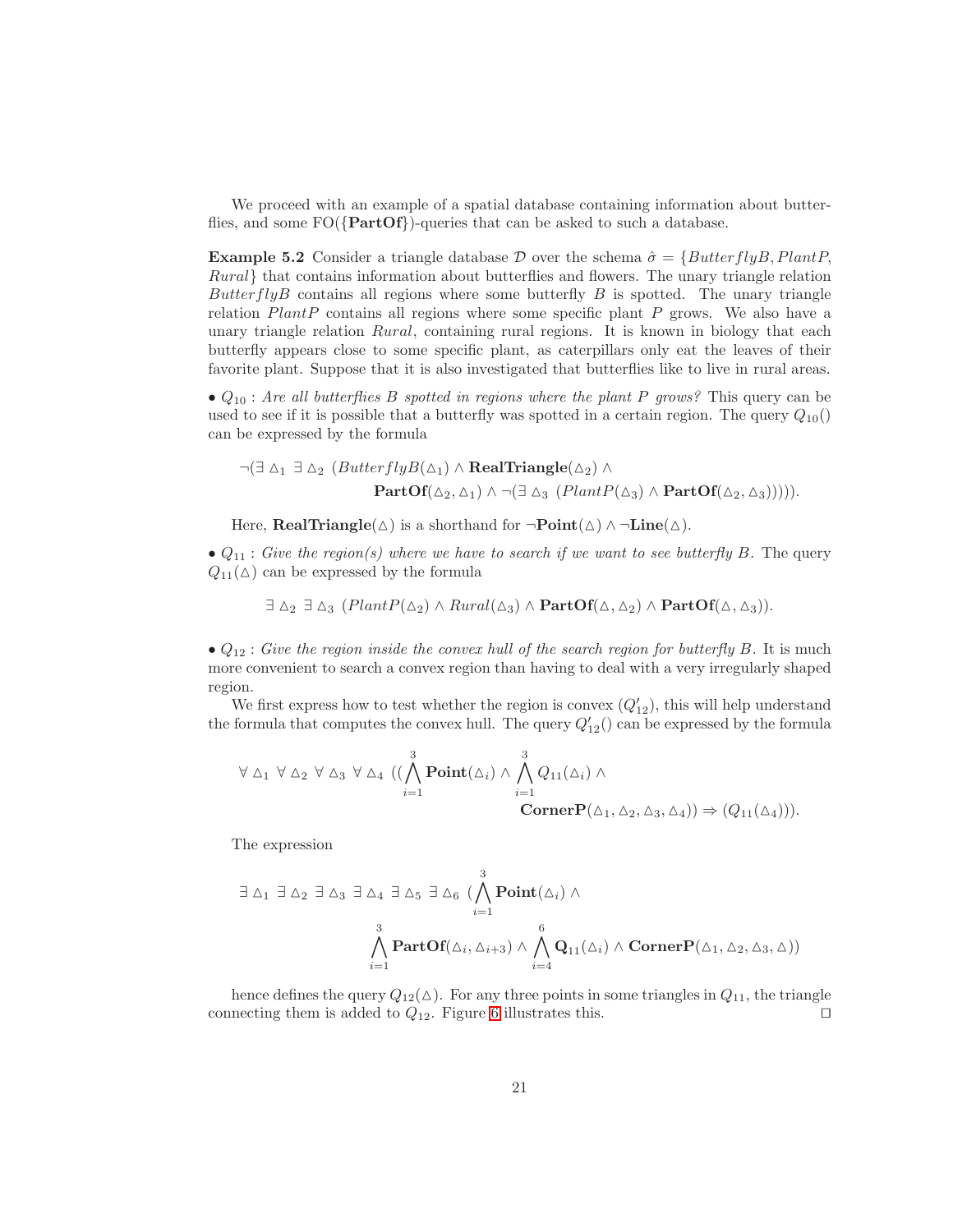

<span id="page-21-0"></span>Figure 6: The convex hull of a set  $S$  of triangles is computed by adding all triangles constructed from three points that are inside three triangles of S.

Remark 5.4 The first two queries of Example [5.2](#page-20-0) ask for relations between regions that can be expressed by the so-called 9-intersection model [\[9\]](#page-41-7). This model defines a relation between two regions by investigating the intersections between their boundaries, interiors and exteriors. As the boundary, interior and exterior of a region can be expressed in  $FO(+,$  $\times, <, 0, 1, \overline{\sigma}$ , and are affine invariant concepts <sup>[3](#page-21-1)</sup>, all relations that can be expressed by the 9-intersection model, can be expressed in  $FO(\Delta, \hat{\sigma})$ . □

<span id="page-21-3"></span>Remark 5.5 We now reconsider Remark [5.3.](#page-18-0) In the proofs of Lemma [5.2](#page-12-0) and Lemma [5.3,](#page-15-0) we only used the fact that triangles are convex objects having three corner points. It is not difficult to prove that the predicate **PartOf** can be generalized to a predicate  $PartOf^{(n,k)}$ , which arguments are n-dimensional convex objects with k corner points (*(n,k)-objects*) and that the language  $FO({\lbrace PartOf^{(n,k)} \rbrace})$  is sound and complete for the first-order affine-generic queries on  $(n, k)$ -objects. □

In the context of this remark, we also want to refer to the work of Aiello and van Benthem [\[1,](#page-41-8) [2\]](#page-41-9) on modal logics of space. They first propose a topological modal logic over regions, which can express "connectedness" and "parthood". By adding a "convexity" operator (expressed using a "betweenness" operator), they obtain an affine modal logic. Essentially, we do the same, as triangles are convex and connected sets, and we add the "parthood" operator PartOf.

In [\[2\]](#page-41-9), the authors also motivate the use of finite unions of convex sets as basic elements for spatial reasoning. They argue that it is a very natural way for people to reason about objects. A fork, for example will be described as the union of its prongs and its handle.

### <span id="page-21-2"></span>5.2 Safety of Triangle Database Queries

Triangle relations can represent infinite sets of triangles. In practice, however, spatial databases will contain only finite sets of triangles. The  $ButterflyB$  and  $Rural$  triangle relations

<span id="page-21-1"></span> $3T<sub>0</sub>$  be exact, they are topological concepts. The affinities of the plane are a subgroup of the homeomorphisms of the plane, so the invariance under the boundary and interior operations carry over naturally.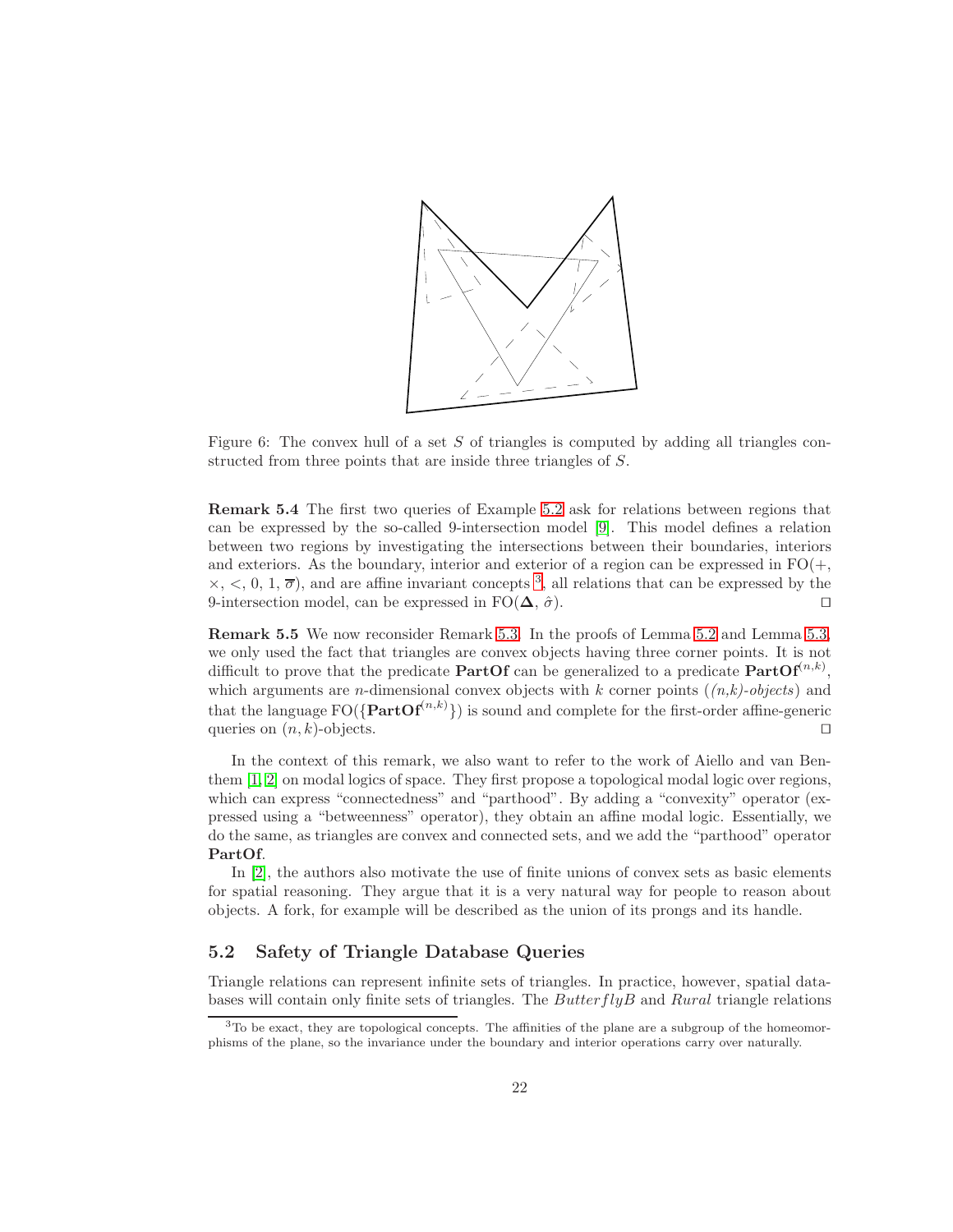of Example [5.2,](#page-20-0) for instance, will be modelled in practice using a finite number of triangles.

The question that arises naturally is whether the language  $FO({\text{PartOf}})$  returns a finite set of triangles when the input relations represent finite sets of triangles. The answer is "no" (see Example [5.3](#page-22-0) below). In database theory this problem is usually referred to as the *safety problem.* Safety of  $FO(+, \times, \leq, 0, 1)$ -queries is undecidable in general [\[3\]](#page-41-10), so we cannot decide *a priori* whether a triangle database query will return a finite output or not.

<span id="page-22-0"></span>The following example illustrates the fact that the language  $FO({\text{PartOf}})$  does not necessarily return finite output on finite input.

**Example 5.3** Let  $\hat{\sigma} = {\hat{R}}$  be a spatial triangle database schema, with  $\hat{R}$  a triangle relation containing a finite number of triangles. Consider the following spatial triangle database queries:

•  $Q_{13}$ : *Give all triangles that are part of some triangle of*  $\hat{R}$ *.* The query  $Q_{13}(\Delta)$  is expressed in FO( $\Delta$ ,  $\hat{\sigma}$ ) by the formula

 $\exists \Delta' \; (\hat{R}(\Delta') \wedge \textbf{PartOf}(\Delta, \Delta')).$ 

•  $Q_{14}$ : *Give all triangles that intersect some triangle of*  $\hat{R}$ . The query  $Q_{14}(\Delta)$  can be expressed by the formula

$$
\exists \Delta' \ (\hat{R}(\Delta') \wedge \textbf{Interest}(\Delta, \Delta')).
$$

•  $Q_{15}$ : *Give all the corner points of all triangles of*  $\hat{R}$ . The query  $Q_{15}(\Delta)$  can be expressed by the formula

$$
\exists \Delta_1 \exists \Delta_{1,2} \exists \Delta_{1,3} (\hat{R}(\Delta_1) \wedge (\mathbf{CornerP}(\Delta, \Delta_{1,2}, \Delta_{1,3}, \Delta_1) \vee \mathbf{CornerP}(\Delta_{1,2}, \Delta, \Delta_{1,3}, \Delta_1) \vee \mathbf{CornerP}(\Delta_{1,2}, \Delta, \Delta_{1,3}, \Delta, \Delta_1))).
$$

The queries  $Q_{13}$  and  $Q_{14}$  return an infinite set of triangles. The query  $Q_{15}$  returns a finite number of triangles on the condition that the input relation  $\hat{R}$  is finite. □

As we cannot decide whether a given triangle database query will return a finite result, we turn to the question of determining whether the result of the query is finite or not, after executing the query. The answer is affirmative:

Proposition 5.1 (Finiteness of triangle relations is decidable) It is decidable whether a triangle relation consists of a finite number of triangles. Moreover, there exists a  $FO(\Delta){R}$ query that decides whether the triangle relation named  $\hat{R}$  consists of a finite number of triangles.

**Proof.** A triangle relation of arity k corresponds to a semi-algebraic set in  $\mathbb{R}^{6k}$ . The canonical bijection  $can \circ can_{tr} : ((\mathbb{R}^2)^3)^k \to \mathbb{R}^{6k}$  establishes this correspondence. A triangle relation is finite if and only if the corresponding semi-algebraic set contains a finite number of points (in  $\mathbb{R}^{(6k)}$ ). It is well known that there exists a FO(+,  $\times$ ,  $\lt$ , 0, 1)-formula deciding whether a semi-algebraic set contains a finite number of points. Also, the fact that a triangle relation contains a finite number of k-tuples of triangle is affine-invariant. From the fact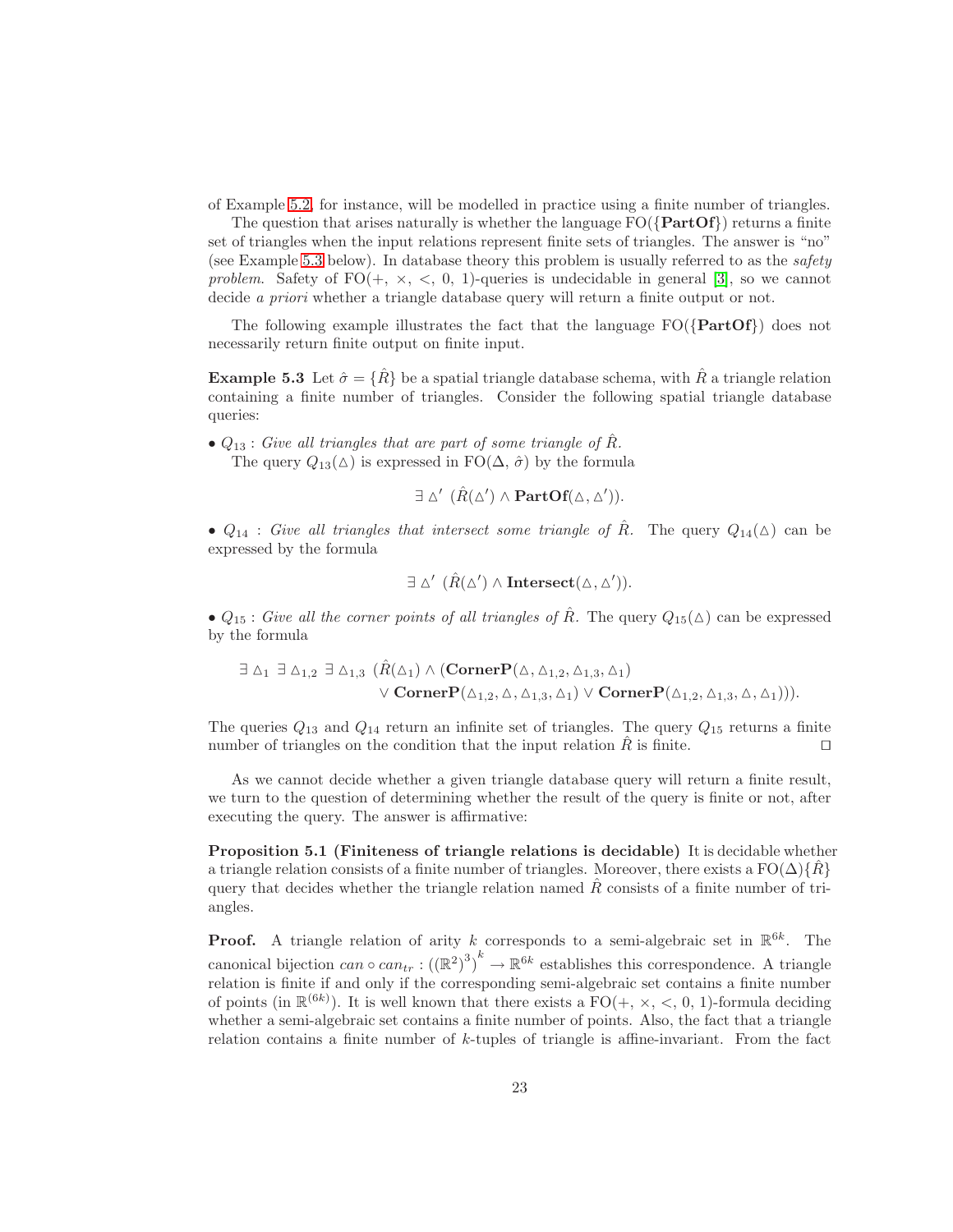that the property is affine-invariant and expressible in  $FO(+, \times, <, 0, 1)$ , it follows (from Theorem [5.1\)](#page-18-1) that there is a a  $FO(\Delta, \{R\})$ -formula expressing whether a triangle relation R is finite or not. ⊓⊔

We now have a means of deciding whether a triangle relation is finite, but it seems this requirement is too restrictive.

In Definition [4.1](#page-5-1) in Section [4,](#page-5-2) we introduced the concept *drawing* of a triangle. We now straightforwardly extend this definition to spatial triangle databases.

**Definition 5.3 (Drawing of a triangle relation)** Let  $\hat{R}$  be a triangle relation of arity one. The *drawing* of  $\tilde{R}$  is the two-dimensional figure that is the union of the drawings of all triangles in  $\bar{R}$ .  $□$ 

For the remainder of this text, we restrict triangle relations (and triangle database queries) to be unary. It is not clear immediately if it would make sense to define drawings on relations or queries with an arity greater than one. For example, consider a binary relation containing only one tuple of line-adjacent non-degenerated triangles. If we draw this relation, we would like to draw both triangles participating in the relation. This gives the same result as the drawing of a unary relation containing two tuples. So the drawing apparently "wipes out" the relationship between the triangles.

We also remark the following.

Remark 5.6 Different triangle relations can have the same drawing. Therefore, it seems natural to extend the strict notion of finiteness of a triangle relation to the existence of a finite triangle relation having the same drawing. Query  $Q_1$  from Example [5.3,](#page-22-0) for instance, seems to be a query we would like to call "finite", because there exists a finite union of triangles with the same drawing. Indeed, the drawing of the union of all triangles that are part of a given triangle, is the same as the drawing of the given triangle itself. Query  $Q_2$ clearly returns an infinite set of triangles that is cannot be represented as a finite union of triangles. This is the type of query we don't want to allow. ⊓⊔

Fortunately, given the output of a unary query, we can determine whether its drawing can be represented as a finite union of triangles.

**Proposition 5.2 (Finite triangle representation)** Let  $\hat{\sigma}$  be a spatial triangle database schema. Given a unary triangle database query  $\hat{Q}$  that is expressible in FO({PartOf},  $\hat{\sigma}$ ) and a spatial triangle database  $\mathcal D$  over  $\hat \sigma$ , it is decidable whether the unary relation, named  $\hat{R}_{\hat{Q}}$ , containing  $\hat{Q}(\mathcal{D})$  can be represented as a finite union of triangles. Furthermore, there exists a FO( $\Delta$ ,  $\hat{\sigma}'$ )-formula deciding this for  $\hat{\sigma}' = \hat{\sigma} \cup {\{\hat{R}_{\hat{Q}}\}}$ .

Proof. It is clear that if the drawing of a triangle relation can be represented as a finite union of triangles, it can be represented by a  $FO(+, \times, <, 0, 1)$ -formula using only polynomials of degree at most one. A set that can be described using polynomials of at most degree one, is called a semi-linear set. It is well-known that the bounded semi-linear sets are the same as finite unions of bounded polytopes (which triangles are).

So, if we can check whether the drawing of a (possibly infinite) set of triangles is bounded and can be represented using polynomials of degree at most one, we know that the set can be represented by a finite number of triangles.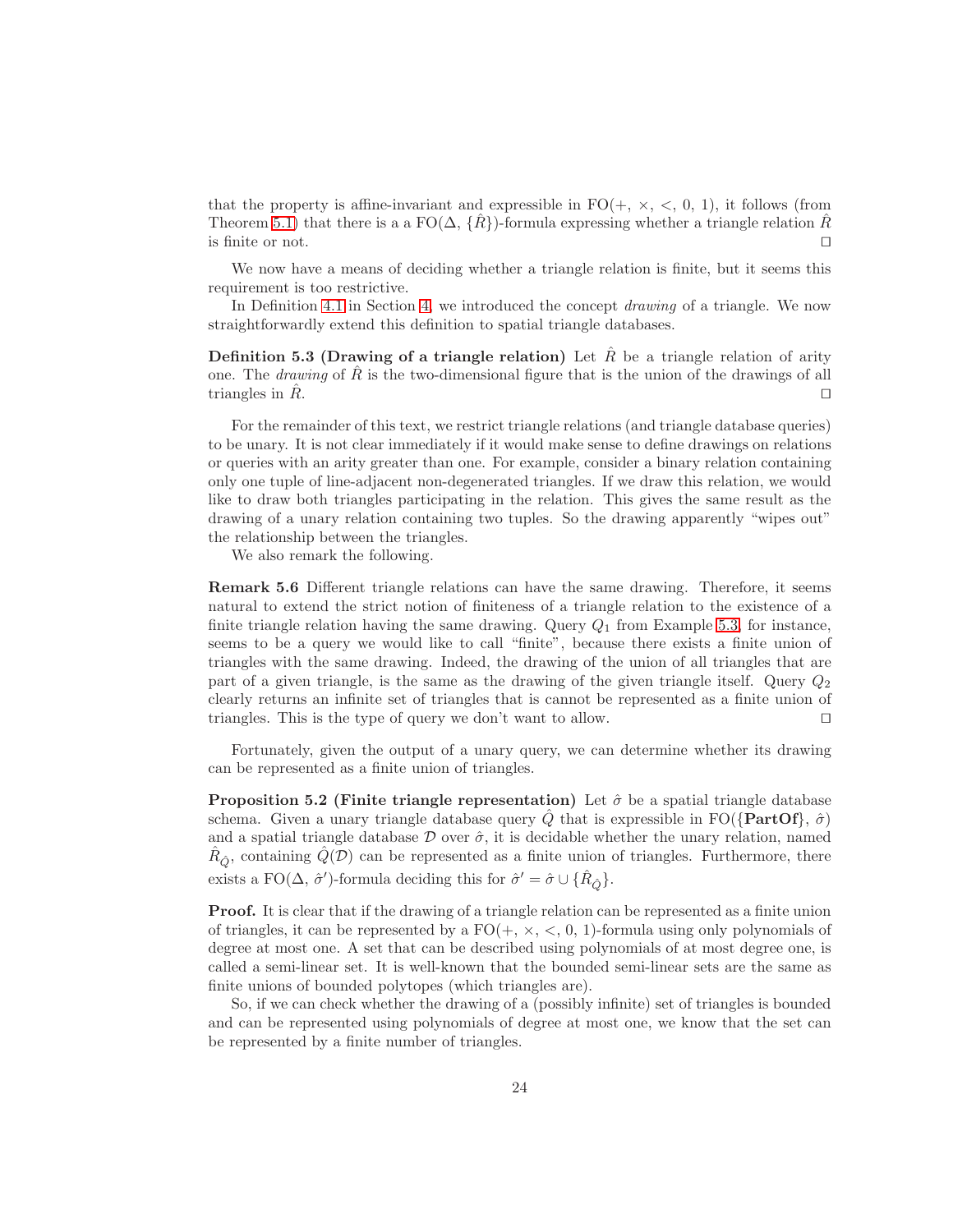Checking whether the drawing of a triangle relation  $\hat{R}$  is bounded can be done easily in  $FO({\{PartOf\}}({\mathbb{R}})$ . The following formula performs this check.

## **IsBounded**() :=  $\exists \Delta_1 \forall \Delta_2 (\hat{R}(\Delta_2) \rightarrow \textbf{PartOf}(\Delta_2, \Delta_1)).$

Also, we can decide whether a two-dimensional<sup>[4](#page-24-0)</sup> semi-algebraic set can be represented using polynomials of degree at most k, for any natural number k [\[17\]](#page-42-10). There exists a  $FO(+,$  $\times$ ,  $\lt$ , 0, 1)-formula deciding this [\[17\]](#page-42-10). It is clear that the drawing of a unary triangle relation is a semi-algebraic set.

From the facts that (i) computing the drawing of a triangle relation is an affine-generic query that can be expressed in  $FO(+, \times, <, 0, 1)$  and that *(ii)* checking whether a triangle relation has a bounded drawing can be expressed in  $FO({\{PartOf\}}, \hat{\sigma})$  and that (*iii*) there exists a  $FO(+, \times, <, 0, 1)$ -formula deciding whether the drawing of a triangle relation can be expressed by polynomials of degree at most one can be done in  $FO(+, \times, <, 0, 1)$  and, finally, that  $(iv)$  the fact that the drawing of a triangle relation can be expressed by polynomials of degree at most one is affine-invariant, we conclude that we can decide whether a triangle relation has a finite representation, and that we can construct a  $FO({\{PartOf\}}, \hat{\sigma})$ -formula deciding this. □

We now show that, if the drawing of the output of a triangle database query is representable as a finite set of triangles, we can compute such a finite triangle representation in  $FO({\{PartOf\}})$ ,  $\hat{\sigma}$ ).

In [\[12\]](#page-41-11), we proposed an algorithm that computes an affine invariant triangulation of a set of triangles. Recall that this algorithm computes the drawing of the input triangles, then partitions this drawing into a set of convex polygons according to the carriers of its boundary segments and finally triangulates convex polygons by connecting their center of mass to their corner points.

We assumed in [\[12\]](#page-41-11) that the input set of triangles for the triangulation algorithm was finite. On an infinite collection of triangles for which there exists a finite collection of triangles with the same drawing, this algorithm would work also correctly, however. The triangulation described in [\[12\]](#page-41-11) therefor seems a good candidate for representing infinite sets of triangles by finite sets of triangles. But, in [\[12\]](#page-41-11), we conjectured that this triangulation cannot be expressed in FO( $\{PartOf\}$ ,  $\{R\}$ ). The reason for this is the conjecture that the center of mass of a polygon, which is an affine-invariant, cannot be expressed in  $FO(+, \times, <, 0, 1)$ , and therefore, also not in  $FO({\{PartOf\}}, \{R\})$ .

**Conjecture 5.1** Let  $P = \{a_1, a_2, \ldots, a_k\}$  be a set of corner points that represent a convex polygon. Assume that  $k > 3$ . The center of mass of the polygon represented by P cannot be expressed in FO(+,  $\times$ ,  $\lt$ , 0, 1). □

Remark that the center of mass of an arbitrary set of points is not expressible in  $FO(+,$  $\times, \lt, 0, 1$ .

So, the triangulation algorithm from [\[12\]](#page-41-11) cannot be used. But, this algorithm computes a *partition* of the input into triangles, which is not a requirement here. If we relax the requirement of having a partition of the original figure into triangles down to having a *finite union* of (possibly overlapping) triangles representing the figure, we can avoid the computation of the center of mass. The adapted algorithm  $A f T r(S)$  in given in Figure [7.](#page-25-0)

<span id="page-24-0"></span><sup>4</sup>Note that this is not true for arbitrary dimensions.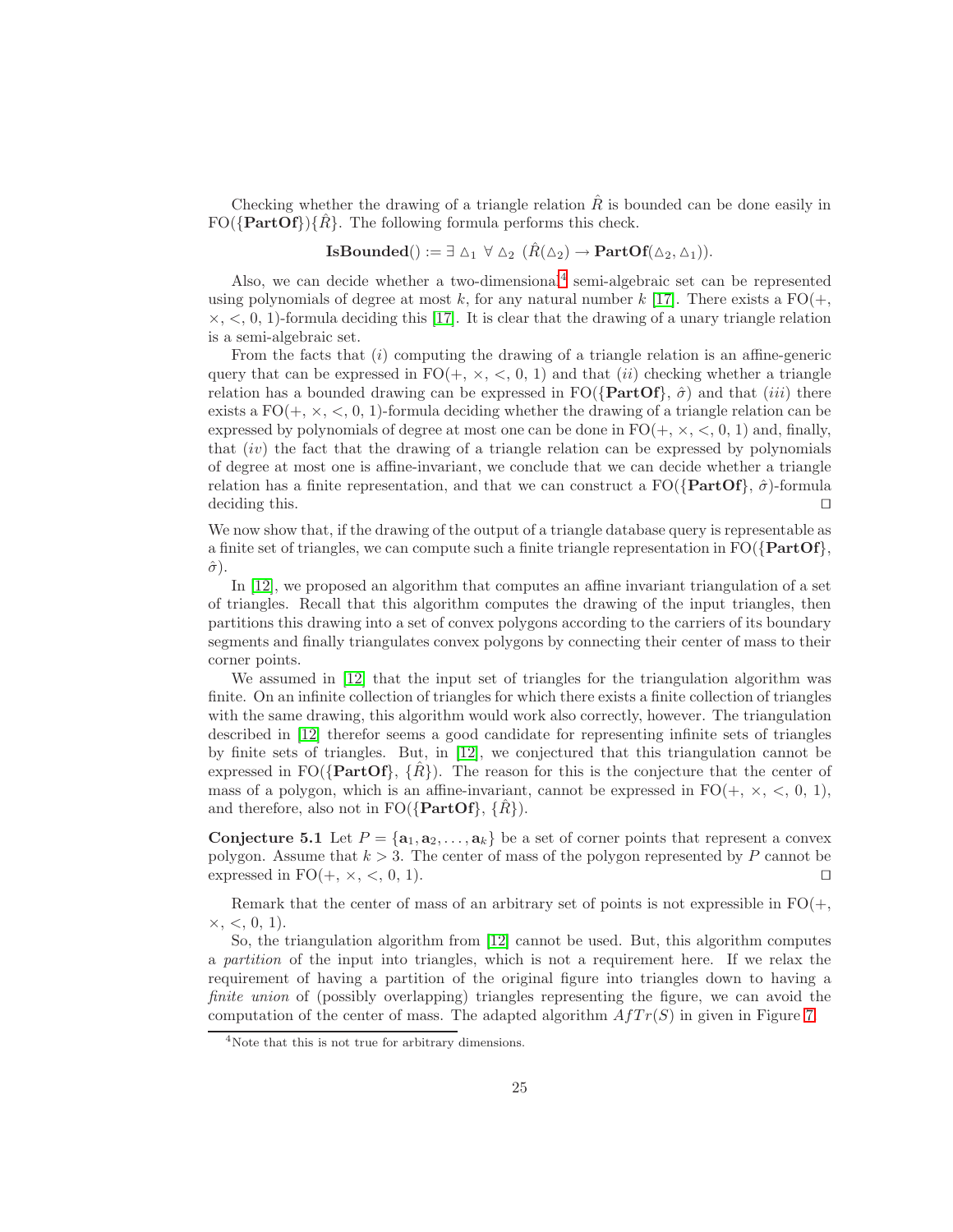Require: S is a unary triangle relation that can be represented as a finite union of triangles.

- 1: Compute the boundary  $B_S$  of S.  $B_S$  is a finite set of line segments and points.
- 2: Compute the set of carriers for all line segments of  $B<sub>S</sub>$ . Those carriers partition S into a finite union of open convex polygons, points and open line segments. All closures of line segments that do not form a side of one of the convex polygons, together with all points that are not a corner point of one of the convex polygons are returned as degenerated triangles. Remark that we can return the closures of the line segments as S originally is a union of closed triangles, closed line segments and points.
- 3: for each polygon do
- 4: output the finite set of triangles that connect three distinct corner points of the polygon 5: end for

<span id="page-25-0"></span>Figure 7: The algorithm 
$$
A f Tr(S)
$$
.

Given an unary triangle relation  $\hat{R}$ , we denote the result of algorithm  $A f T r(S)$  in Fig-ure [7](#page-25-0) on input R<sup> $\alpha$ </sup> by the *affine finite triangle representation* of R<sub>i</sub>, or, abbreviated,  $A f Tr(R)$ . Now we show that  $A f T r(R)$  can be computed in FO(Delta, R), provided that R can be represented as a finite union of triangles.

Proposition 5.3 (Affine finite triangle representation) Given a unary triangle relation R that can be represented as a finite union of triangles, then there exists an FO( $\Delta$ ,  $\{R\}$ -formula returning  $A f Tr(R)$ .

Proof. We use the fact that all affine-generic semi-algebraic queries on triangle databases can be expressed in FO(Delta,  $\hat{R}$ ). Therefor, we have to prove that, first, the affine finite triangle representation is affine-invariant and, second, that the affine finite representation is expressible in  $FO(+, \times, <, 0, 1)$ .

*The affine finite representation is an affine invariant.*

We only have to prove this for Step 3 of algorithm  $A f T r(S)$  in Figure [7.](#page-25-0) The rest follows from the analogous property in [\[12\]](#page-41-11).

Let  $\{a_1, a_2, \ldots, a_k\}$  be the set of corner points of a convex polygon P, where  $k \geq 3$ . Let  $\alpha$  be an affinity of the plane. The set  $\{\alpha(\mathbf{a}_1), \alpha(\mathbf{a}_2), \dots, \alpha(\mathbf{a}_k)\}\)$  contains the corner points of the convex polygon  $\alpha(P)$ . It is clear that, for each triangle  $(\mathbf{a}_h, \mathbf{a}_i, \mathbf{a}_j)$  (such that  $h \neq i, i \neq j, h \neq j$  and  $1 \leq h, i, j \leq k$ ) connecting three corner points of P, the triangle  $\alpha(\mathbf{a}_h, \mathbf{a}_i, \mathbf{a}_j) = (\alpha(\mathbf{a}_h), \alpha(\mathbf{a}_i), \alpha(\mathbf{a}_j))$  is an element of the set of triangles connecting three corner points of  $\alpha(P)$ .

*The affine finite representation is computable in*  $FO(+, \times, <, 0, 1)$ *.* 

In  $FO(+, \times, <, 0, 1)$ , it is possible to compute the boundary of a semi-linear set (Line 1 of the algorithm  $A f T r(S)$  in Figure [7\)](#page-25-0). It is also possible to compute the carriers of all boundary line segments, and their intersection points (Line 2). It can be expressed that two points belong to the same convex polygon, namely, by expressing that the line segment in between them is not intersected by a carrier. Finally, the set of all triples of intersection points between carriers that belong to the same convex polygon can be computed in  $FO(+, \times, \lt, ,$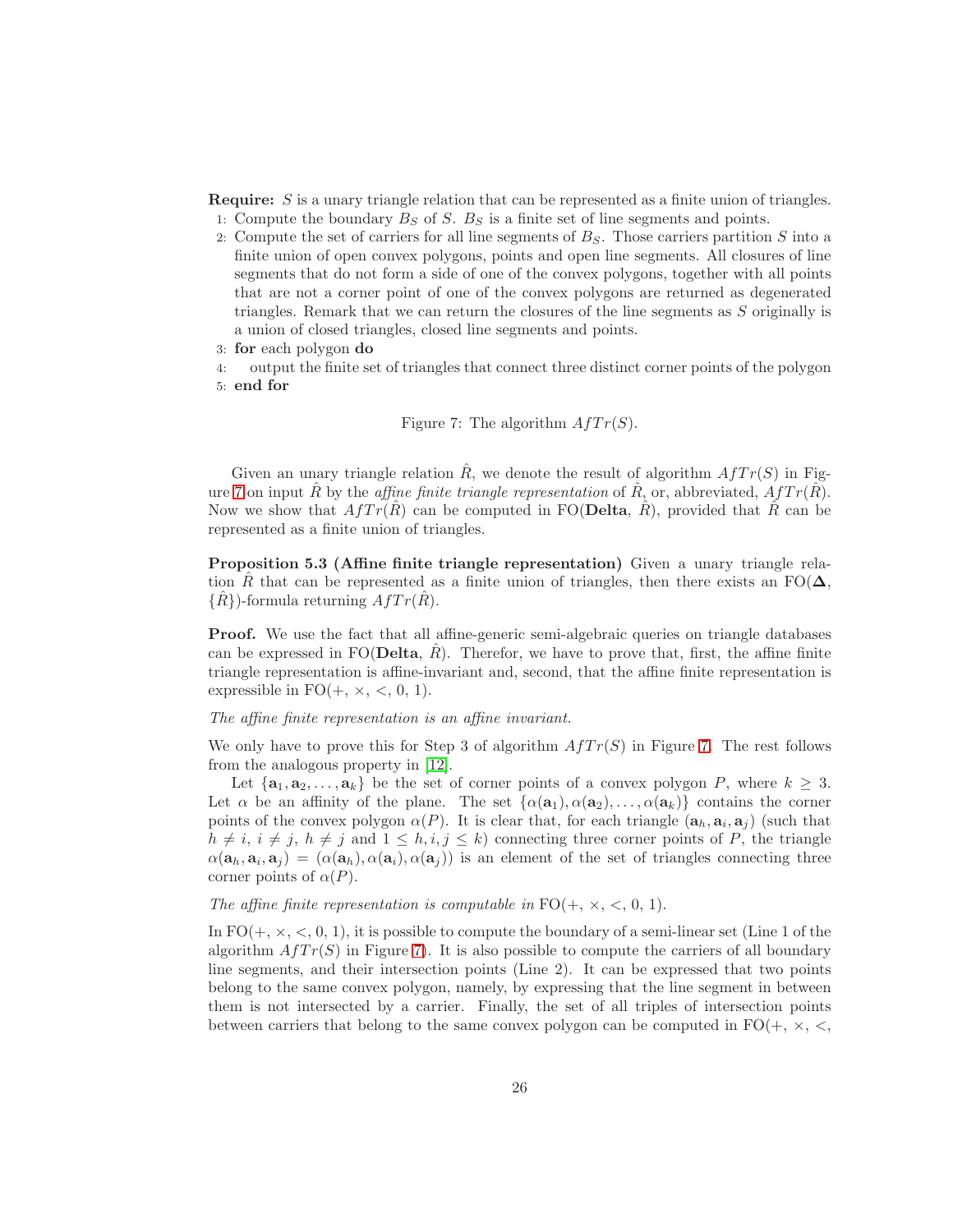0, 1) (Lines 3 through 5). From the fact that the triangle representation is affine invariant and computable in FO(+,  $\times$ ,  $\lt$ , 0, 1), it follows that it is computable in FO({**PartOf**}). □

This section on safety finishes the "spatial" part of this text. In the remaining part, we develop a query language for spatio-temporal triangle databases.

## <span id="page-26-0"></span>6 Spatio-temporal Triangle Queries

 $\overline{ }$ 

In this section, we will extend the spatial triangle logic  $FO({\text{PartOf}})$  to a logic over spatiotemporal triangles, *i.e.*, triples of co-temporal points in  $(\mathbb{R}^2 \times \mathbb{R})$ . The genericity classes we consider in this section, are the group  $(\mathcal{A}_{st}, \mathcal{A}_t)$  of time-dependent affinities, the group  $(V_{st}, \mathcal{A}_t)$  of velocity-preserving transformations and the group  $(\mathcal{AC}_{st}, \mathcal{A}_t)$  of accelerationpreserving transformations. The first group is a natural spatio-temporal extension of the affinities of space. We also include the two other groups, because they are very relevant from a practical point of view, and because the point languages we previously identified as generic for those groups were not very intuitive.

Recall that  $A_t$  is the group of the affinities on the time line and that the elements of  $A_{st}$ are of the form

$$
\begin{pmatrix}\n x_1 \\
x_2 \\
\vdots \\
x_n \\
t\n\end{pmatrix}\n\mapsto\n\begin{pmatrix}\n \alpha_{11}(t) & \alpha_{12}(t) & \cdots & \alpha_{1n}(t) \\
\alpha_{21}(t) & \alpha_{22}(t) & \cdots & \alpha_{2n}(t) \\
\vdots & \vdots & \cdots & \vdots \\
\alpha_{n1}(t) & \alpha_{n2}(t) & \cdots & \alpha_{nn}(t)\n\end{pmatrix}\n\cdot\n\begin{pmatrix}\n x_1 \\
x_2 \\
\vdots \\
x_n\n\end{pmatrix}\n+\n\begin{pmatrix}\n \beta_1(t) \\
\beta_2(t) \\
\vdots \\
\beta_n(t)\n\end{pmatrix},
$$

where the matrix of the  $\alpha_{ij}(t)$  is an affinity for each value of t. The group  $(\mathcal{AC}_{st}, \mathcal{A}_t)$  is the subgroup of  $(A_{st}, A_t)$  in which the functions  $\alpha_{ij}$  are constants and the functions  $\beta_{ij}$  are linear functions of time. The group  $(\mathcal{V}_{st}, \mathcal{A}_t)$  is the subgroup of  $(\mathcal{AC}_{st}, \mathcal{A}_t)$  where the  $\beta_{ij}$  are constants too.

In [\[10\]](#page-41-1), we proposed point languages capturing exactly those genericity classes. Table [1](#page-26-1) summarizes the point languages expressing all  $(\mathcal{F}_{st}, \mathcal{F}_t)$ -generic queries, for the above groups  $(\mathcal{F}_{st}, \mathcal{F}_t)$ . As we will always assume, in this section, that the underlying dimension is 2, we adapted the table accordingly. Now we propose spatio-temporal point languages that have the same expressivity as the languages listed in Table [1,](#page-26-1) but on spatio-temporal triangle databases.

| $(\mathcal{F}_{st},\mathcal{T}_t)$   | Set of point predicates $\Pi(\mathcal{F}_{st}, \mathcal{T}_t)$                          |
|--------------------------------------|-----------------------------------------------------------------------------------------|
| $(\mathcal{A}_{st},\mathcal{A}_t)$   | $\overline{\text{Between}^{\text{Cotemp}}}, \overline{\text{Before}}, \text{EqCr}^{ST}$ |
| $(\mathcal{AC}_{st}, \mathcal{A}_t)$ | ${Between, Before}$                                                                     |
| $(\mathcal{V}_{st}, \mathcal{A}_t)$  | ${Between, Before, EqSpace}$                                                            |

<span id="page-26-1"></span>Table 1: The point logics  $FO(\Pi(\mathcal{F}_{st}, \mathcal{I}_t))$  capturing the FO  $(\mathcal{F}_{st}, \mathcal{I}_t)$ -generic queries, for the classes  $(\mathcal{A}_{st}, \mathcal{A}_t)$ ,  $(\mathcal{AC}_{st}, \mathcal{A}_t)$  and  $(\mathcal{V}_{st}, \mathcal{A}_t)$ .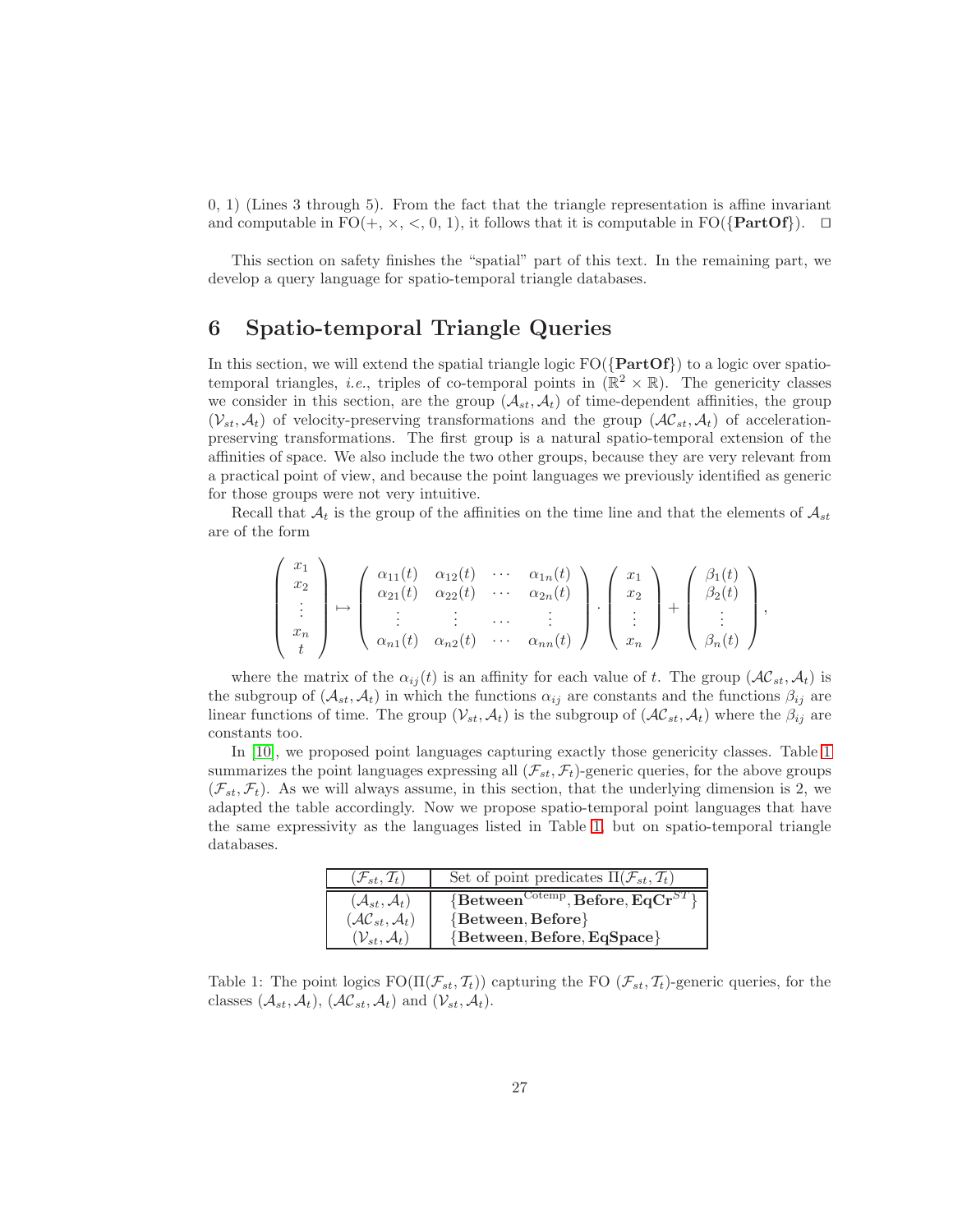We will start with the most general transformation group, the group  $(\mathcal{A}_{st}, \mathcal{A}_t)$  of timedependent affinities.

### <span id="page-27-0"></span>6.1 Predicates Invariant under Time-dependent Affinities

In this section, we propose a set of spatio-temporal triangle predicates such that the spatiotemporal triangle logic with this predicate set, captures exactly the  $(A<sub>st</sub>, A<sub>t</sub>)$ -generic queries on spatio-temporal triangle databases that are expressible in  $FO(+, \times, \leq, 0, 1)$ . We can prove this by comparing the expressiveness of this spatio-temporal triangle logic with the language FO( $\{$ Between<sup>Cotemp</sup>, Before, EqCr<sup>ST</sup>}), when used as a spatio-temporal triangle query language (see Definition [4.5\)](#page-9-0). Recall also that we will have to make sure that the result of a spatio-temporal triangle query is a consistent spatio-temporal triangle relation.

The nature of the class  $(A_{st}, A_t)$  is such that  $(A_{st}, A_t)$ -generic queries can describe snapshots of a spatio-temporal database in fairly much detail, *i.e.*, all affine-invariant properties of the snapshot can be expressed. In between snapshots, the expressive power of  $(\mathcal{A}_{st}, \mathcal{A}_t)$ generic queries is more limited. This follows directly from the fact that an element of  $(A_{st}, A_t)$ transforms each snapshot with another affinity. We now want to construct a  $(\mathcal{A}_{st}, \mathcal{A}_t)$ -generic query language for spatio-temporal triangle databases. This means we will be able to describe a spatio-temporal triangle database by means of its snapshots, which are collections of snapshots of spatio-temporal triangles in  $(\mathbb{R}^2 \times {\{\tau_0\}})^3$ , for some  $\tau_0 \in \mathbb{R}$ . The basic objects for our new language will be, accordingly, triples of co-temporal points. In this section, we will call these triples of points *triangle snapshots*. Triangle snapshot variables will be denoted  $\Delta^{st}, \Delta_1^{st}, \Delta_2^{st}, \ldots$  and triangle snapshot constants by  $T^{st}, T_1^{st}, T_2^{st}, \ldots$  If we want to emphasize the connection between a triangle snapshot and its corner points, we use the notation  $T_{pqr}^{st}$ .

In our search for a set of predicates on triangle snapshots for a  $(\mathcal{A}_{st}, \mathcal{A}_t)$ -generic query language, or, a language with the same expressive power as the language  $FO(\{Between^{Cotemp},$ **Before, EqCr**<sup>ST</sup>}) on spatio-temporal triangle databases, the following observations are helpful.

- (i) In [\[10\]](#page-41-1), we showed that we need the binary predicate Before on points to reflect the monotonicity of time, which is preserved by the transformation group  $(\mathcal{A}_{st}, \mathcal{A}_t)$ .
- (ii) The predicate  $Between^{Cotemp}$  is used to express affine-invariant properties of cotemporal points.
- (iii) In Section [5,](#page-10-0) we showed that the predicate PartOf has the same expressive power as the predicate Between, on (spatial) triangles.

From observation (i) it follows that the query language we want to construct should be able to express the order on triangle snapshots. We introduce the triangle snapshot predicate  $Before_{\Delta}$ , which, when applied to two triangle snapshots, expresses that the first one is strictly before or co-temporal with the second one. We will define this more formally later.

From observation (ii) and (iii), we conclude that we can use, slightly adapted, the predicate **PartOf** on co-temporal triangle snapshots, we will denote it  $PartOf^{Cotemp}$ . This will allow us to express snapshots of spatio-temporal triangle databases in an affine-invariant way. Concluding, the set of spatio-temporal triangle predicates we are looking for should contain the elements  $PartOf^{Cotemp}$  and  $Before_{\Delta}$ . Because, in the end, we want to express al queries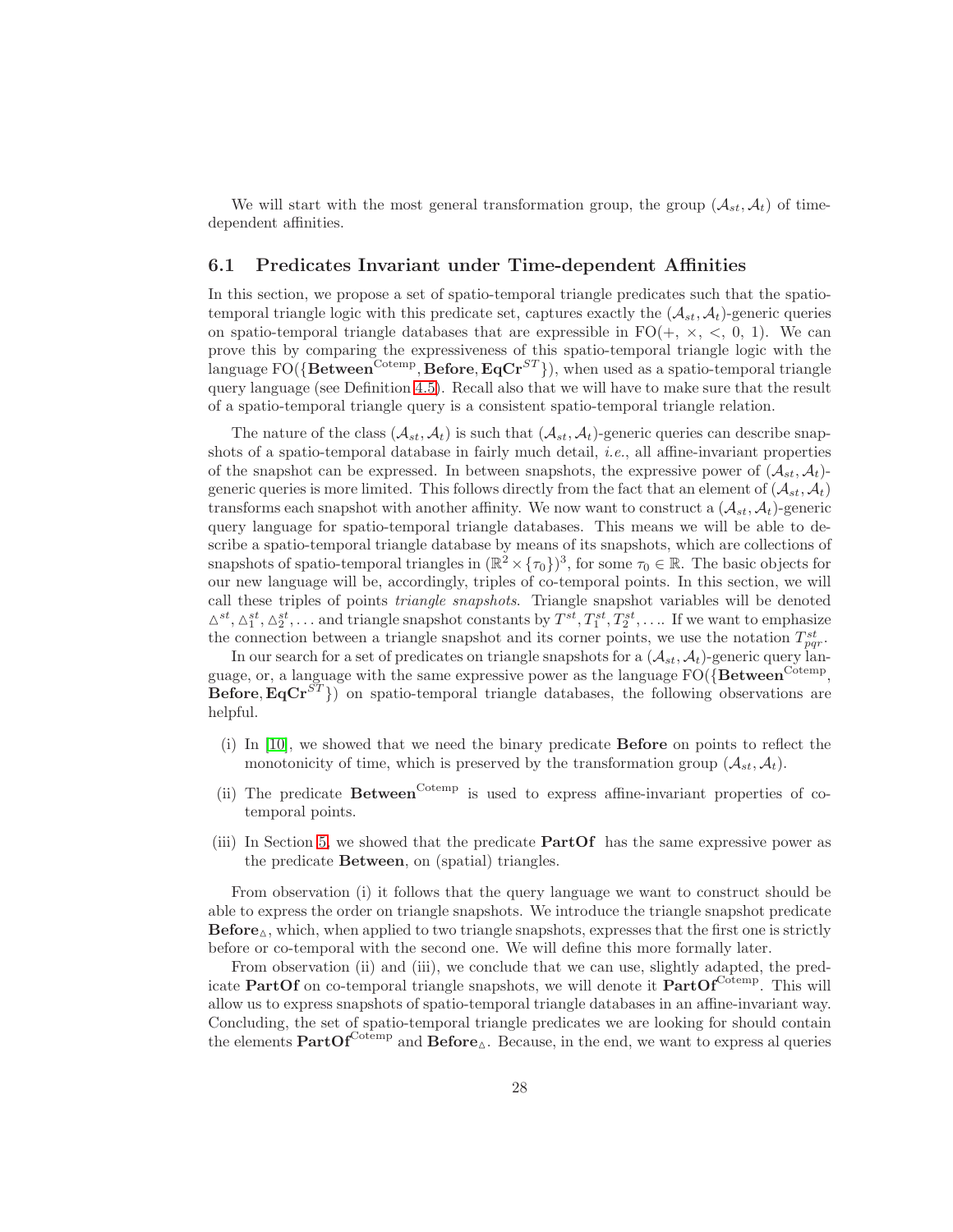$\text{expressible in FO}(\{\textbf{Between}^{\text{Cotemp}},\textbf{Before},\textbf{EqCr}^{ST}\}),$  on spatio-temporal triangle databases, we still have to look for a (set of) triangle snapshot predicate(s) capturing the expressive power of the predicate  $\mathbf{Eq} \mathbf{Cr}^{ST}$ .

We repeat the definition of the point predicate  $\mathbf{EqCr}^{ST}$ . For six spatio-temporal points  $p_1, p_2, p_3, q_1, q_2, q_3 \in (\mathbb{R}^2 \times \mathbb{R}), \mathbf{EqCr}^{ST}(p_1, p_2, p_3, q_1, q_2, q_3)$  expresses that the cross-ratio of the three co-temporal and collinear points  $p_1$ ,  $p_2$  and  $p_3$  equals the cross-ratio of the time coordinates  $\tau_{q_1}$ ,  $\tau_{q_2}$  and  $\tau_{q_3}$  of the points  $q_1$ ,  $q_2$  and  $q_3$ . The expression  $\mathbf{EqCr}^{ST}(p_1, p_2, p_3,$  $q_1, q_2, q_3$  implicitly refers to a movement. Indeed, the line segment defined by the points  $p_1$ and  $p_3$  and the interval  $[\tau_{q_1}, \tau_{q_3}]$  can be interpreted as the spatial and temporal projection of a linear movement with constant speed and we can then interpret  $\mathbf{EqCr}^{ST}(p_1, p_2, p_3, q_1, q_2,$  $q_3$ ) as an expression of the fact that when an object moves with constant speed from  $p_1$  to  $p_3$  during the interval  $[\tau_{q_1}, \tau_{q_3}]$ , it passes  $p_2$  at time moment  $\tau_{q_2}$ .

There is one obvious way to define the speed of a moving point. For moving triangles, or moving objects in general, the definition of *speed* is somewhat ambiguous. Triangles can move by changing their position, but also by changing their shape. We define the speed (resp., acceleration) of a moving triangle as the speed (resp., acceleration) of is moving *center of mass*. Hence, a triangle that is growing or shrinking, but its center of mass remains in the same position, has zero speed. Based on that definition, we propose a spatio-temporal triangle database query language, with the triangle predicates  $PartOf^{Cotemp}$ ,  $Before_{\Delta}$  and Cas (which is an abbreviation of "Constant Average Speed"). The predicate Cas takes six arguments  $\Delta_1^{st}, \Delta_2^{st}, \ldots, \Delta_6^{st}$ . The first three triangle snapshots,  $\Delta_1^{st}, \Delta_2^{st}$  and  $\Delta_3^{st}$ , are cotemporal and their barycenters are collinear. The last three triangle snapshots,  $\Delta_4^{st}$ ,  $\Delta_5^{st}$  and  $\Delta_6^{st}$ , indicate three different time moments. Furthermore, the cross-ratio of the barycenters of  $\Delta_1^{st}$ ,  $\Delta_2^{st}$  and  $\Delta_3^{st}$  is the same as the cross-ratio of the time coordinates of  $\Delta_4^{st}$ ,  $\Delta_5^{st}$  and  $\Delta_6^{st}$ . Intuitively, this predicate, similar to the point predicate  $\mathbf{EqCr}^{ST}$ , approximates or estimates a linear movement. Given the time interval during which a triangle moves from the first position to the second one, it estimates, assuming the triangle moves with constant speed, how long it will take to reach the position of the third triangle.

It turns out, however, that the language with these three triangle predicates is not very intuitive to express properties of the shape of triangles, e.g., their relative areas. Therefor, we will also propose an alternative language. This language has exactly the same expressivity as the first one, but offers a more direct means to express shape properties of triangles. We propose to replace the predicate Cas by the predicate Lex (which is an abbreviation for "Linear Expansion"). This predicate also takes six arguments  $\Delta_1^{st}$ ,  $\Delta_2^{st}$ , ...,  $\Delta_6^{st}$ . The first three triangle snapshots,  $\Delta_1^{st}$ ,  $\Delta_2^{st}$  and  $\Delta_3^{st}$ , are co-temporal and both  $\text{PartOf}^{\text{Cotemp}}(\Delta_1^{st}, \Delta_2^{st})$ and  $PartOf^{Cotemp}(\Delta_2^{st}, \Delta_3^{st})$  hold. The other three triangle snapshots exist at three different time moments. Finally, the cross-ratio of the time coordinates of  $\Delta_4^{st}$ ,  $\Delta_5^{st}$  and  $\Delta_6^{st}$  equals the cross ratio of the areas of the three first triangles. More exactly,

$$
\frac{|A(\Delta_2^{st})-A(\Delta_1^{st})|}{|A(\Delta_3^{st})-A(\Delta_1^{st})|}=\frac{|\tau_{\Delta_2^{st}}-\tau_{\Delta_1^{st}}|}{|\tau_{\Delta_3^{st}}-\tau_{\Delta_1^{st}}|},
$$

where  $\tau_{\Delta_i^{st}}$  denotes the time moment at which  $\Delta_i^{st}$  exists and  $A(\Delta_i^{st})$  denotes the area of the triangle  $\Delta_i^{st}$ . Intuitively, this predicate approximates or estimates a linear growth or expansion. Given the time interval during which the first triangle expanded into the second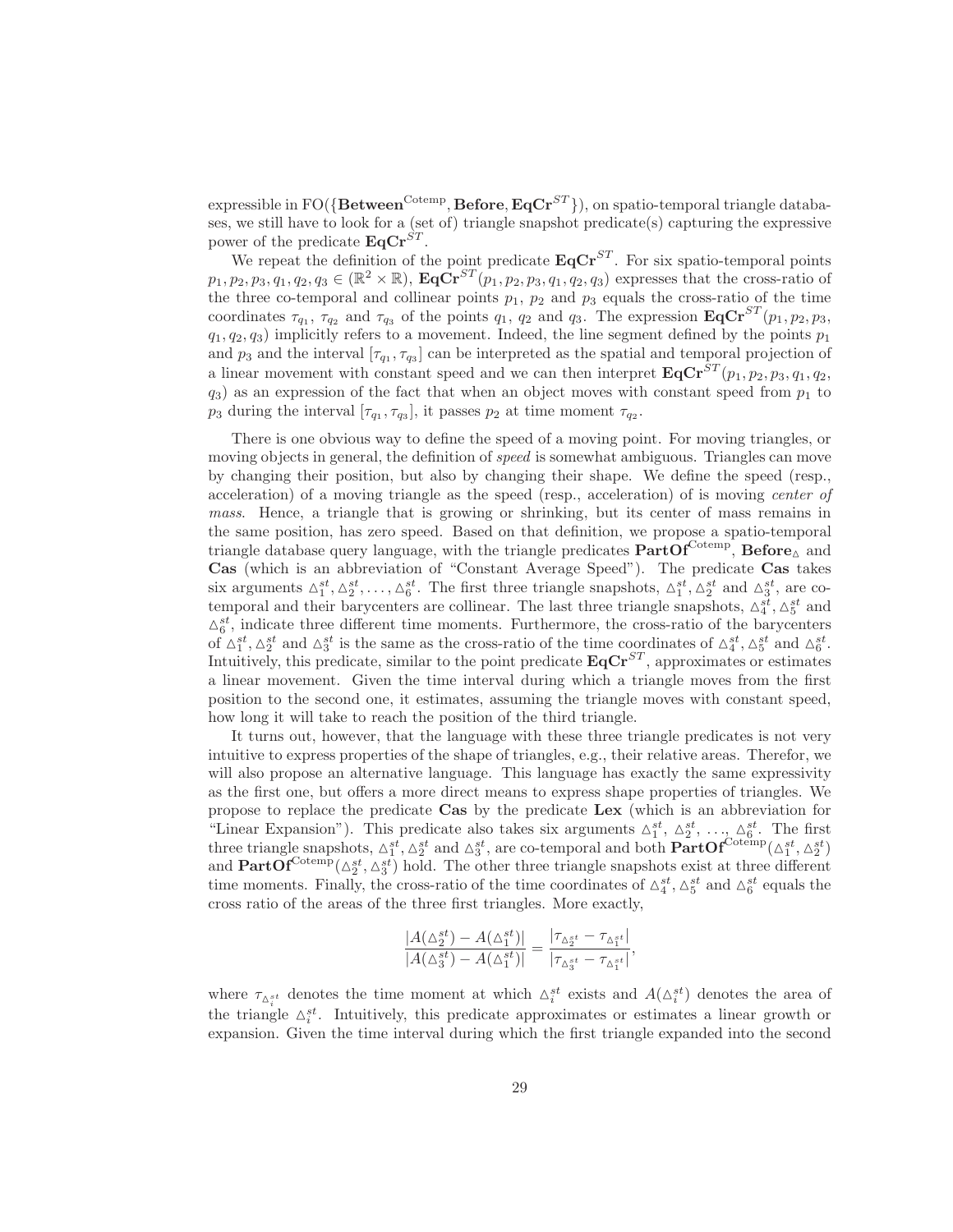one, it estimates, assuming the triangle grows linearly, how long it will take to reach the area of the third triangle.

In applications where objects are not growing or shrinking, a language with the predicate Cas may be preferred, whereas in applications where objects do change their shape, the predicate Lex may be preferred. Of course, one can also include both predicates to make the language suitable for all types of applications.

We will prove that the both the languages  $FO({\{PartOf^{Cotemp}, Before_{\triangle}, Cas\}})$  and  $FO({\{PartOf^{Cotemp}, Before_{\triangle},Lex}\})$  are sound and complete for the  $(\mathcal{A}_{st}, \mathcal{A}_t)$ -generic firstorder spatio-temporal database queries.

### 6.1.1 Expressiveness of the Language  $FO({PartOf^{Cotemp}, Before_{\triangle}, Cas})$

In this section, we first give the definitions of the triangle predicates  $\mathrm{PartOf}^{\mathrm{Cotemp}}$ ,  $\mathrm{Before}_{\triangle}$ and Cas. Next, we show that the language  $FO({\{PartOf^{Cotemp}, Before_{\Delta}, Cas\}})$  produces queries that are well-defined on spatio-temporal triangle databases. After that, we show its expressive power.

Definition 6.1 (The triangle snapshot predicate  $PartOf^{Cotemp}$ ) Let  $T_1^{st} = (p_{1,1}, p_{1,2},$  $p_{1,3}$ ) and  $T_2^{st} = (p_{2,1}, p_{2,2}, p_{2,3})$  be two triangle snapshots. The binary predicate  $PartOf^{Cotemp}$ , applied to  $T_1^{st}$  and  $T_2^{st}$  expresses that  $p_{1,1}$ ,  $p_{1,2}$  and  $p_{1,3}$  (resp.,  $p_{2,1}$ ,  $p_{2,2}$  and  $p_{2,3}$ ) are cotemporal and that the convex closure of the three points  $p_{1,1}$ ,  $p_{1,2}$  and  $p_{1,3}$  is a subset of the convex closure of the three points  $p_{2,1}$ ,  $p_{2,2}$  and  $p_{2,3}$ . □

Definition 6.2 (The triangle snapshot predicate Before<sub>△</sub>) Let  $T_1^{st} = (p_{1,1}, p_{1,2}, p_{1,3})$ and  $T_2^{st} = (p_{2,1}, p_{2,2}, p_{2,3})$  be two triangle snapshots. The binary predicate **Before**<sub> $\Delta$ </sub>, applied to  $T_1^{st}$  and  $T_2^{st}$  expresses that  $p_{1,1}$ ,  $p_{1,2}$  and  $p_{1,3}$  (resp.,  $p_{2,1}$ ,  $p_{2,2}$  and  $p_{2,3}$ ) are co-temporal and that the time coordinate  $\tau_{p_{1,1}}$  of  $p_{1,1}$  is smaller than or equal to the time coordinate  $\tau_{p_{2,1}}$ of  $p_{2,1}$ .  $□$ 

Definition 6.3 (The triangle snapshot predicate Cas) Let  $T_1^{st} = (p_{1,1}, p_{1,2}, p_{1,3}), T_2^{st} =$  $(p_{2,1}, p_{2,2}, p_{2,3}), \ldots, T_6^{st} = (p_{6,1}, p_{6,2}, p_{6,3})$  be six triangle snapshots. Let  $q_1$  (resp.,  $q_2$ ,  $q_3$ ) be the barycenter of  $T_1^{st}$  (resp.,  $T_2^{st}$ ,  $T_3^{st}$ ). The 6-ary predicate Cas, applied to  $T_1^{st}$ ,  $T_2^{st}$ , ...,  $T_6^{st}$  expresses that  $p_{i,1}$ ,  $p_{i,2}$  and  $p_{i,3}$  are co-temporal for  $i = 1...6$ , that  $q_1$ ,  $q_2$  and  $q_3$  are collinear and that the cross-ratio of the points  $q_1$ ,  $q_2$  and  $q_3$  is the same as the cross-ratio of the time coordinates  $\tau_{p_{4,1}}, \tau_{p_{5,1}}$  and  $\tau_{p_{6,1}}$  of  $p_{4,1}, p_{5,1}$  and  $p_{6,1}$ , respectively. □

We now show, by induction on their structure, that the  $FO({\bf PartOf}^{\bf Cotemp}, {\bf Before}_{\triangle},$ Cas})-queries are well-defined on spatio-temporal triangle databases.

Lemma 6.1 (FO({ $\text{PartOf}^{\text{Cotemp}}, \text{Before}_{\Delta}, \text{Cas}$ }) is well-defined) Let  $\hat{\sigma}^{st} = \{\hat{R}^{st}_1, \hat{R}^{st}_2, \}$  $\ldots, \hat{R}_{m}^{st}$  be a spatio-temporal triangle database schema. Let  $\mathcal{D}^{st}$  be a consistent spatiotemporal triangle database over  $\hat{\sigma}^{st}$ . For each FO({PartOf<sup>Cotemp</sup>, Before<sub>△</sub>, Cas},  $\hat{\sigma}^{st}$ )query  $\tilde{Q}, \tilde{Q}(\mathcal{D}^{st})$  is a consistent triangle relation.

**Proof.** Let  $\hat{\sigma}^{st} = \{\hat{R}_1^{st}, \hat{R}_2^{st}, \dots, \hat{R}_m^{st}\}\$ be a spatio-temporal triangle database schema. Let  $\mathcal{D}^{st}$  be a consistent spatial triangle database over  $\hat{\sigma}^{st}$ .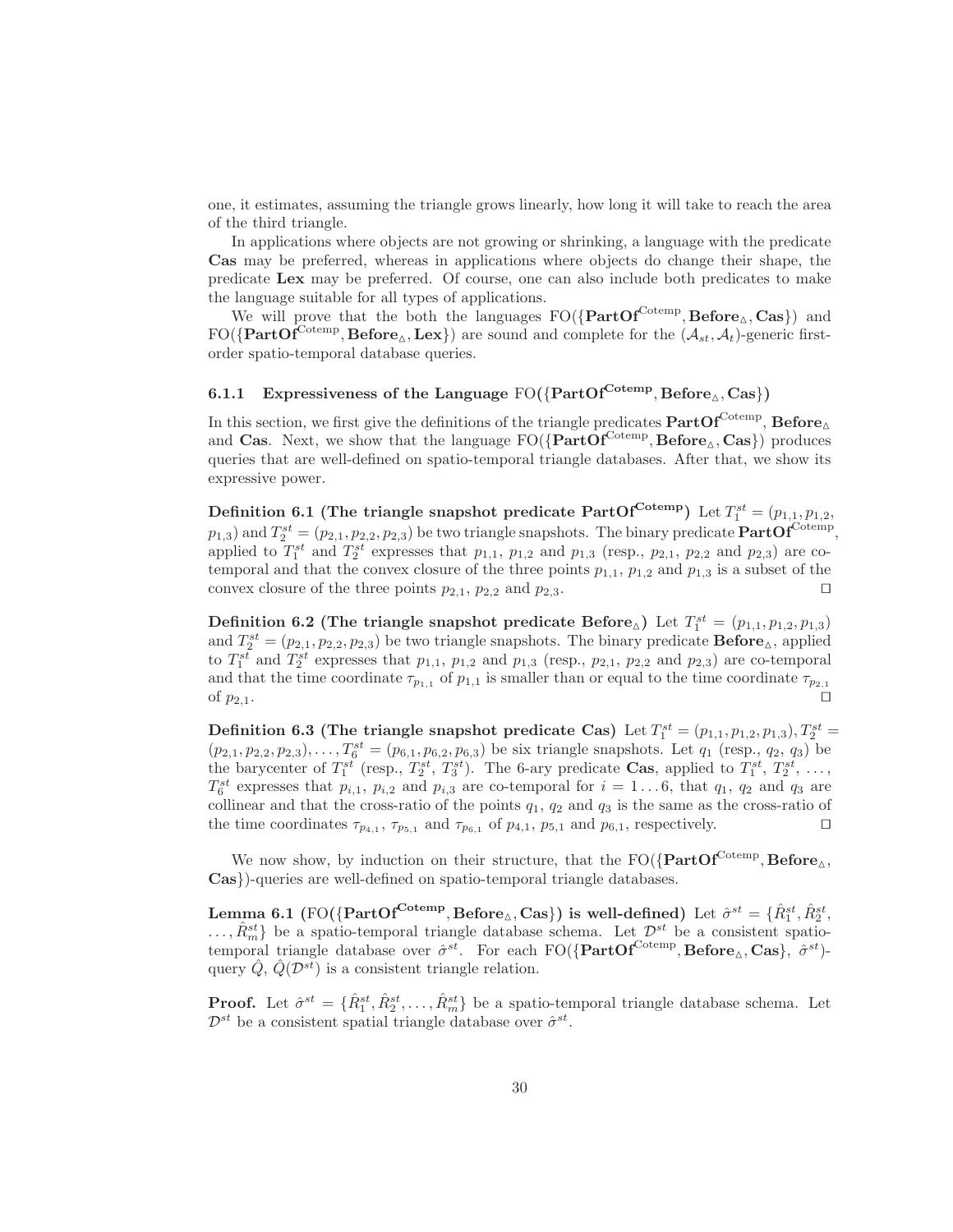We prove this lemma by induction on the structure of  ${\rm FO}(\{\rm PartOf^{Cotemp}, Before_{\Delta},$ Cas},  $\hat{\sigma}$ )-queries. The atomic formulas of FO({PartOf<sup>Cotemp</sup>, Before<sub> $\Delta$ </sub>, Cas},  $\hat{\sigma}$ ) are equality expressions on spatio-temporal triangle variables, expressions of the form  ${\bf PartOf}^{\rm Cotemp}(\Delta_1^{st}$ ,  $\Delta_2^{st}$ , expressions of the form  $\mathbf{Before}_{\Delta}(\Delta_1^{st}, \Delta_2^{st})$ , expressions of the form  $\mathbf{Cas}(\Delta_1^{st}, \Delta_2^{st}, \ldots,$  $\Delta_6^{st}$ , and expressions of the form  $\hat{R}_i^{st}(\Delta_1^{st}, \Delta_2^{st}, \ldots, \Delta_{ar(\hat{R}_i)}^{st})$ , where  $\hat{R}_i^{st}(1 \leq i \leq m)$  is a relation name from  $\hat{\sigma}^{st}$ . More complex formulas can be constructed using the Boolean operators  $\wedge$ ,  $\vee$  and  $\neg$  and existential quantification.

For the atomic formulas, it is easy to see that, if two triangles  $T_1^{st}$  and  $T_2^{st}$  satisfy the conditions  $T_1^{st} = \Delta T_2^{st}$ ,  $\text{PartOf}^{\text{Cotemp}}(T_1^{st}, T_2^{st})$ , or  $\text{Before}_{\Delta}(T_1^{st}, T_2^{st})$  that also  $T_3^{st} = \Delta T_4^{st}$ <br>respectively  $\text{PartOf}^{\text{Cotemp}}(T_3^{st}, T_4^{st})$ ,  $\text{Before}_{\Delta}(T_3^{st}, T_4^{st})$  are true if and only if  $T_1 = \Delta T_3$  and  $T_2 = \Delta T_4$  are true. As we assume the input database D to be consistent, the atomic formulas of the type  $\hat{R}_{i}^{st}(\Delta_{1}^{st}, \Delta_{2}^{st}, \ldots, \Delta_{ar(\hat{R}_{i}^{st})}^{st}),$  where  $(1 \leq i \leq m)$ , trivially return consistent triangle relations.

For the predicate Cas, the proof is less straightforward. First, it is true that any pair of triangles  $T^{st}$  and  $T^{st'}$  such that  $T^{st} = \Delta T^{st'}$  have the same center of mass. Note that this center of mass, which is represented by a degenerated triangle, only has one representation. Second, all corner points representing a spatio-temporal triangle are co-temporal. Therefor, we can conclude that the cross-ratio of the time coordinates of three triangles  $T_1^{st}$ ,  $T_2^{st}$  and  $T_3^{st}$  is the same as the cross-ratio of the time coordinates of any triple of triangles  $T_1^{st}$ ′ ,  $T_2^{st}$  $^\prime$  and  $T_3^{st}$ ', such that  $T_l^{st} = \Delta T_l^{st}$  $(1 \leq l \leq 3)$ . It now follows from the first and second statements, that given the spatio-temporal triangles  $T_1^{st}$ ,  $T_2^{st}$ ,  $T_3^{st}$ ,  $T_4^{st}$ ,  $T_5^{st}$  and  $T_6^{st}$ ,

$$
\mathbf{Cas} (T_1^{st}, T_2^{st}, T_3^{st}, T_4^{st}, T_5^{st}, T_6^{st}) \leftrightarrow \mathbf{Cas} (T_1^{st'}, T_2^{st'}, T_3^{st'}, T_4^{st'}, T_5^{st'}, T_6^{st'}),
$$

for any  $T_l^{st}$  $^\prime$  such that  $T^{st}_l = \Delta T^{st}_l$  $'(1 \leq l \leq 6).$ 

Now we have to prove that the composed formulas always return consistent triangle relations. Let  $\hat{\varphi}$  and  $\hat{\bar{\psi}}$  be two formulas in  $\text{FO}(\{\text{PartOf}^{\text{Cotemp}}, \text{Before}_{\Delta}, \text{Cas}\}, \hat{\sigma}^{st}),$  of arity  $k_{\varphi}$  and  $k_{\psi}$  respectively, already defining consistent triangle relations. Then, the formula  $(\hat{\varphi} \wedge \hat{\psi})$  (resp.,  $(\hat{\varphi} \vee \hat{\psi})$ ) also defines a triangle relation. This follows from the fact that the free variables of  $(\hat{\varphi} \wedge \hat{\psi})$  (resp.,  $(\hat{\varphi} \vee \hat{\psi})$ ) are free variables in  $\hat{\varphi}$  or  $\hat{\psi}$ . The universe of all triangles is trivially consistent. If a consistent subset is removed from this universe, the remaining part is still consistent. Therefor,  $\neg \hat{\varphi}$  is well-defined. Finally, because consistency is defined argument-wise, the projection  $\exists T_1^{st} \hat{\varphi}(T_1^{st}, T_2^{st}, \dots, T_{k_{\varphi}}^{st})$  is consistent.  $\Box$ 

<span id="page-30-0"></span>Theorem 6.1 (Expressiveness of FO( $\{PartOf^{Cotemp}, Before_\triangle, Cas\})$ ) Let  $\hat{\sigma}^{st}$  be a database schema. The language  $FO({\bf PartOf}^{Cotemp}, \bf Before_{\Delta}, Cas], \hat{\sigma}^{st})$  is sound and complete for the  $(\mathcal{AC}_{st}, \mathcal{A}_t)$ -generic FO-queries on spatio-temporal triangle databases.

<span id="page-30-1"></span>As usual, we prove this theorem using the following two lemma's:

**Lemma 6.2** (Soundness FO({ $PartOf^{Cotemp}, Before_{\triangle}, Cas$ }) ) Let  $\hat{\sigma}^{st}$  be a spatio-temporal triangle database schema. Then  $\rm FO({\{PartOf^{Cotemp}, Before_\Delta, Cas\}}, \hat{\sigma}^{st})$  is sound for the  $(\mathcal{AC}_{st}, \mathcal{A}_t)$ -generic FO-queries on spatio-temporal triangle databases.

**Proof.** Let  $\hat{\sigma}^{st} = \{\hat{R}_1^{st}, \hat{R}_2^{st}, \dots, \hat{R}_m^{st}\}$  be a spatio-temporal triangle database schema. Similar to the proof of Lemma [5.2,](#page-12-0) this proof consists of two parts.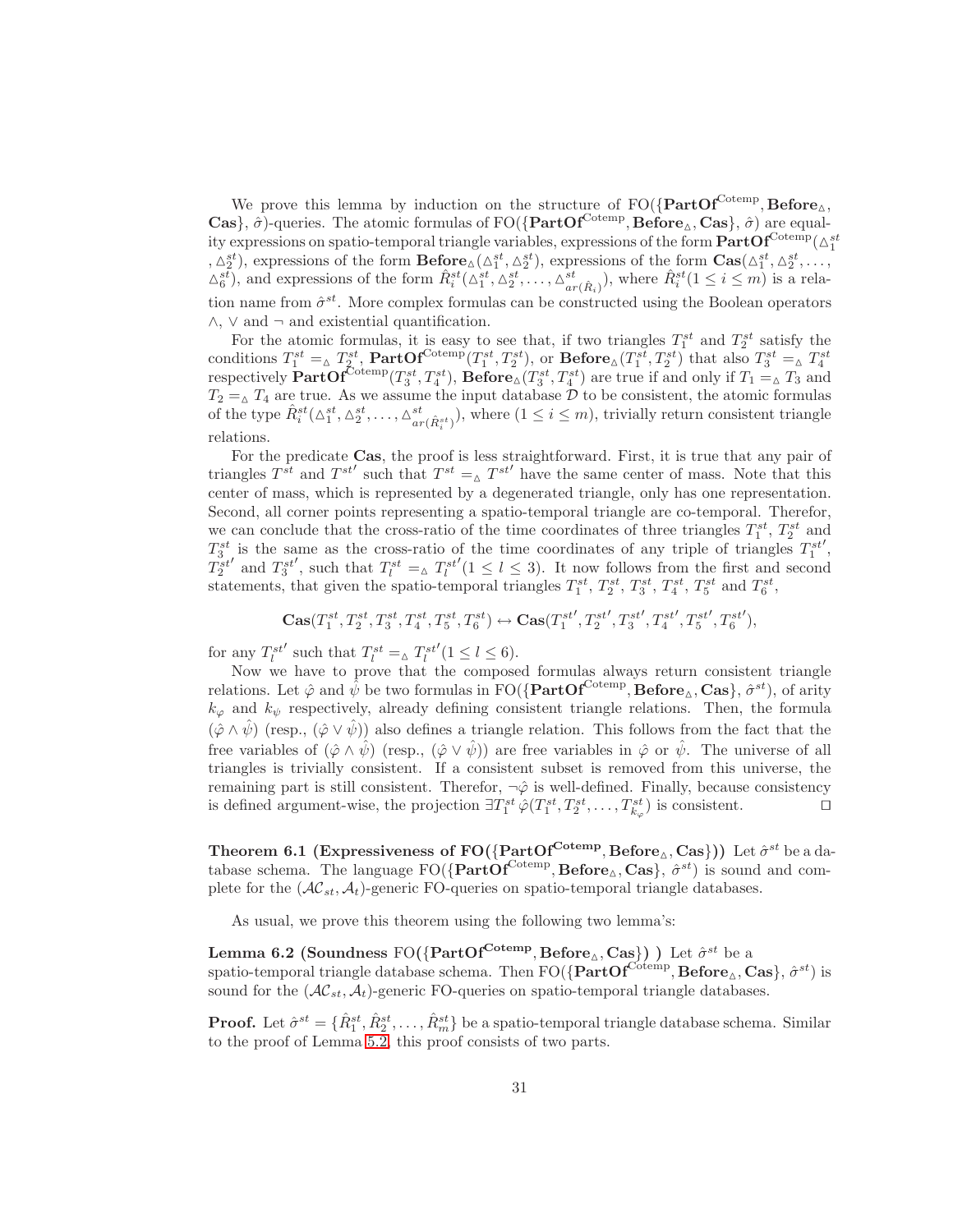First, let  $\dot{\sigma}^{st} = \{\dot{R}^{st}_1, \dot{R}^{st}_2, \dots, \dot{R}^{st}_m\}$  be a spatio-temporal point database schema where the arity of  $\dot{R}_i^{st}$  is  $3\times ar(\hat{R}_i^{st})$ , for  $i=1,2,\ldots,m$ . We show that each formula of FO $(\{\text{PartOf}^{\text{Cotemp}}\},\$ Before<sub> $\Delta$ </sub>, Cas},  $\hat{\sigma}^{st}$  can be translated in FO({Between<sup>Cotemp</sup>, Before, EqCr<sup>ST</sup>},  $\dot{\sigma}^{st}$ ). We to this by induction on  $FO({\{PartOf^{Cotemp}, Before_{\triangle}, Cas\}}, \hat{\sigma}^{st})$ -formulas. Next, we have to prove that each  $\text{FO}(\{\text{PartOf}^{\text{Cotemp}}, \text{Before}_{\Delta}, \text{Cas}\}, \hat{\sigma}^{st})$ -query defines a consistent spatio-temporal triangle relation.

We start with the first part of this proof. Let  $\dot{R}^{st}_i(1 \leq i \leq m)$  be the corresponding spatio-temporal point relation names of arity  $3 \times ar(\hat{R}^{st}_i)$  and let  $\sigma^{st}$  be the spatio-temporal (point) database schema  $\{\dot{R}_1^{st}, \dot{R}_2^{st}, \dots, \dot{R}_m^{st}\}$ . Let  $\hat{\varphi}$  be a FO( $\{\text{PartOf}^{\text{Cotemp}}, \text{Before}_{\Delta}, \text{Cas},$  $\hat{\sigma}^{st}$ })-formula.

Each triangle variable  $\Delta^{st}$  in  $\hat{\varphi}$  is translated naturally by three spatio-temporal point variables  $u_1, u_2, u_3$ . As we assume that all points composing a spatio-temporal triangle are co-temporal, we add the formula

### $\mathbf{Cotemp}(u_1, u_2) \wedge \mathbf{Cotemp}(u_2, u_3)$

to the beginning of the translation of the sub-formula where  $\Delta^{st}$  appears first. In the remainder of this proof we will omit these temporal constraints to keep formulas shorter and hence more readable, but always assume them.

The formulas in FO( $\{PartOf^{Cotemp}, Before_{\triangle}, Cas\}, \hat{\sigma}^{st}$ ) are build from atomic formulas, composed by the operators  $\land$ ,  $\land$  and  $\neq$  and quantification. The atomic formulas of  $FO({\{PartOf^{Cotemp}, Before_{\triangle}, Cas\}, \hat{\sigma}^{st})}$  are equality constraints between spatio-temporal triangle variables, the triangle predicates  $\text{PartOf}^{\text{Cotemp}}$ ,  $\text{Before}_{\Delta}$  and  $\text{Cas}$  applied to spatiotemporal triangle variables, and predicates of the form  $\hat{R}_{i}^{st}(\Delta_{1}^{st}, \Delta_{2}^{st}, \ldots, \Delta_{ar(\hat{R}_{i}^{st})}^{st})(1 \leq i \leq m)$ , where  $\hat{R}^{st}_i \in \hat{\sigma}^{st}$ . As this proof is analogous to the proof of Lemma [5.2,](#page-12-0) we only give the translation of the atomic formulas:

(i) The translation of  $(\triangle^{st}_1 = \triangle^{st}_2)$  is

$$
\bigvee_{\sigma(1,2,3)=(i_1,i_2,i_3),\sigma\in\mathcal{S}_3}(u_{1,1}=u_{2,i_1}\wedge u_{1,2}=u_{2,i_2}\wedge u_{1,3}=u_{2,i_3}),
$$

where  $S_3$  is the set of all permutations of  $\{1,2,3\}.$ 

- (ii) In the proof of Lemma [5.2,](#page-12-0) we already showed that the predicate PartOf can be expressed in FO({Between}).
- (iii) Expressions of the form  $\mathbf{Before}_{\Delta}(\Delta_1^{st}, \Delta_2^{st})$  are translated as follows:

 $Before(u_{1,1}, u_{2,1}).$ 

Recall that the formulas expressing that the corner points of each triangle should be co-temporal are already added to the translation.

(iv) For the predicate Cas, first we need to to express in  $FO({\text{Between}}^{\text{Cotemp}}, \text{Before},$  $EqCr^{ST}$ ,  $\dot{\sigma}^{st}$  that some point (in  $(\mathbb{R}^2 \times \mathbb{R})$ ) is the center of mass of a triangle, represented by three other points, all co-temporal with the first point.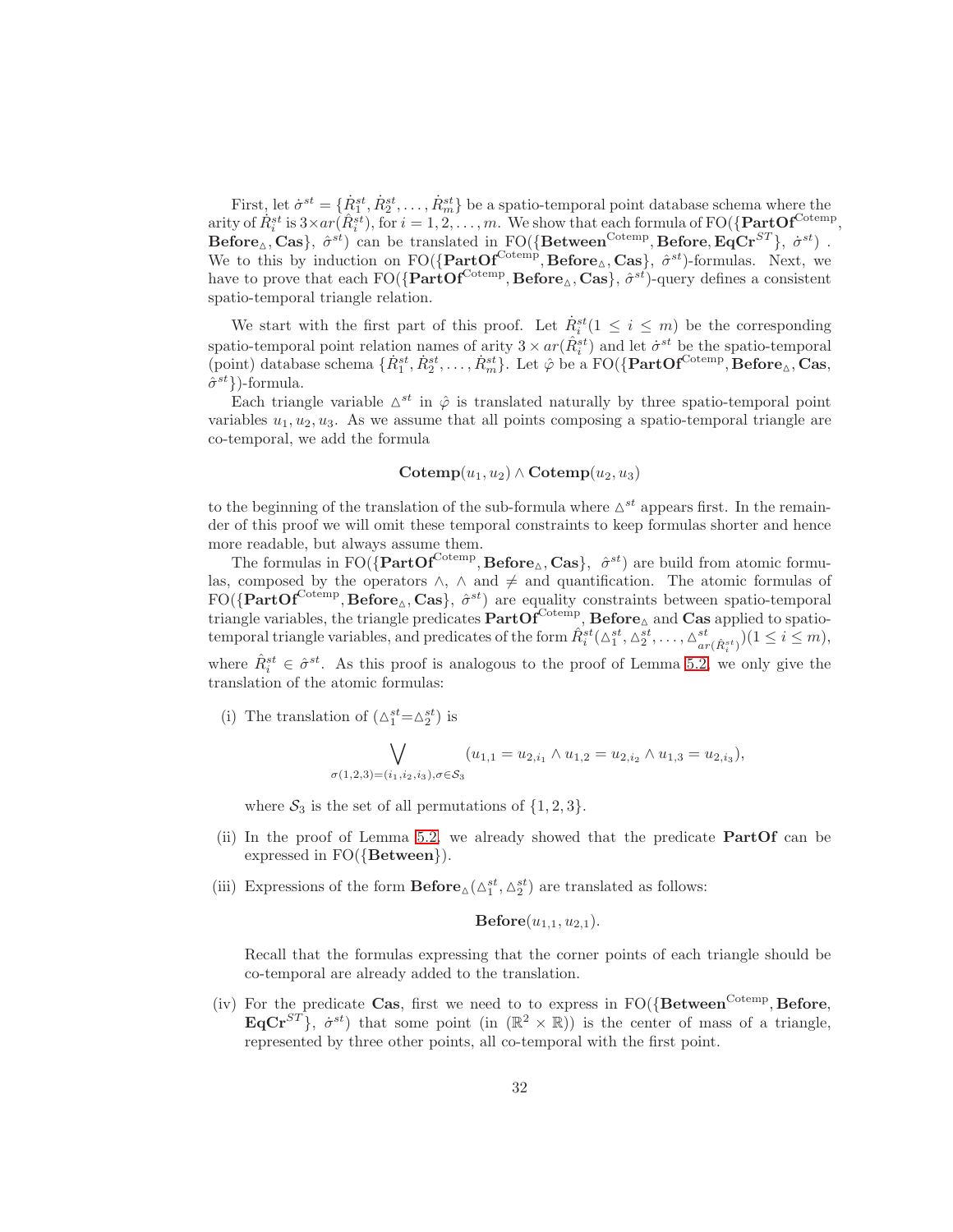

Figure 8: The center of mass of the triangle pqr is the intersection of the medians  $pt$ ,  $qu$  and rs. Also, the lines tu, us and st are parallel to  $pq$ ,  $qr$  and  $rp$ , respectively.

<span id="page-32-0"></span>Figure [8](#page-32-0) illustrates the construction of the center of mass of a triangle. Given a triangle  $T_{pqr}^{st}$ . There is only one way of constructing a triangle  $T_{stu}^{st}$  inscribed in  $T_{pqr}^{st}$  such that each side of  $T_{stu}^{st}$  is parallel to a side of  $T_{pqr}^{st}$ . The corner points of  $T_{stu}^{st}$  are in the middle of the sides of  $T_{pqr}^{st}$ . Hence, the center of mass of  $T_{pqr}^{st}$  is the intersection of the line segments connecting the corner points of stu with the opposite corner point of  $T_{pqr}^{st}$ . The next formula expresses the predicate  $\operatorname{CenterOM}$  in the language FO({ $\operatorname{Between}^{\operatorname{Cotemp}}$ , **Before, EqCr**<sup>ST</sup>}). The free variables are v (representing the center of mass),  $u_1, u_2$ and  $u_3$  (representing the corner points of the triangle).

$$
\exists w_1 \exists w_2 \exists w_3 \ (\textbf{Between}^{\text{Cotemp}}(u_1, w_1, u_2) \land \textbf{Between}^{\text{Cotemp}}(u_2, w_2, u_3) \land \text{Between}^{\text{Cotemp}}(u_3, w_3, u_1) \land \textbf{Par}(u_1, u_2, w_2, w_3) \land \textbf{Par}(u_2, u_3, w_1, w_3) \land \text{Par}(u_3, u_1, w_1, w_2) \land \textbf{Between}^{\text{Cotemp}}(u_1, v, w_2) \land \text{Between}^{\text{Cotemp}}(u_3, v, w_1)).
$$

Here,  $\text{Par}(v_1, v_2, v_3, v_4)$  is an abbreviation for the sub-formula

 $\neg \exists w \, (\mathbf{Collinear}(w, v_1, v_2) \land \mathbf{Collinear}(w, v_3, v_4)).$ 

We now give the expression translating  $\text{Cas}(\Delta_1^{st}, \Delta_2^{st}, \Delta_3^{st}, \Delta_4^{st}, \Delta_5^{st}, \Delta_6^{st})$ . The following formula has  $(6 \times 3)$  free point variables  $u_{1,1}u_{1,2}, u_{1,3}, u_{2,1}, u_{2,2}, u_{2,3}, \ldots, u_{6,1}, u_{6,2}, u_{6,3}$ that are the translation of the triangle variables  $\Delta_1^{st}, \Delta_2^{st}, \ldots, \Delta_6^{st}$ .

$$
\exists v_1 \exists v_2 \exists v_3 \, ( \newline \bigwedge_{i=1}^3 \text{CenterOM}(v_i, u_{i,1}, u_{i,2}, u_{i,3}) \wedge \text{EqCr}^{ST}(v_1, v_2, v_3, u_{4,1}, u_{5,1}, u_{6,1})).
$$

(v) The translation of a formula of the type  $\hat{R}^{st}(\Delta_1^{st}, \Delta_2^{st}, \ldots, \Delta_k^{st})$ , where  $\hat{R}^{st} \in \hat{\sigma}^{st}$  is

$$
\dot{R}(u_{1,1}, u_{1,2}, u_{1,3}, u_{2,1}, u_{2,2}, u_{2,3}, \ldots, u_{k,1}, u_{k,2}, u_{k,3}).
$$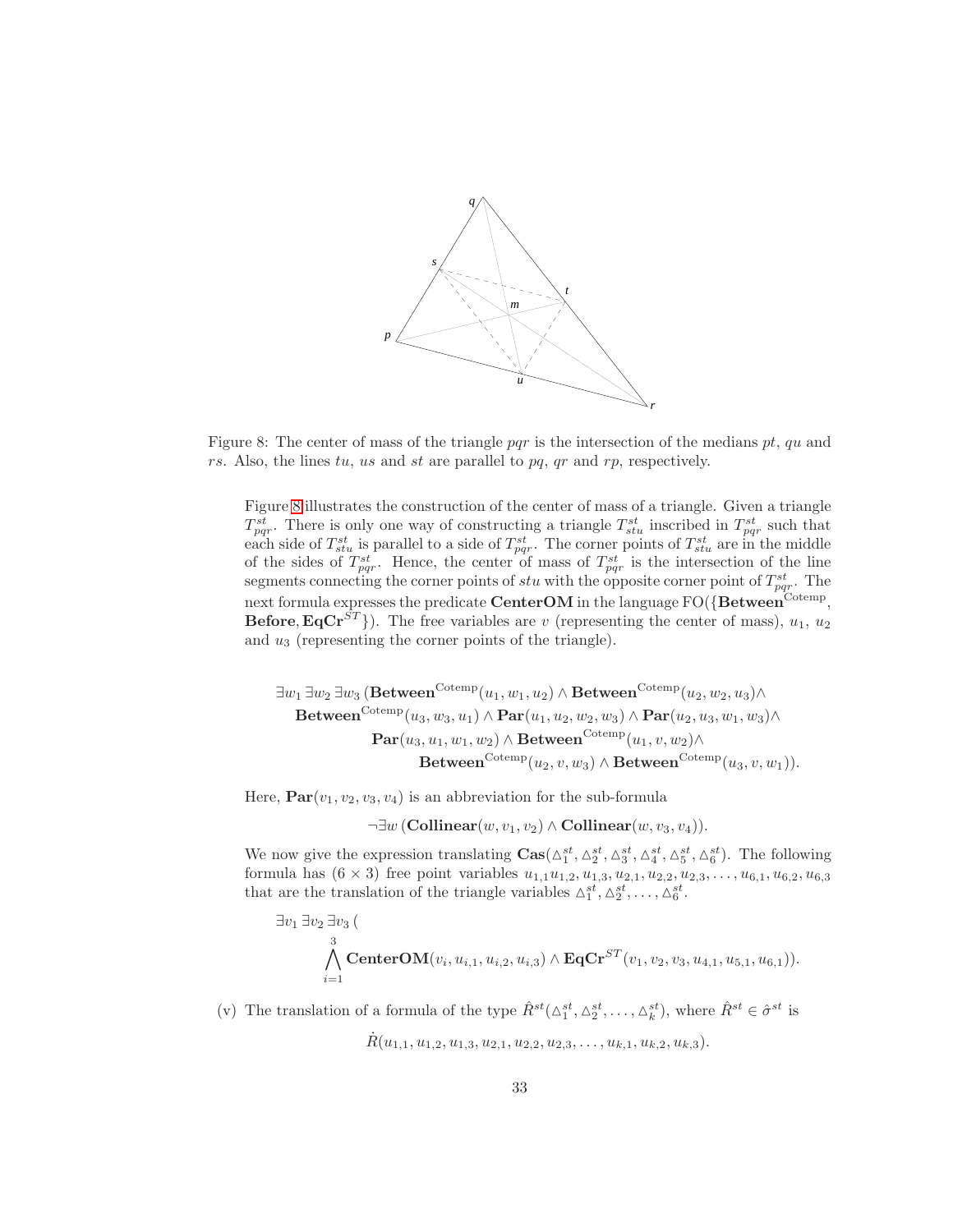



<span id="page-33-1"></span>The correctness of this translation follows from Definition [4.2](#page-5-0) and Remark [4.1.](#page-6-0) ⊓⊔

We can also show the possibility of the translation in the other direction. As the proof of Lemma [6.3](#page-33-0) is completely analogous to the proof of Lemma [5.3,](#page-15-0) we omit it. The only new items are the translations of the spatio-temporal point predicates **Before** and  $\mathbf{EqCr}^{ST}$  into  $FO({\{PartOf^{Cotemp}, Before_{\triangle}, Cas\}})$ . It is easy to see that these translations involve only replacing point variables by triangle variables that represent points.

<span id="page-33-0"></span>**Lemma 6.3 (Completeness of FO({PartOf**<sup>Cotemp</sup>, **Before**<sub>△</sub>, **Cas}))** Let  $\hat{\sigma}^{st}$  be a spatiotemporal triangle database schema. The language  $\rm FO({\{PartOf^{Cotemp}, \text{Before}_{\triangle}, \text{Cas}\}, \hat{\sigma}^{st}})$ is complete for the  $(\mathcal{AC}_s, \mathcal{A}_t)$ -generic FO-queries on spatio-temporal triangle databases. □

We now propose an alternative language, with the same expressiveness as the language  $FO({\{PartOf^{Cotemp}, Before_{\triangle}, Cas\}})$ , which allows us to talk about areas of triangles.

### 6.1.2 Expressiveness of the Language  $FO({PartOf^{Cotemp}, Before_{\triangle}, Lex})$

We start this subsection with some geometric constructions. We will use those to express the predicate Lex in the language  $FO(\{Between^{Cotemp}, Before, EqCr^{ST}\})$ . For these constructions, we assume that all spatio-temporal points and triangles are co-temporal.

<span id="page-33-2"></span>**Observation 6.1** Let two triangles  $T_{pqr}^{st}$  and  $T_{pqs}^{st}$  be given. If the point s is chosen on the line segment pr such that the cross ration of p, s and r equals c, then the areas of  $T_{pqr}^{st}$  and  $T_{pqs}^{st}$  have a ratio which is also equal to c. The correctness of this construction is easy to verify because the area of a triangle is half the length of its base line multiplied by its height. As  $T_{pqr}^{st}$  and  $T_{pqs}^{st}$  have both height h, their areas have the same relation as the lengths of their base lines ps and pq. Figure [9](#page-33-1) illustrates this observation.

Suppose we have three triangles  $T_{pqr}^{st}$ ,  $T_{pqs}^{st}$  and  $T_{pqt}^{st}$ , such that the points q, r, s and t are all collinear (suppose they are arranged as in Figure  $9$ ). Then it is true that

$$
\frac{A(T_{pqt}^{st}) - A(T_{pqs}^{st})}{A(T_{pqr}^{st}) - A(T_{pqs}^{st})} = \frac{|st|}{|sr|}.
$$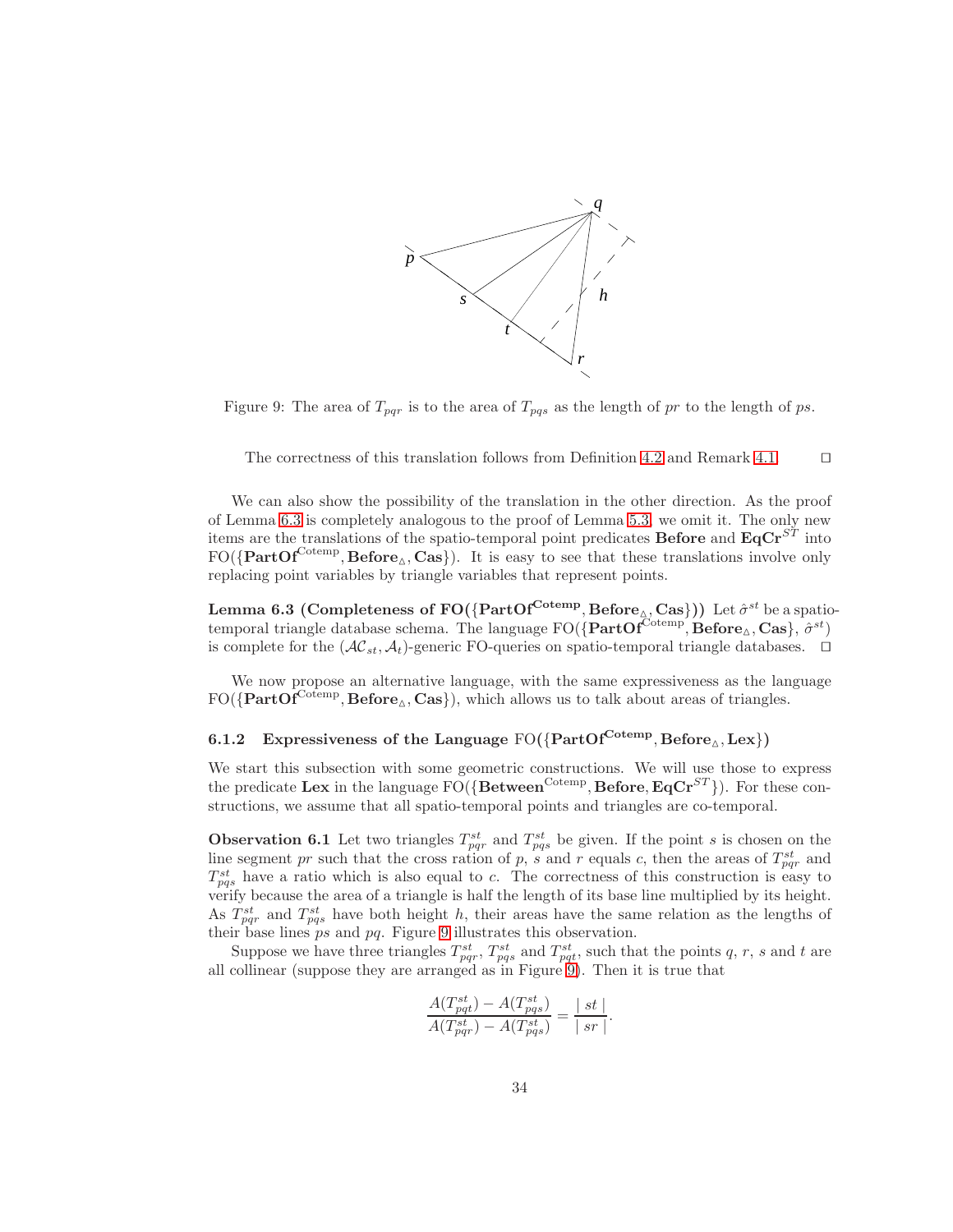

<span id="page-34-0"></span>Figure 10: Area-preserving affine-invariant constructions.

So it turns out to be possible to convert area ratios to cross-ratios of collinear points, for triangles that have the special configuration as described in Observation [6.1.](#page-33-2) We will observe next that it is possible, given three triangles  $T_1^{st}$ ,  $T_2^{st}$  and  $T_3^{st}$  such that  $T_1^{st}$  is part of  $T_2^{st}$ <br>and  $T_2^{st}$  part of  $T_3^{st}$ , to construct triangles  $T_4^{st}$  and  $T_5^{st}$  with the same area as  $T_1$ respectively, such that  $T_4^{st}$ ,  $T_5^{st}$  and  $T_3^{st}$  have this special configuration.

<span id="page-34-1"></span>**Observation 6.2** Given a pair of triangles  $T_1^{st}$  and  $T_2^{st}$  such that  $T_1^{st}$  is part of  $T_2^{st}$ . Following the construction steps described below, we can construct a triangle  $T_3^{st}$ , with the same area as  $T_1^{st}$ . The triangle  $T_3^{st}$  shares one side with  $T_2^{st}$  and its third corner point is on one of the other sides of  $T_2^{st}$ .

#### *Construction step 1:*

Given a triangle  $T_{pqr}^{st}$  and a line L, we construct a triangle with the same area as  $T_{pqr}^{st}$ , but one side parallel to  $\tilde{L}$ . We do this by moving the point r over the line through r and parallel with pq until one of the line segments pr or qr is parallel to L. The resulting triangle  $T_{pqr'}^{st}$ has the same area as  $T_{pqr}^{st}$  because it has the same base line segment and the same height as  $T_{pqr}^{st}$ . Figure [10,](#page-34-0) part  $\hat{A}$ , illustrates this construction.

If we apply this construction twice, we can construct a triangle with two sides parallel to two given (different) lines. This is shown in Figure [10,](#page-34-0) part B, where the triangle  $T_{pqr}^{st}$  is first transformed into  $T_{pqr'}^{st}$  and, in a second step, into  $T_{p'qr'}^{st}$ .

*Construction Step 2:*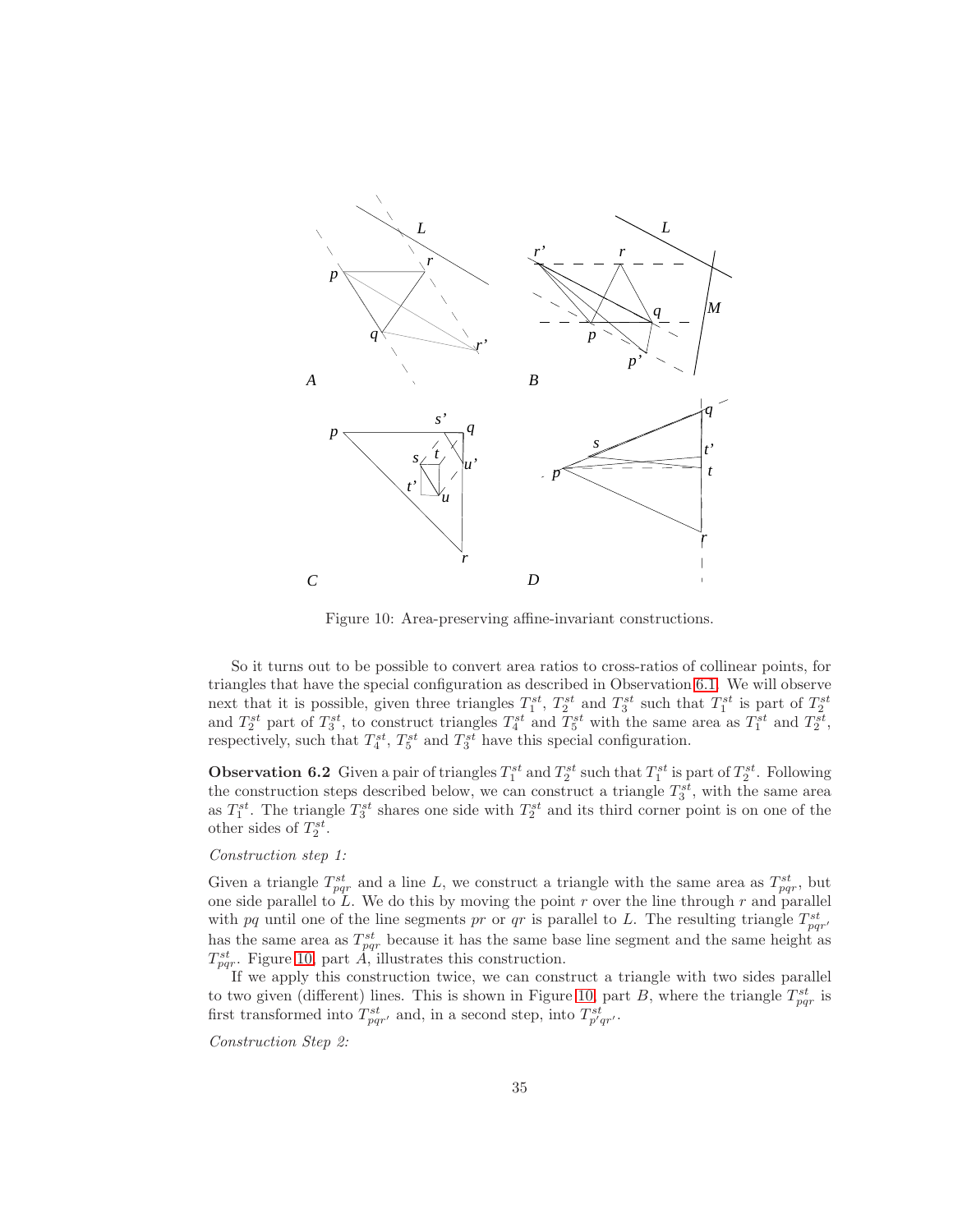Let a triangle  $T_{pqr}^{st}$  and a smaller triangle, either  $T_{stu}^{st}$  or  $T_{st'u}^{st}$ , which has two sides parallel to the sides pq and qr respectively of  $T_{pqr}^{st}$ , be given. There are two possible orientations for the smaller triangle. Either it is oriented in such a way that the corner point  $t'$  is on the opposite side of su than the point q, as is the case for triangle  $T_{st'u}^{st}$  in Figure [10,](#page-34-0) part C, or it is oriented otherwise, as is the case for triangle  $T_{stu}^{st}$ . In the first case, we *flip*  $T_{stu}^{st}$  by constructing the parallelogram  $st'ut$ , and then considering the triangle  $T_{stu}^{st}$ .

Next, starting from a triangle  $T_{stu}^{st}$  with the right orientation, we construct a triangle  $T_{qs'u'}^{st}$  which has the same area as  $T_{stu}^{st}$ , but shares a corner point with  $T_{pqr}^{st}$  and has its other corner points on the two sides of  $T_{pqr}^{st}$ , adjacent to the common corner point. This transformation involves only a translation, which can be carried out by constructing a set of parallel lines.

#### *Construction Step 3:*

Given a triangle  $T_{pqr}^{st}$ , and a triangle  $T_{sqt}^{st}$  such that s lies on the line through pq and t lies on the line through qr. We can construct a triangle  $T_{pqt'}^{st}$  that has the same area as  $T_{sqt}^{st}$  by making sure that the cross-ratio of the points  $p$ , s and  $q$  equals the cross-ratio of the points  $t, t'$  and  $q$ . Figure [10,](#page-34-0) part  $D$ , illustrates this construction.

Using the above three steps, we constructed, starting from two arbitrary triangles, one being part of the other, two triangles that have the desired configuration.

We now can prove that our alternative language,  $FO({\bf PartOf}^{\bf Cotemp}, {\bf Before}, {\bf Lex})$  also is sound and complete for the  $(\mathcal{AC}_{st}, \mathcal{A}_t)$ -generic FO-queries on triangle databases. As the proof is completely analog as the proof of Theorem [6.1,](#page-30-0) except for the translations of the predicates Lex and  $\mathbf{EqCr}^{ST}$ , we only give those translations.

Theorem 6.2 (Expressiveness of FO({PartOf<sup>Cotemp</sup>, Before<sub> $\triangle$ </sub>, Lex})) Let  $\hat{\sigma}^{st}$  be a spatiotemporal triangle database schema. The language  ${\rm FO}(\{ \rm PartOf^{Cotemp}, Before_\Delta, Lex \}, \hat{\sigma}^{st})$ is sound and complete for the  $(\mathcal{AC}_{st}, \mathcal{A}_t)$ -generic  $FO(+, \times, \lt, 0, 1)$ -queries on spatio-temporal triangle databases.

**Proof.** First, let  $\hat{\sigma}^{st} = \{\hat{R}_1^{st}, \hat{R}_2^{st}, \dots, \hat{R}_m^{st}\}\$ be a spatio-temporal triangle database schema and let  $\sigma^{st} = \{\dot{R}_{1}^{st}, \dot{R}_{2}^{st}, \ldots, \dot{R}_{m}^{st}\}$  be a spatio-temporal point database schema where the arity of  $\dot{R}_i^{st}$  is  $3 \times ar(\hat{R}_i^{st})$ , for  $i = 1, 2, ..., m$ .

We first show that the predicate Lex can be expressed in  $FO({\text{Between}}^{\text{Cotemp}}, \text{Before},$  $\textbf{EqCr}^{ST}$ ,  $\dot{\sigma}^{st}$ ). We verify that this predicate is invariant for transformations in  $(\mathcal{AC}_{st}, \mathcal{A}_t)$ . The proportion of the areas of two co-temporal triangles is invariant under affinities. This, together with the fact that cross-ratios of time moments are invariant under affine transformations of the time, shows that the predicate Lex is  $(\mathcal{AC}_{st}, \mathcal{A}_t)$ -invariant.

The constructions described in Observation [6.2](#page-34-1) can all be expressed in the language  $FO({\bf Between^{Cotemp}, \bf Before, EqCr^{ST}})$ . They mainly involve parallelism-constraints on points.

Let  $\mathbf{SameRelArea}$  be the abbreviation for a predicate in FO( $\{\mathbf{Between}^{\mathbf{Cotemp}}, \mathbf{Before},$  $EqCr^{ST}$ }) of arity 11. The first nine free variables represent the corner points of three cotemporal triangles, such that the first triangle is part of the second, which is again part of the third triangle. The two last point variables are located on one side of the third triangle, in such a way that the parts they define of the third triangle (denoted triangle four and five),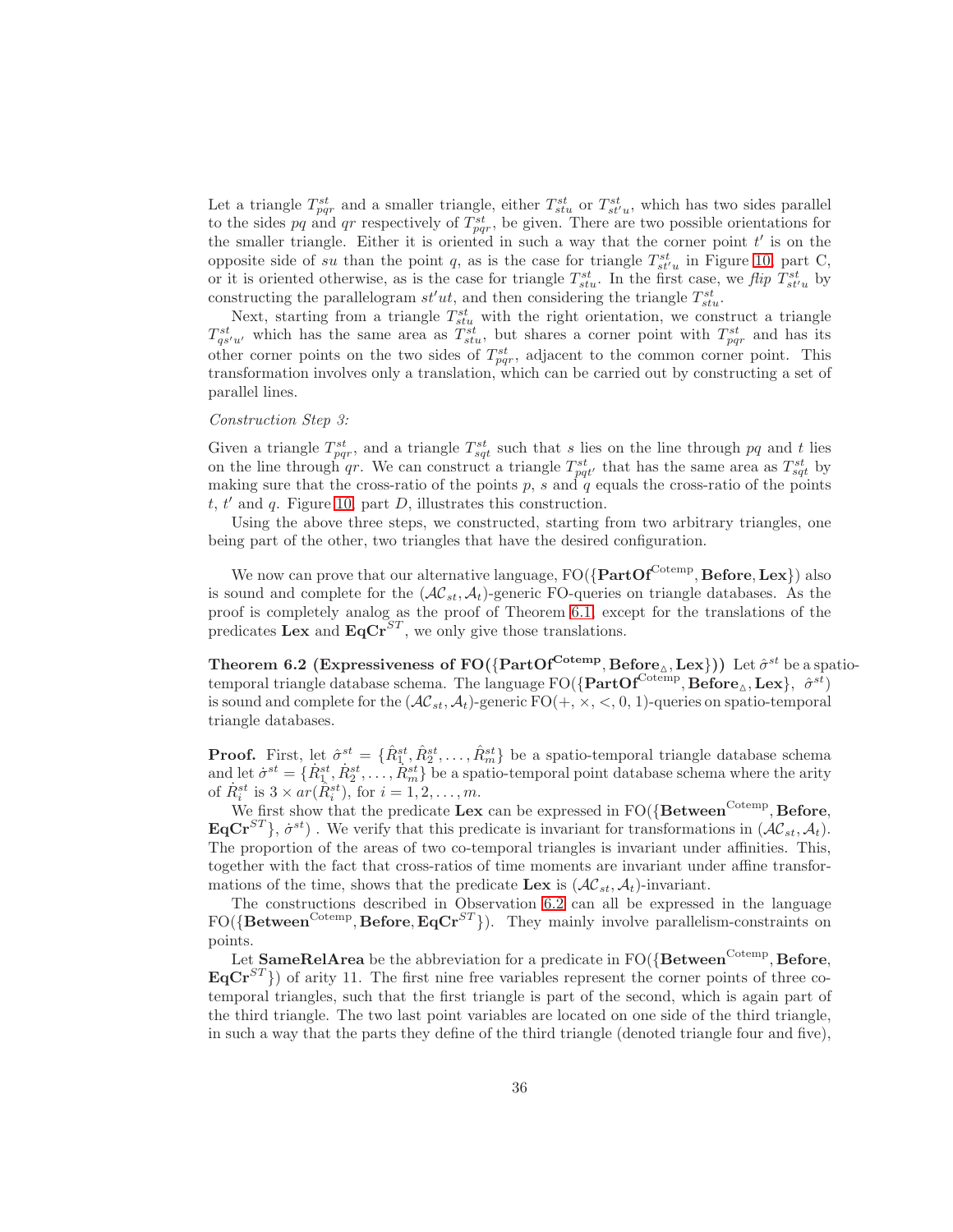

<span id="page-36-0"></span>Figure 11: An illustration of the predicate SameRelArea. The expression **SameRelArea** $(p_1, p_2, \ldots, p_{11})$  will be true if and only if two conditions are met. First, the triangle with corner points  $p_7$ ,  $p_8$  and  $p_9$  (the light shaded one) is part of the triangle with corner points  $p_4p$ ,  $p_5$  and  $p_6$  (the dark shaded one), which is part of the triangle with corner points  $p_1$ ,  $p_2$  and  $p_3$  (the white triangle). Second, The areas of the light and dark shaded triangles are to the area of the white triangle as the areas of the triangles with corner points  $p_1$ ,  $p_2$  and  $p_{10}$ , resp.  $p_1$ ,  $p_2$  and  $p_{11}$  to the area of the white triangle.

are part of each other also. Finally, the proportion of the areas of the first three triangles is the same as the proportion of the areas of the fourth, fifth and third triangle. Fig [11](#page-36-0) illustrates this predicate.

The translation of  $\text{Lex}(\Delta_1^{st}, \Delta_2^{st}, \ldots, \Delta_6^{st})$  then is the following expression:

$$
\exists v_1 \exists v_2 (\mathbf{SameArea}(u_{1,1}, u_{1,2}, u_{1,3}, u_{2,1}, u_{2,2}, u_{2,3}, u_{3,1}, u_{3,2}, u_{3,3}, v_1, v_2) \land \mathbf{EqCr}^{ST}(v_1, v_2, u_{3,3}, u_{4,1}, u_{5,1}, u_{5,2})),
$$

if  $\Delta_i^{st}$  is translated by  $u_{i,1}$ ,  $u_{i,2}$  and  $u_{i,2}$  for  $i = 1, \ldots, 6$ .

The translation in the other direction is simpler. The formula  $\mathbf{EqCr}^{ST}(u_1, u_2, u_3, u_4, u_5,$  $u_6$ ) can be expressed as

$$
\exists \Delta^{st}_{7} \exists \Delta^{st}_{8} \exists \Delta^{st}_{9} \exists \Delta^{st}_{10} \exists \Delta^{st}_{11} (\text{CornerP}(\Delta^{st}_{7}, \Delta^{st}_{8}, \Delta^{st}_{1}, \Delta^{st}_{9}) \land \text{CornerP}(\Delta^{st}_{7}, \Delta^{st}_{8}, \Delta^{st}_{2}, \Delta^{st}_{10}) \\ \land \text{CornerP}(\Delta^{st}_{7}, \Delta^{st}_{8}, \Delta^{st}_{3}, \Delta^{st}_{11}) \land \text{Lex}(\Delta^{st}_{9}, \Delta^{st}_{10}, \Delta^{st}_{11}, \Delta^{st}_{4}, \Delta^{st}_{5}, \Delta^{st}_{6})).
$$

⊓⊔

#### <span id="page-36-1"></span>6.2 Physics-based Classes

In the previous section, we investigated a triangle language for  $(\mathcal{AC}_{st}, \mathcal{A}_t)$ -generic triangle queries. Next, we focus on triangle languages for the physics-based queries, *i.e.*, those generic for the group  $(\mathcal{V}_{st}, \mathcal{A}_t)$  of velocity-preserving transformations and the group  $(\mathcal{AC}_{st}, \mathcal{A}_t)$  of acceleration-preserving transformations.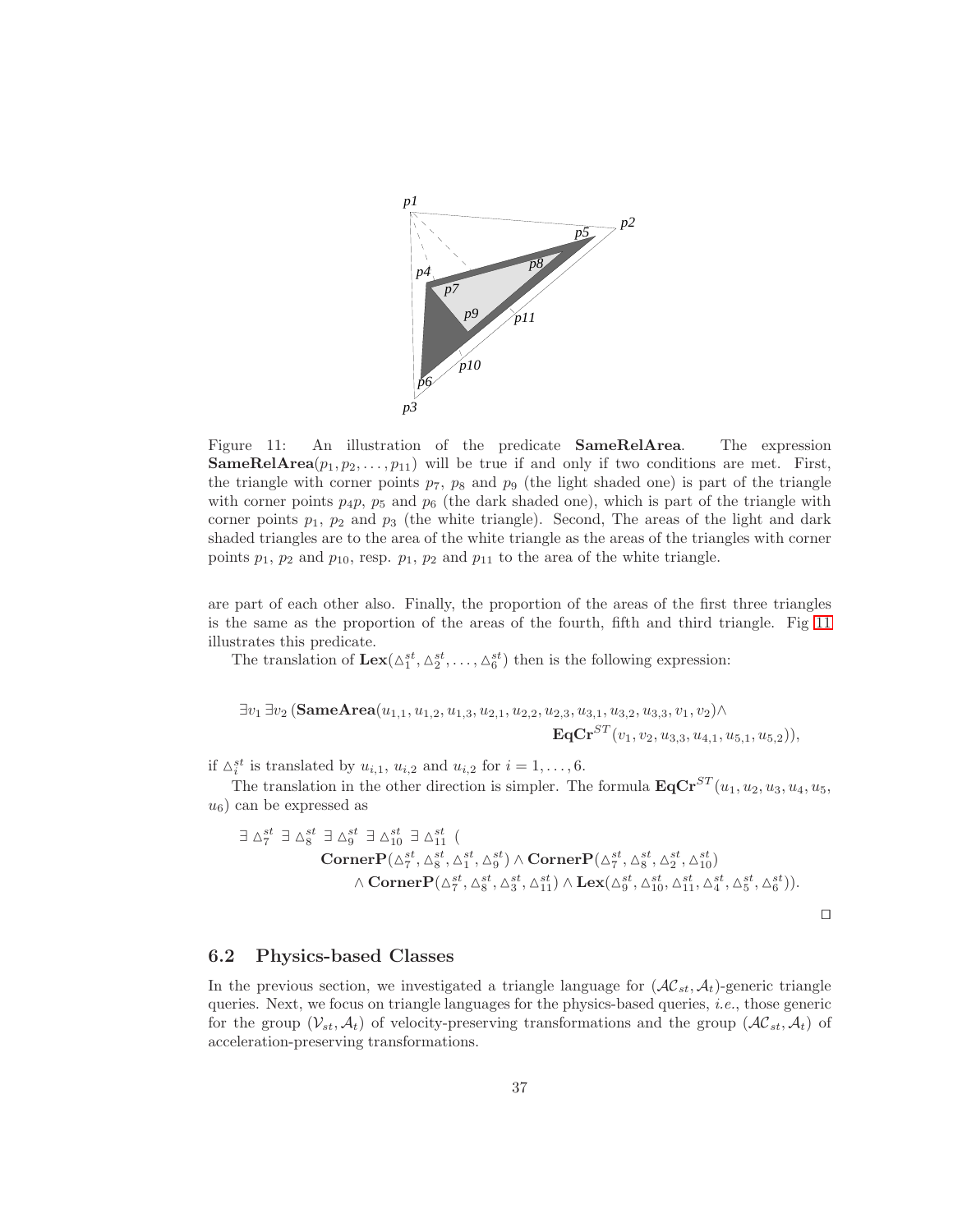In [\[10\]](#page-41-1), the query languages expressing queries generic for the physics-based transformation groups were found by starting with the languages expressing the affine-invariant spatial point queries. The reason was that the physics-based transformation groups of  $(\mathbb{R}^2 \times \mathbb{R})$ are a subgroup of the affinities of  $\mathbb{R}^3$ , and that spatio-temporal points in  $(\mathbb{R}^2 \times \mathbb{R})$  can be interpreted equally well as points in  $\mathbb{R}^3$ .

Here, it is not expedient to do so. We can see spatio-temporal triangles in  $(\mathbb{R}^2 \times \mathbb{R})$ as convex objects in  $\mathbb{R}^3$ , but then the predicate **PartOf** would not make much sense, as spatio-temporal triangles can only overlap when they exist at the same moment in time. Another solution would be to choose other convex objects, that have a temporal extend of more than one time moment. But, these objects would make rather poor spatio-temporal objects. Indeed, even if all corner points of a triangle in  $\mathbb{R}^2$  move with a linear function of time, this movement can result in a 3-dimensional object bounded by non-planar surfaces, and hence possibly not convex.

Therefor, we take another approach and start with the predicates  $PartOf^{Cotemp}$  and  $Before_{\Delta}$ , as in the previous section, and add other predicates until the resulting language is expressive enough. In concrete, this means that we have to be able to translate the point predicate Between in that language.

As  $(\mathcal{V}_{st}, \mathcal{A}_t) \subset (\mathcal{AC}_{st}, \mathcal{A}_t)$ , we start with the acceleration preserving transformations first, and later extend the language expressing all  $(\mathcal{AC}_{st}, \mathcal{A}_t)$ -generic queries in such a way we obtain a language expressing the  $(\mathcal{V}_{st}, \mathcal{A}_t)$ -generic queries.

### 6.2.1  $(\mathcal{AC}_{st}, \mathcal{A}_t)$ -generic Queries

For the acceleration-preserving queries, we introduce the spatio-temporal triangle predicate **SAS** (which is an abbreviation for "Same Average Speed"). Let  $\Delta_1^{st}$ ,  $\Delta_2^{st}$ ,  $\Delta_3^{st}$  and  $\Delta_4^{st}$  be four triangles that have center of mass  $p_i = (a_i, b_i, \tau_i), i = 1...4$ . Furthermore,  $\tau_1 \leq \tau_2$  and  $\tau_3 \leq \tau_4$ . Then  $\textbf{SAS}(\Delta_1^{st}, \Delta_2^{st}, \Delta_3^{st}, \Delta_4^{st})$  is true if and only if

$$
\frac{a_2 - a_1}{\tau_2 - \tau_1} = \frac{a_4 - a_3}{\tau_4 - \tau_3}
$$
 and 
$$
\frac{b_2 - b_1}{\tau_2 - \tau_1} = \frac{b_4 - b_3}{\tau_4 - \tau_3}.
$$

In other words, the movement from  $\Delta_1^{st}$  to  $\Delta_2^{st}$  has the same average speed, in both x- and y-direction, as the movement from  $\Delta_3^{st}$  to  $\Delta_4^{st}$ .

We now show that the language  $\text{FO}(\{\text{PartOf}^{\text{Cotemp}}, \text{Before}_{\Delta}, \text{SAS}\})$  is sound and complete for the  $(\mathcal{AC}_{st}, \mathcal{A}_t)$ -generic FO(+,  $\times$ , <, 0, 1)-queries on triangle databases.

As soundness and completeness proof are completely analogous to those of the previous section, we only give the translations of the triangle predicates from the set  $\{PartOf^{Cotemp}$ ,  $\text{Before}_{\Delta}$ ,  $\text{SAS}$  into FO({Between}) and of the point predicate Between into the logic  ${\rm FO}(\{{\rm PartOf}^{\rm Cotemp}, {\rm Before}_\triangle, {\rm SAS}\}).$ 

Theorem 6.3 (Expressiveness of FO({PartOf<sup>Cotemp</sup>, Before<sub>∆</sub>, SAS})) Let  $\hat{\sigma}^{st}$  ba a triangle database schema. Let  $\overline{\sigma}^{st}$  be the corresponding semi-algebraic database schema. The language  ${\rm FO}(\{{\bf PartOf}^{\rm Cotemp},{\bf Before}_{\vartriangle},{\bf SAS}\},\hat{\sigma}^{st})$  is sound and complete for the  $(\mathcal{AC}_{st},\mathcal{A}_t)$ generic FO(+,  $\times$ , <, 0, 1,  $\overline{\sigma}^{st}$ )-queries on triangle databases over  $\hat{\sigma}^{st}$ .

**Proof sketch.** Let  $\hat{\sigma}^{st} = \{\hat{R}^{st}_1, \hat{R}^{st}_2, \dots, \hat{R}^{st}_m\}$  be a spatial triangle database schema. Let  $\dot{R}_i^{st}$ ,  $1 \leq i \leq m$  be the corresponding spatial point relation names of arity  $3 \times ar(\hat{R}_i^{st})$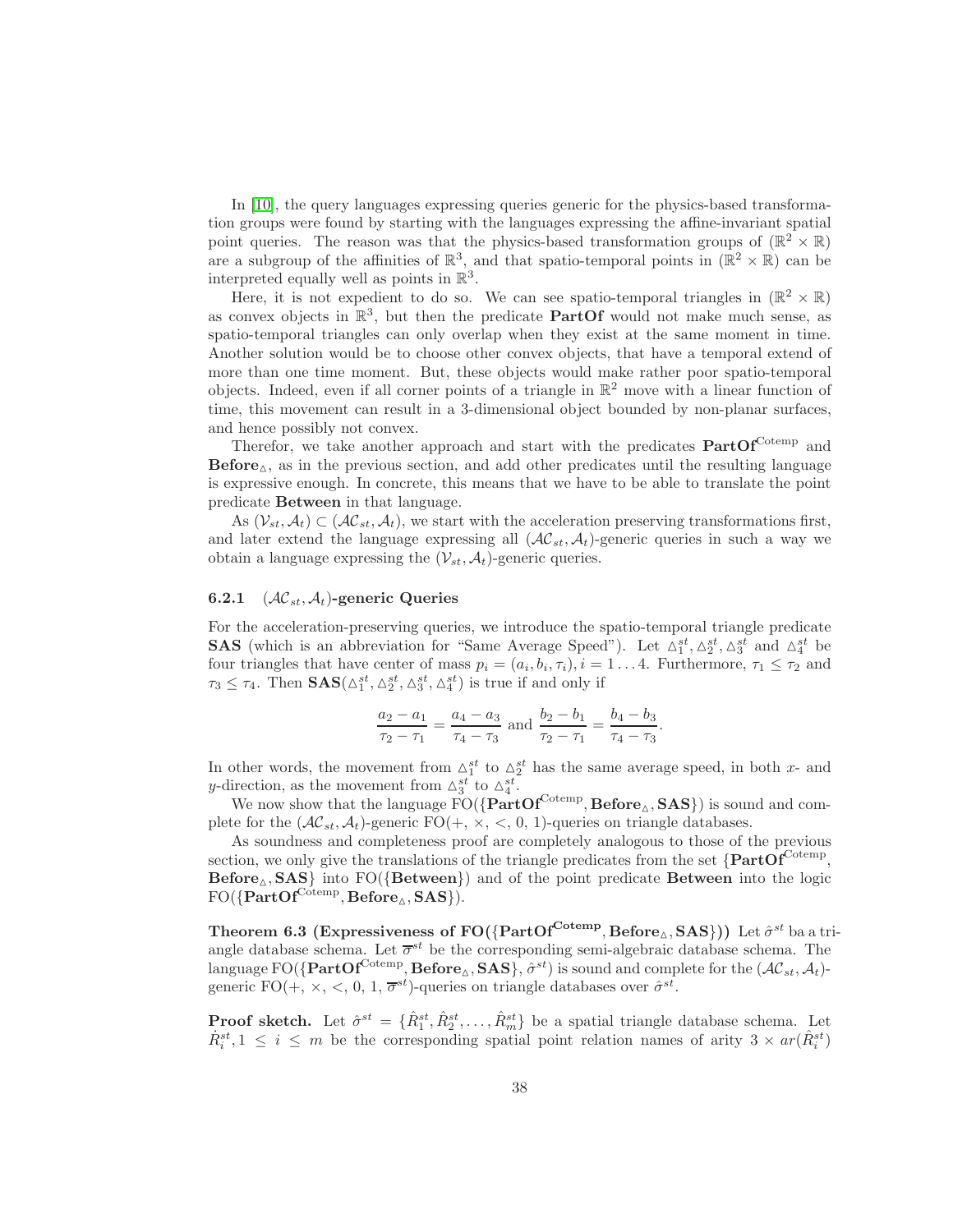and let  $\dot{\sigma}^{st}$  be the spatial database schema  $\{\dot{R}^{st}_1, \dot{R}^{st}_2, \ldots, \dot{R}^{st}_m\}$ . Let  $\overline{R}^{st}_i$  $i, 1 \leq i \leq m$  be the corresponding constraint relation names of arity  $6 \times ar(\hat{R}^{st}_i)$  and let  $\overline{\sigma}^{st}$  be the spatial database schema $\{\overline{R}_1^{st}$  $_1^{st}, \overline{R}_2^{st}$  $z^{st}, \ldots, \overline{R}_m^{st}$ .

In this proof sketch, we only give the translation of **SAS** into  $FO({Between}, \dot{\sigma}^{st})$ . For the translations of  $PartOf^{Cotemp}$  and  $Before_{\Delta}$ , see Section [5](#page-10-0) and Section [6.1](#page-27-0) respectively.

Given the expression  $SAS(\Delta_1^{st}, \Delta_2^{st}, \Delta_3^{st}, \Delta_4^{st})$ . The following formula is its translation into  $FO({\lbrace Between \rbrace}, \dot{\sigma}^{st})$ :

$$
\exists v_1 \exists v_2 \exists v_3 \exists v_4 \left( \text{CenterOM}(v_i, u_{i,1}, u_{i,2}, u_{i,3}) \land \text{Before}(v_1, v_2) \land \text{Before}(v_3, v_4) \right.\n\bigwedge_{i=1}^4 \text{CenterOM}(v_i, u_{i,1}, u_{i,2}, u_{i,3}) \land \text{Before}(v_1, v_2) \land \text{Before}(v_3, v_4) \right).
$$

We have omitted the sub formulas expressing that the corner points of a triangle should be co-temporal. The predicate CoPlanar expresses that four 3-dimensional points are coplanar. It is clear that this is an affine invariant and FO-expressible.

For the definition of CenterOM, we refer to the proof of Lemma [6.2.](#page-30-1)

We next prove that the predicate **Between** can be expressed in  $FO({}PartOf^{Cotemp},$ Before<sub> $\Delta$ </sub>, SAS},  $\hat{\sigma}^{st}$ ). This translation is not complicated. If the expression Between(p, q, r) holds for three points p, q and r, then either they are all co-temporal or they all exist at a different time moment. In the first case, we can translate  $B$ etween using  $PartOf$ , as we showed in the proof of Lemma [5.3.](#page-15-0) If they all have a different time coordinate, we can express that  $q$  is between  $p$  and  $r$  using **SAS**:

$$
\begin{aligned} (\mathbf{CoTemp}(\vartriangle^{st}_1, \vartriangle^{st}_2) \wedge \mathbf{CoTemp}(\vartriangle^{st}_2, \vartriangle^{st}_3) \wedge \\ \mathbf{Between}_{\Delta}(\vartriangle_p, \vartriangle_q, \vartriangle_r)) \vee (\mathbf{SAS}(\vartriangle^{st}_1, \vartriangle^{st}_2, \vartriangle^{st}_2, \vartriangle^{st}_3)). \end{aligned}
$$

In the previous formula, we have omitted the sub-formulas expressing that the triangles translating the point variables should be points. ⊓⊔

Since the group  $(V_{st}, A_t)$  is a subgroup of the group  $(\mathcal{AC}_{st}, A_t)$ , we use our knowledge from this subsection to extend the language  $FO({\{PartOf^{Cotemp}, Before_{\triangle},SAS\}}, \hat{\sigma})$ , which we will do next.

#### 6.2.2  $(\mathcal{V}_{st}, \mathcal{A}_t)$ -generic Queries

In this subsection, we propose a language sound and complete of the first-order  $(\mathcal{V}_{st}, \mathcal{A}_t)$ generic triangle queries. We add the element NoSp (an abbreviation for "No Speed") to the  $\mathrm{set}\ \{\mathbf{PartOf}^{\mathrm{Cotemp}}, \mathbf{Before}_{\Delta}, \mathbf{SAS}\}.$ 

Suppose two spatio-temporal triangles  $T_1^{st}$  and  $T_2^{st}$  have center of mass  $p_i = (a_i, b_i, \tau_i)$ ,  $i = 1, 2$ . If we furthermore assume that  $\tau_1 \leq \tau_2$ , then  $\mathbf{NoSp}(\Delta_1^{st}, \Delta_2^{st})$  is true if and only if  $a_1 = a_2$  and  $b_1 = b_2$ . In other words, the average speed is zero, both triangles are on the same position.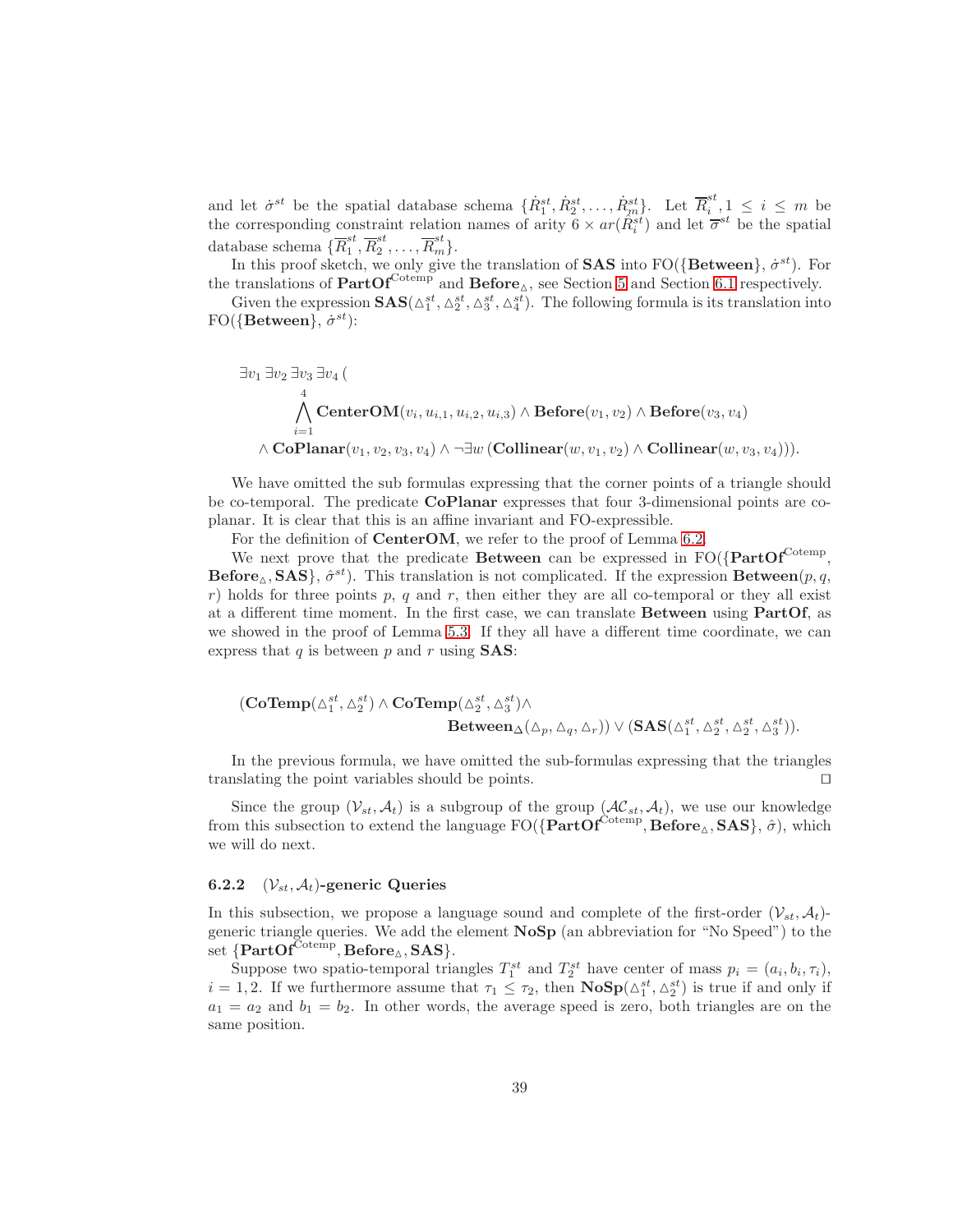We now show that the language  $FO({\bf PartOf}^{Cotemp}, \bf Before \Delta, SAS, NoSp)$  is sound and complete for the  $(\mathcal{AC}_{st}, \mathcal{A}_t)$ -generic FO(+,  $\times$ , <, 0, 1)-queries on triangle databases.

As soundness and completeness proof are completely analogous to those of the previous section, we only give the new translations.

Theorem 6.4 (Expressiveness of FO({PartOf<sup>Cotemp</sup>, Before<sub>△</sub>, SAS, NoSp})) Let  $\hat{\sigma}^{st}$ be a triangle database schema. Let  $\overline{\sigma}^{st}$  be the corresponding semi-algebraic database schema. Then the language  $FO({\{PartOf^{Cotemp}, Before_{\Delta},SAS, NoSp\}}, \hat{\sigma}^{st})$  is sound and complete for the  $(\mathcal{AC}_{st}, \mathcal{A}_t)$ -generic FO $(+,\times, <, 0, 1, \overline{\sigma}^{st})$ -queries on triangle databases over  $\hat{\sigma}^{st}$ .

**Proof sketch.** Let  $\hat{\sigma}^{st} = \{\hat{R}^{st}_1, \hat{R}^{st}_2, \dots, \hat{R}^{st}_m\}$  be a spatial triangle database schema. Let  $\dot{R}^{st}_i$ ,  $1 \leq i \leq m$  be the corresponding spatial point relation names of arity  $3 \times ar(\hat{R}^{st}_i)$  and let  $\dot{\sigma}^{st}$ be the spatial database schema  $\{\dot{R}_1^{st}, \dot{R}_2^{st}, \ldots, \dot{R}_m^{st}\}$ . Let  $\overline{R}_i^{st}$  $i, 1 \leq i \leq m$  be the corresponding constraint relation names of arity  $6 \times ar(\hat{R}^{st}_i)$  and let  $\overline{\sigma}^{st}$  be the spatial database schema  $\{\overline{R}_1^{st}$  $_1^{st}, \overline{R}_2^{st}$  $z^{st}, \ldots, \overline{R}_m^{st}$ .

In this proof sketch, we only give the translation of the predicate NoSp into the language  $FO({Between, Before, EqSpace})$  and of the predicate  $EqSpace$  into the language  ${\rm FO}(\{{\rm PartOf}^{\rm Cotemp},{\rm Before}_\vartriangle,{\rm SAS},{\rm NoSp}\}).$ 

The next formula, with free variables  $u_1, u_2, u_3, v_1, v_2, v_3$  is the translation of  $\mathbf{NoSp}(\Delta_u)$ ,  $\Delta_v$ ) into FO({Between, Before, EqSpace},  $\hat{\sigma}$ ).

 $\exists w_1 \exists w_2 (\text{CenterOM}(w_1, u_1, u_2, u_3) \wedge \text{CenterOM}(w_2, v_1, v_2, v_3) \wedge \text{EqSpace}(w_1, w_2)).$ 

Finally, the formula

$$
\mathbf{Point}(\triangle^{st}_u) \wedge \mathbf{Point}(\triangle^{st}_v) \wedge \mathbf{NoSp}(\triangle^{st}_u, \triangle^{st}_v)
$$

translates  $\text{EqSpace}(u, v)$  into  $\text{FO}(\{\text{PartOf}^{\text{Cotemp}}, \text{Before}_{\Delta}, \text{SAS}, \text{NoSp}\})$ . Note that, if a triangle is degenerated into a point, its center of mass is equal to the triangle itself. ⊓⊔

We end with a note on safety of spatio-temporal triangle database queries.

#### 6.3 Safety of Spatio-temporal Triangle Database Queries

In Section [5.2,](#page-21-2) we addressed the safety-problem for spatial triangle queries. In the spatial case, we defined a query to be safe when it returns a finite number of triangles on an input consisting of a finite number of triangles. Due to our choice of not considering convex objects in  $(2 + 1)$ -dimensional space but spatio-temporal triangles as basic objects for our language (see Remark [5.5](#page-21-3) and the start of Section [6.2\)](#page-36-1), this definition does not carry over to the spatio-temporal case. Indeed, it would be very unnatural to consider spatio-temporal databases containing a finite number of spatio-temporal triangles only.

It follows from a well-known property of semi-algebraic sets that there exists a finite partition of the time domain of a spatio-temporal database in points and open intervals such that within such an interval all snapshots are isotopic to each other and there exists a continuous family of homeomorphisms mapping these snapshots to each other (this is explained in more detail in [\[15\]](#page-42-11)). So, spatio-temporal databases that are semi-algebraic sets can in fact be considered "finite" spatio-temporal databases in general. However, given a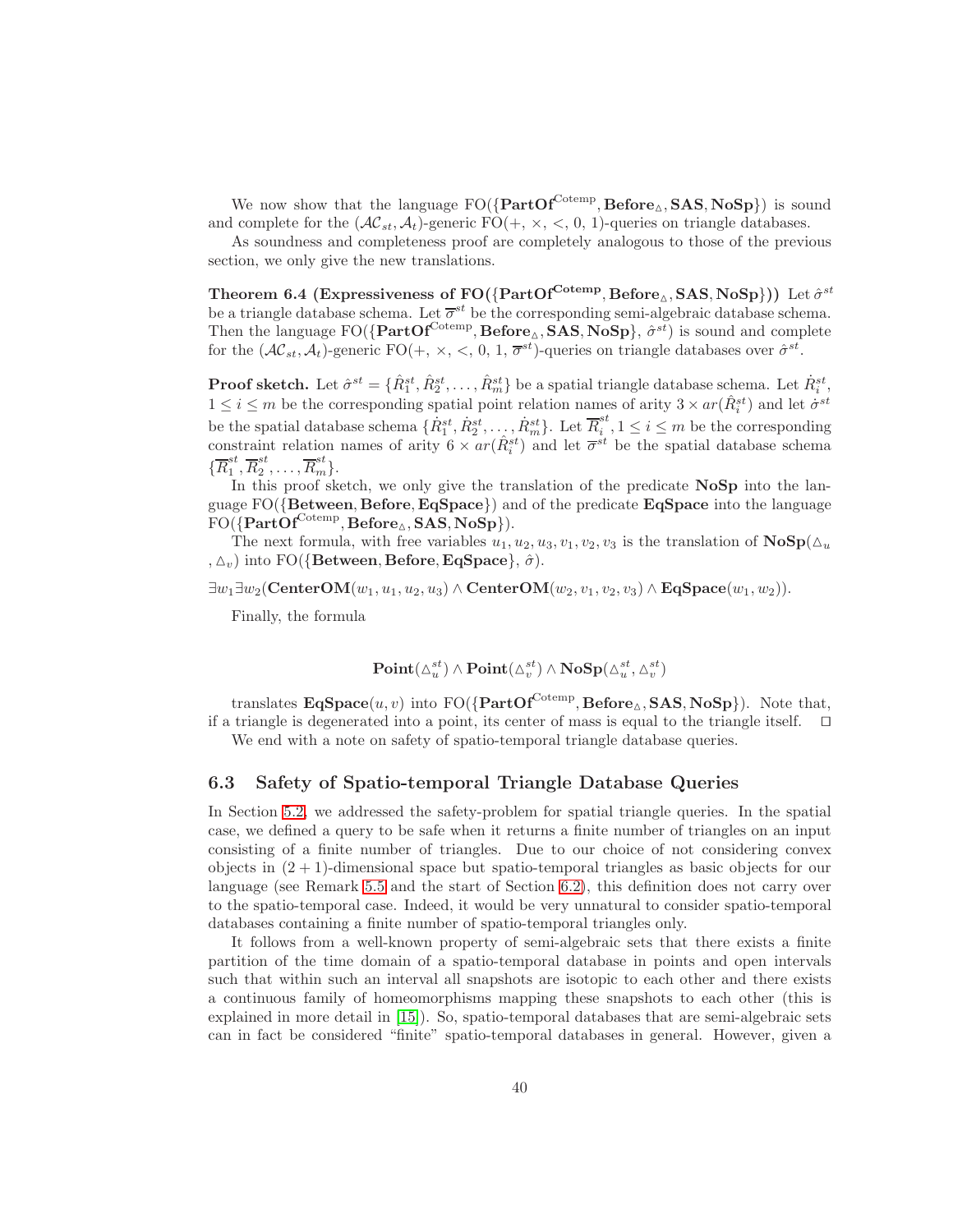spatio-temporal relation R, a formula in  $FO(+, \times, <, 0, 1, R)$  that expresses this partition for R does not exist. The partition can be computed by performing a CAD (Cylindrical Algebraic Decomposition) [\[8\]](#page-41-12).

A desirable property for a "finite" spatio-temporal triangle database, would be that every snapshot of the spatio-temporal database can be represented using a finite number of spatio-temporal triangles. This essentially is the requirement that each snapshot would be a finite spatial triangle relation. It is easy to see that we can express this requirement using  $PartOf^{Cotemp}$ , using the results of Section [5.2.](#page-21-2)

We can conclude that the safety problem for spatio-temporal triangle databases is strongly related to the safety problem for spatial triangle databases. Because we do not consider real spatio-temporal objects as basic objects for our language and as basic elements of spatiotemporal triangle databases, we can only ask that each snapshot of a spatio-temporal triangle database is finite.

## 7 Conclusion

In this article, we introduced the new triangle-based query language  $FO({\text{PartOf}})$ . The use of triangles instead of points or real numbers is motivated by the spatial (spatio-temporal) practice, where data is often represented as a collection of (moving) triangles.

We showed that our query language has the same expressiveness as the affine-invariant FO({Between})-queries on triangle databases. We did this by showing that our language is sound and complete for the FO({Between})-queries on triangle databases.

Afterwards, we gave several examples to illustrate the expressiveness of the triangle-based language and the ease of use of manipulating triangles.

We then turned to the notion of safety. We showed that, although we cannot decide whether a particular Tquery returns a finite output given a finite input, we can decide whether the output is finite. We also extended this finiteness to the more intuitive notion of sets that have a finite representation. We proved that we can decide whether the output of a query has a finite representation and compute such a finite representation in  $FO({\{PartOf\}})$ .

Besides the intuitive manipulation of spatial data represented as a collection of triangles, another motivation for this language is that it can serve as a first step towards a natural query language for spatio-temporal data that are collections of *moving triangles*.

Geerts, Haesevoets and Kuijpers [\[10\]](#page-41-1) already proposed point-based languages for several classes of spatio-temporal queries. The data model used there represented a moving twodimensional object as a collection of points in three-dimensional space. There exist however, data models that represent spatio-temporal data as a collection of moving objects (see for example [\[6,](#page-41-4) [7\]](#page-41-5)), which is more natural. Hence, a *moving triangle*-based language with the same expressiveness as the spatio-temporal point languages mentioned above would be much more useful in practice.

## Acknowledgements

The authors would like to thank Jan Van den Bussche and Floris Geerts for discussions that have given rise to a more concise description of the proposed query languages.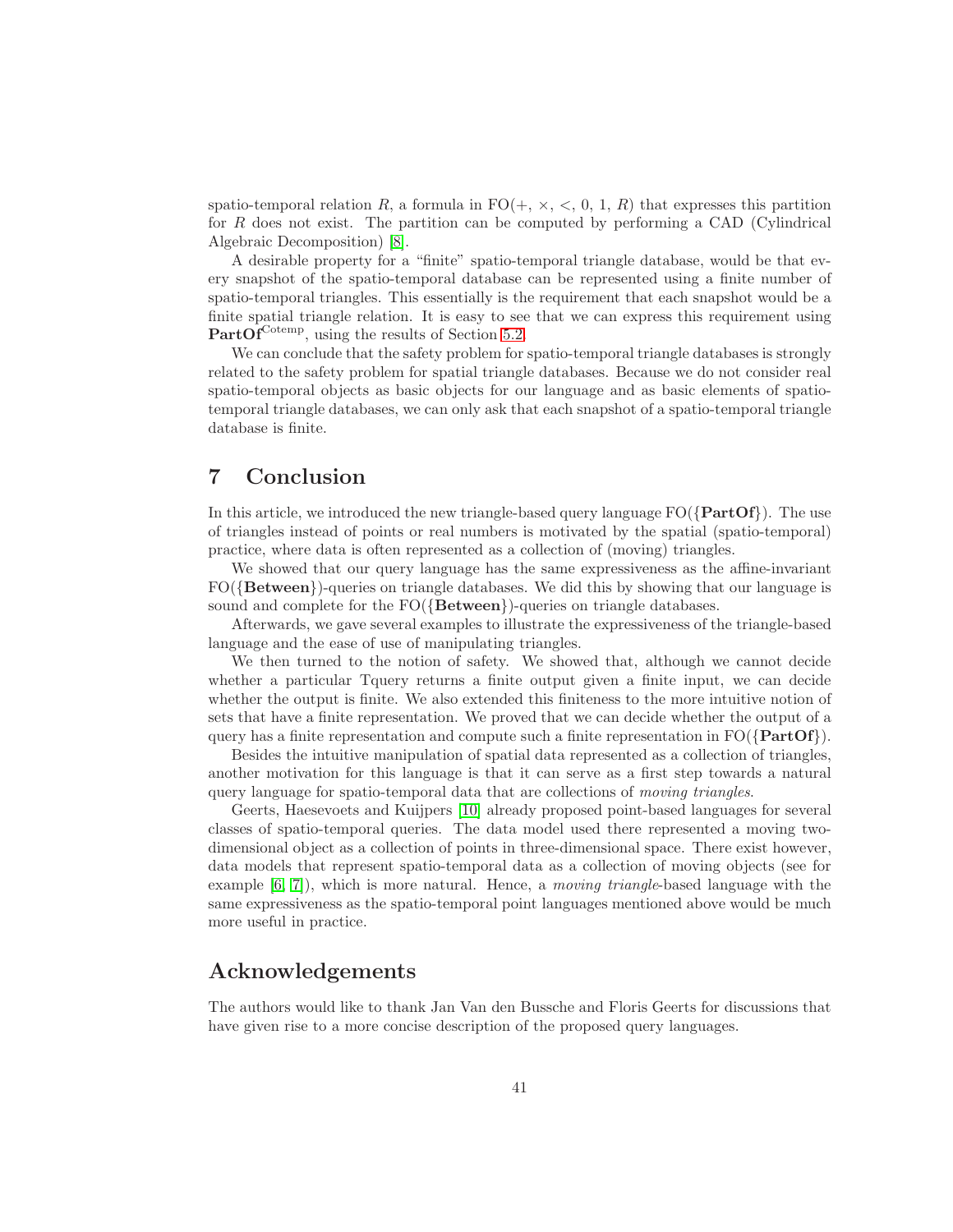## <span id="page-41-8"></span>References

- [1] M. Aiello and J. van Benthem. Logical patterns in space. In D. Barker-Plummer, D. Beaver, J. van Benthem, and P. Scotto di Luzio, editors, *Words, Proofs, and Diagrams*, pages 5–25. CSLI, 2002.
- <span id="page-41-10"></span><span id="page-41-9"></span>[2] M. Aiello and J. van Benthem. A modal walk through space. *Journal of Applied Non-Classical Logics*, 12(3-4):319–363, 2002.
- <span id="page-41-3"></span>[3] M. Benedikt and L. Libkin. Safe constraint queries. *SIAM Journal on Computing*, 29(5):1652–1682, 2000.
- <span id="page-41-6"></span>[4] M. De Berg, M. van Kreveld, M. Overmars, and O. Schwarzkopf. *Computational Geometry*. Springer-Verlag, 2000.
- [5] J. Bochnak, M. Coste, and M.F. Roy. *G´eom´etrie Alg´ebrique R´eelle*. Springer-Verlag, Berlin, 1987.
- <span id="page-41-4"></span>[6] C. X. Chen and C. Zaniolo. SQLST: A spatio-temporal data model and query language. In A. H. F. Laender, S. W. Liddle, and V. C. Storey, editors, *Conceptual Modeling, 19th International Conference on Conceptual Modeling (ER'00)*, volume 1920 of *Lecture Notes in Computer Science*, pages 96–111. Springer-Verlag, 2000.
- <span id="page-41-5"></span>[7] J. Chomicki, S. Haesevoets, B. Kuijpers, and P. Revesz. Classes of spatiotemporal objects and their closure properties. *Annals of Mathematics and Artificial Intelligence*, 39(4):431–461, 2003.
- <span id="page-41-12"></span>[8] G.E. Collins. Quantifier elimination for real closed fields by cylindrical algebraic decomposition. In H. Brakhage, editor, *Automata Theory and Formal Languages*, volume 33 of *Lecture Notes in Computer Science*, pages 134–183, Berlin, 1975. Springer-Verlag.
- <span id="page-41-7"></span>[9] M. Egenhofer and J. Herring. A mathematical framework for the definition of topological relationships. In K. Brassel and H. Kishimoto, editors, *Proceedings of the Fourth International Symposium on Spatial Data Handling*, pages 803–813, 1990.
- <span id="page-41-1"></span>[10] F. Geerts, S. Haesevoets, and B. Kuijpers. First-order complete and computationally complete query languages for spatio-temporal databases. *ACM Transactions on Computational Logic*, 9(2), 2008.
- <span id="page-41-2"></span>[11] M. Gyssens, J Van den Bussche, and D Van Gucht. Complete geometric query languages. *Journal of Computer and System Sciences*, 58(3):483–511, 1999.
- <span id="page-41-11"></span>[12] S. Haesevoets and B. Kuijpers. Time-dependent affine triangulation of spatio-temporal data. In D. Pfoser, I. F. Cruz, and M. Ronthaler, editors, *Proceedings of the 12th ACM International Workshop on Geographic Information Systems*, pages 57–66. ACM, 2004.
- <span id="page-41-0"></span>[13] M. Hagedoorn and R. C. Veldkamp. Reliable and efficient pattern matching using an affine invariant metric. *International Journal of Computer Vision*, 31:203–225, 1999.